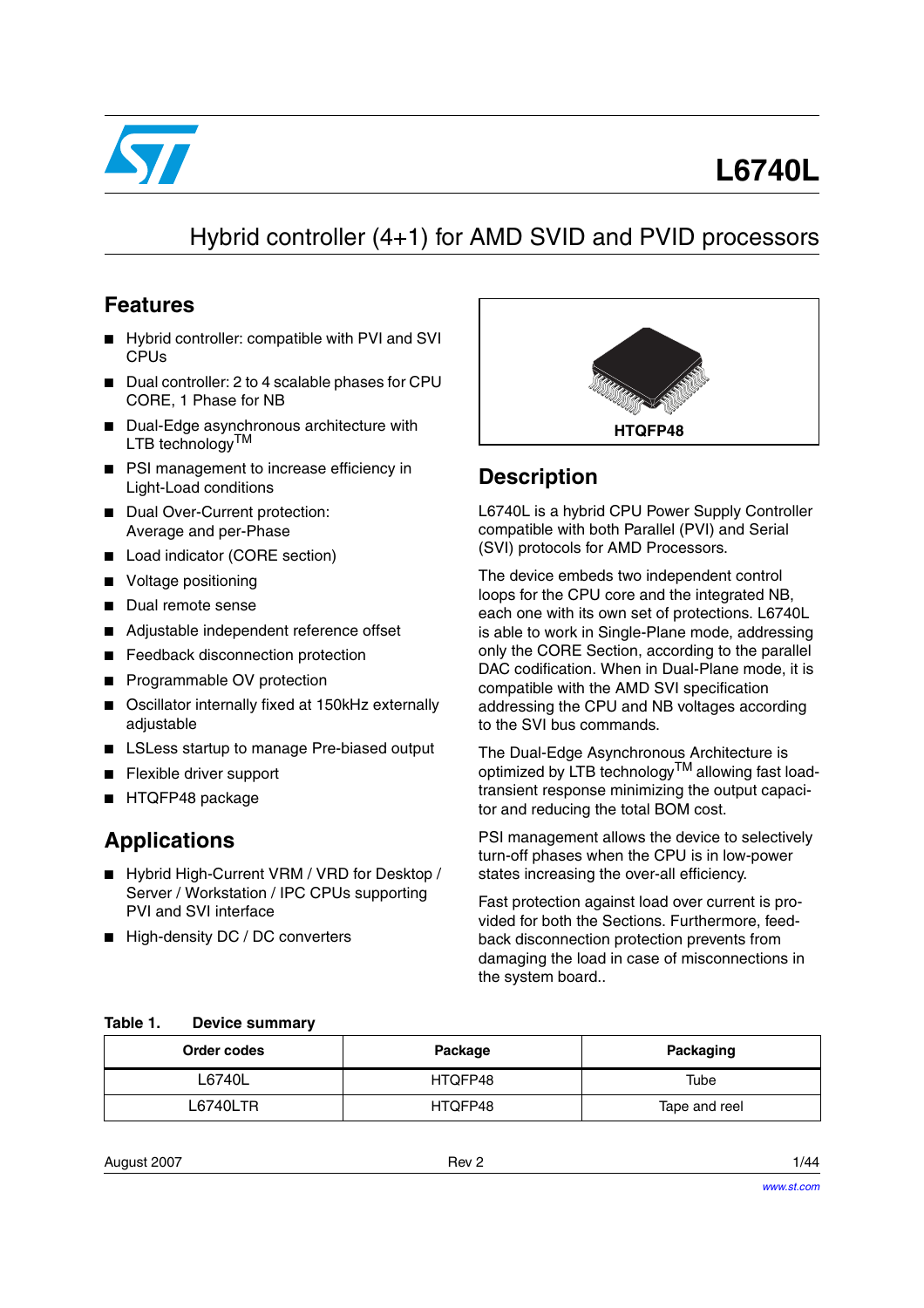| 1              |     | Typical application circuit and block diagram  4            |  |  |
|----------------|-----|-------------------------------------------------------------|--|--|
|                | 1.1 |                                                             |  |  |
|                | 1.2 |                                                             |  |  |
| $\overline{2}$ |     | Pins description and connection diagrams  8                 |  |  |
|                | 2.1 |                                                             |  |  |
|                | 2.2 |                                                             |  |  |
| 3              |     |                                                             |  |  |
|                | 3.1 |                                                             |  |  |
|                | 3.2 |                                                             |  |  |
| 4              |     |                                                             |  |  |
| 5              |     | Hybrid CPU support and CPU_TYPE detection  16               |  |  |
|                | 5.1 |                                                             |  |  |
|                | 5.2 |                                                             |  |  |
|                | 5.3 |                                                             |  |  |
|                | 5.4 |                                                             |  |  |
|                |     | 5.4.1                                                       |  |  |
|                |     | 5.4.2                                                       |  |  |
|                |     | 5.4.3                                                       |  |  |
|                |     | 5.4.4                                                       |  |  |
|                |     | 5.4.5                                                       |  |  |
| 6              |     |                                                             |  |  |
|                | 6.1 |                                                             |  |  |
|                | 6.2 | CORE section - Current reading and current sharing loop  24 |  |  |
|                | 6.3 | CORE section - Load-line and load-indicator (Optional)  25  |  |  |
|                | 6.4 |                                                             |  |  |
|                | 6.5 |                                                             |  |  |
|                | 6.6 | NB section - Load-line and load-indicator (Optional)  27    |  |  |
|                | 6.7 |                                                             |  |  |
|                |     |                                                             |  |  |

 $\sqrt{2}$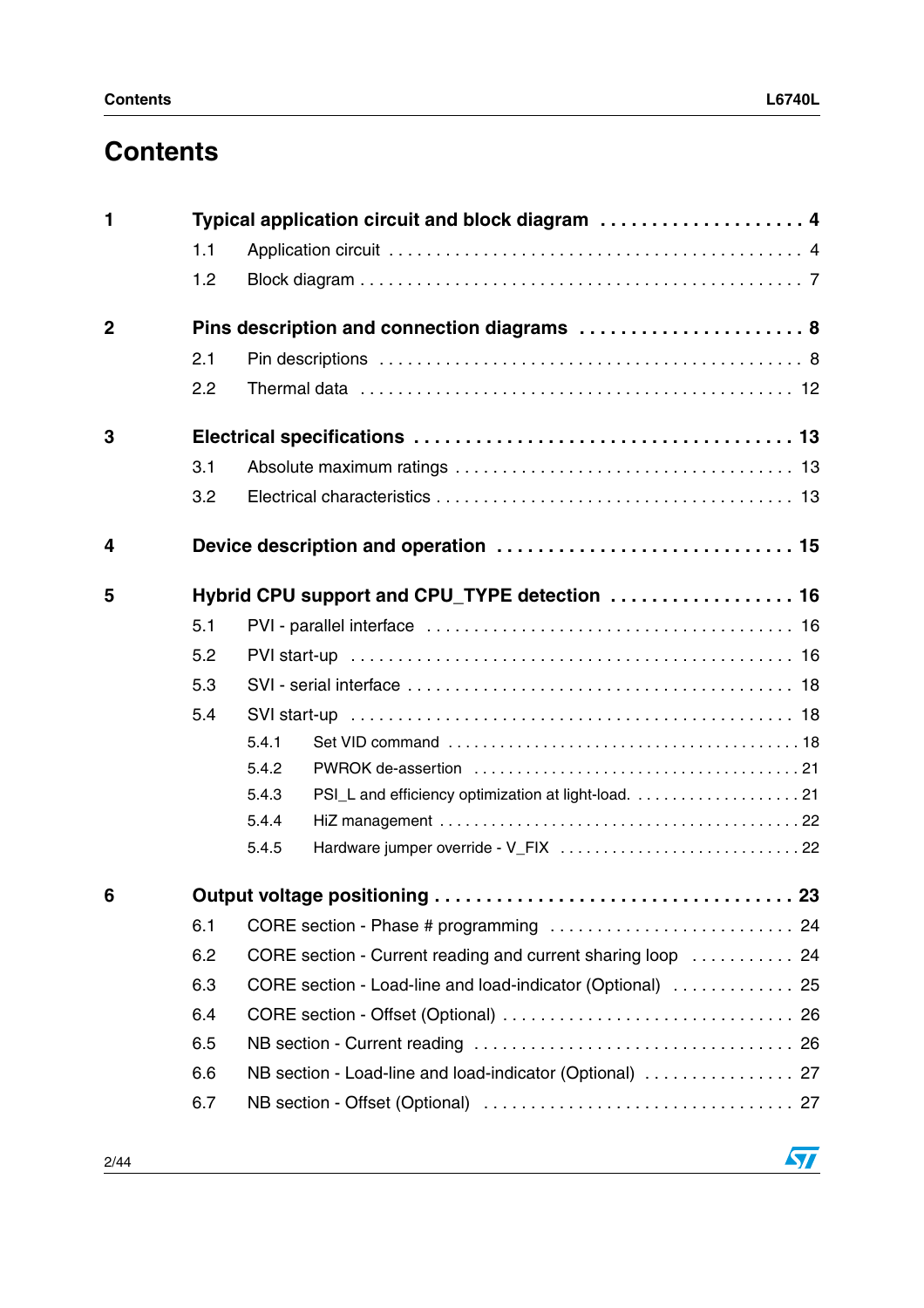|    | 6.8  | NB section - Maximum Duty-Cycle limitation  28  |
|----|------|-------------------------------------------------|
|    | 6.9  |                                                 |
|    | 6.10 |                                                 |
|    |      | 6.10.1                                          |
| 7  |      |                                                 |
|    | 7.1  |                                                 |
|    | 7.2  |                                                 |
|    | 7.3  |                                                 |
|    | 7.4  |                                                 |
|    |      | 7.4.1                                           |
|    |      | 7.4.2                                           |
| 8  |      |                                                 |
| 9  |      |                                                 |
|    | 9.1  |                                                 |
| 10 |      |                                                 |
| 11 |      |                                                 |
|    | 11.1 |                                                 |
|    | 11.2 |                                                 |
| 12 |      | TQFP48 mechanical data & package dimensions  42 |
| 13 |      |                                                 |

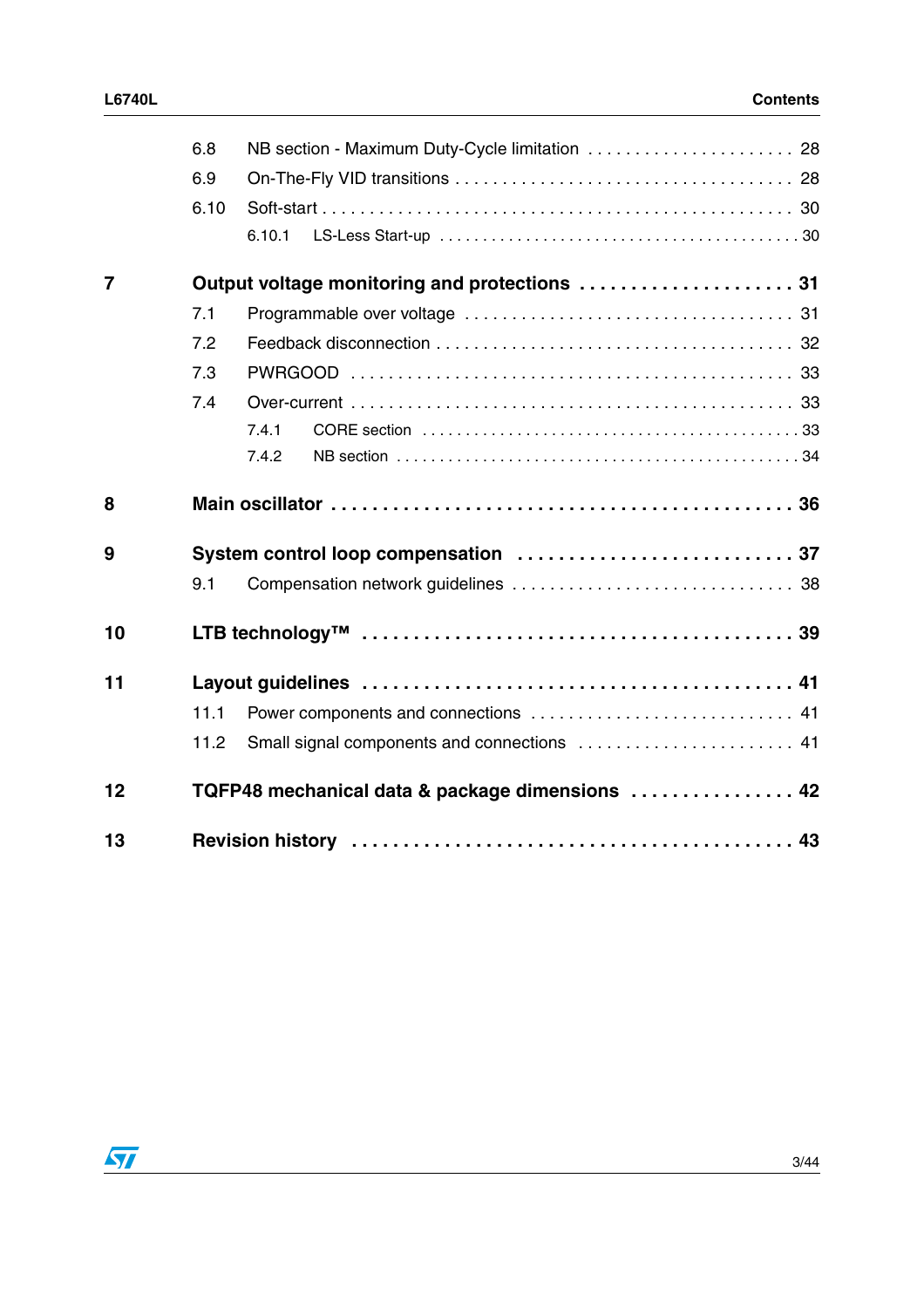$\sqrt{2}$ 

## <span id="page-3-0"></span>**1 Typical application circuit and block diagram**

## <span id="page-3-1"></span>**1.1 Application circuit**

#### **Figure 1. Typical 4+1 application circuit**

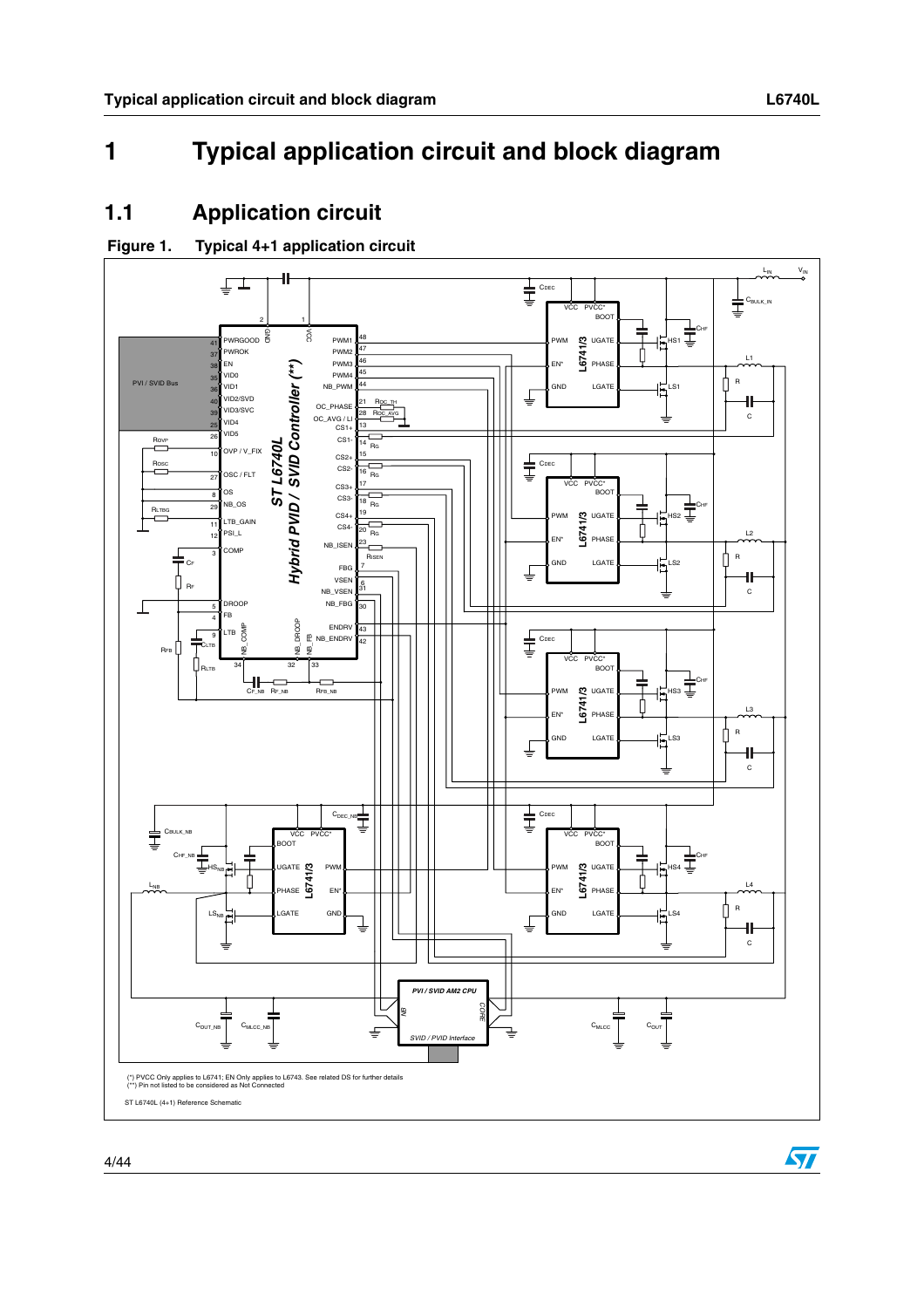

#### **Figure 2. Typical 3+1 application circuit**

 $\sqrt{2}$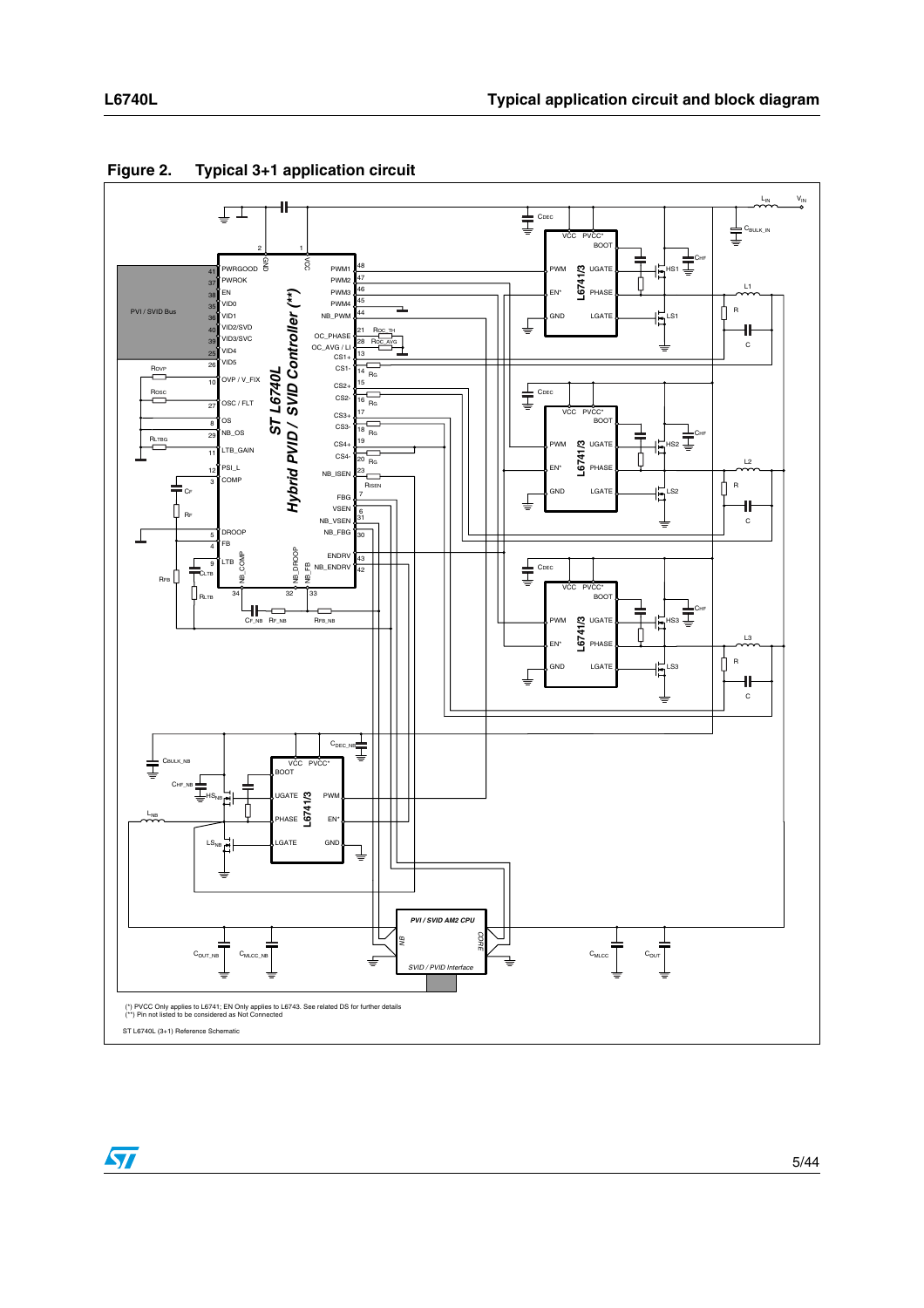

**Figure 3. Typical 2+1 application circuit**

 $\sqrt{2}$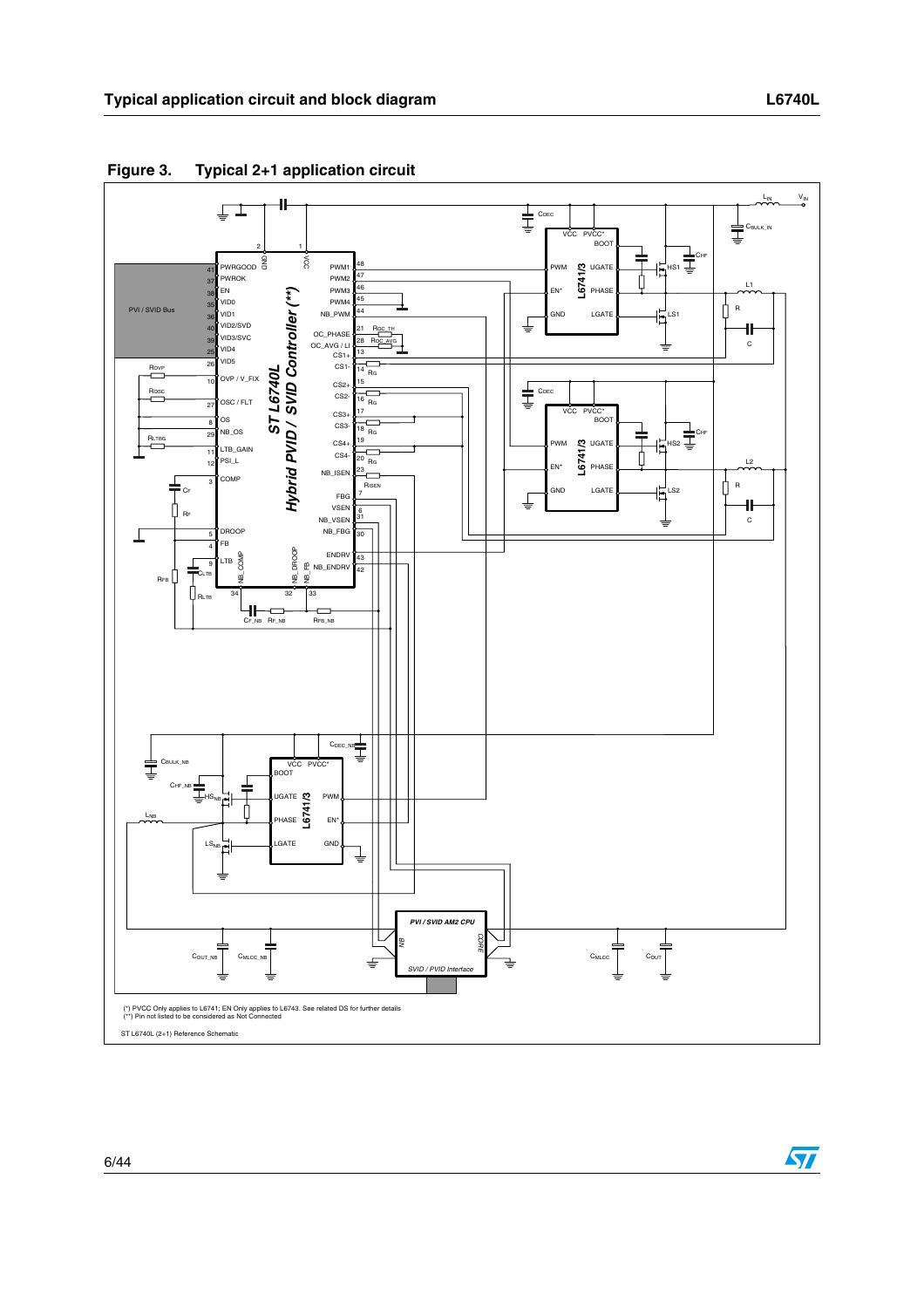## <span id="page-6-0"></span>**1.2 Block diagram**

#### **Figure 4. Block diagram**



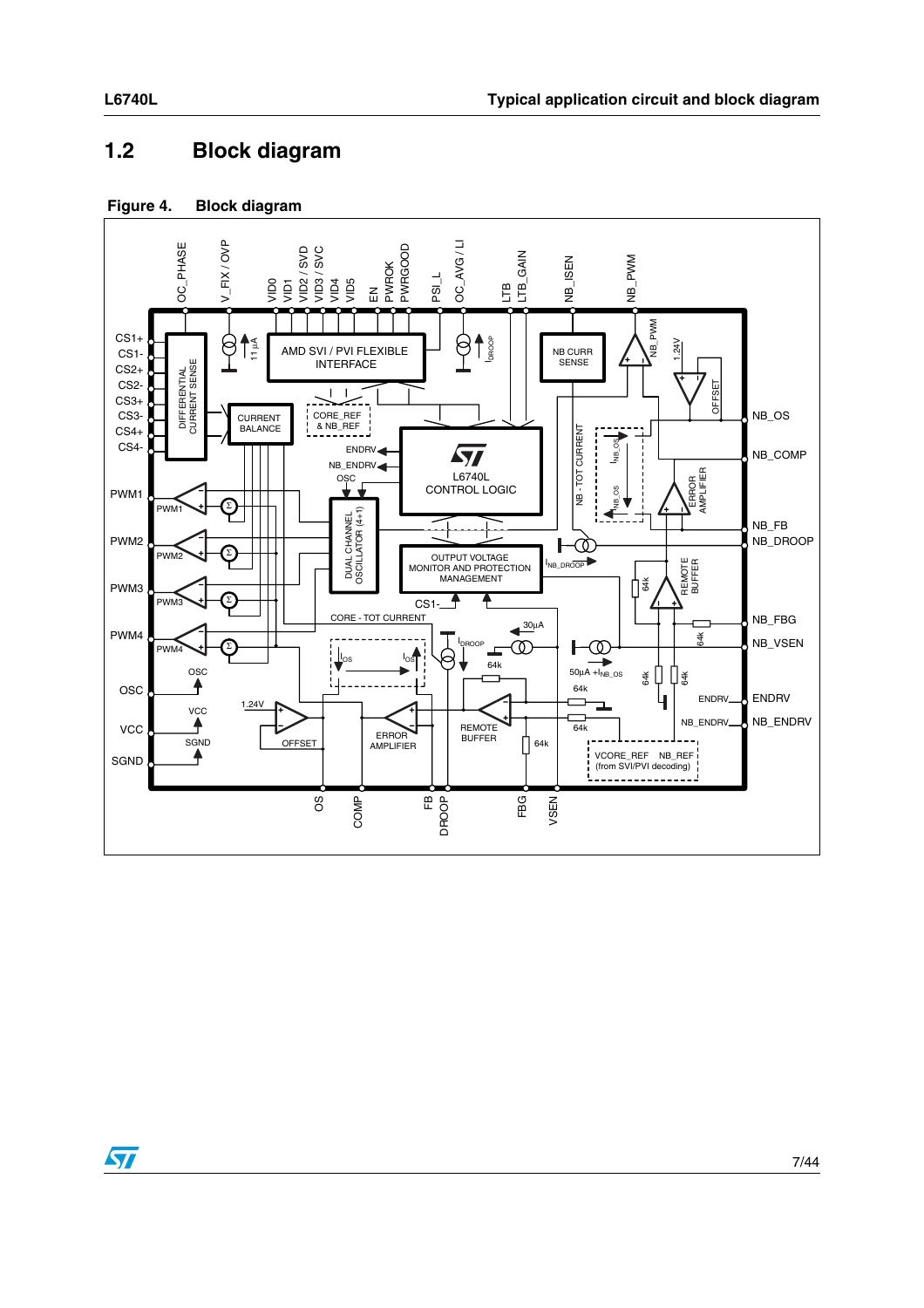## <span id="page-7-0"></span>**2 Pins description and connection diagrams**



#### **Figure 5. Pins connection (Top View)**

## <span id="page-7-1"></span>**2.1 Pin descriptions**

| Pin#<br><b>Name</b> |         |              | <b>Function</b>                                                                                                                                                                             |
|---------------------|---------|--------------|---------------------------------------------------------------------------------------------------------------------------------------------------------------------------------------------|
| 1                   |         | <b>VCC</b>   | Device power supply.<br>Operative voltage is $12V \pm 15\%$ . Filter with $1\mu$ F MLCC to SGND.                                                                                            |
| 2                   |         | <b>SGND</b>  | All the internal references are referred to this pin. Connect to the PCB<br>Signal Ground.                                                                                                  |
| 3                   |         | <b>COMP</b>  | Error amplifier output.<br>Connect with an $R_F$ - $C_F$ to FB. The CORE section or the device cannot<br>be disabled by grounding this pin.                                                 |
| 4                   | SECTION | FB.          | Error amplifier inverting input.<br>Connect with a resistor $R_{FB}$ to VSEN and with an $R_F$ - $C_F$ to COMP. Off-<br>set current programmed by OS is sunk through this pin.              |
| 5                   | CORE    | <b>DROOP</b> | A current proportional to the total current read is sourced from this pin<br>according to the Current Reading Gain.<br>Short to FB to implement Droop Function, if not used, short to SGND. |
| 6                   |         | <b>VSEN</b>  | Output voltage monitor.<br>It manages OVP and UVP protections and PWRGOOD. Connect to the<br>positive side of the load for remote sensing. See Section 7 for details.                       |

#### **Table 2. Pin description**

8/44

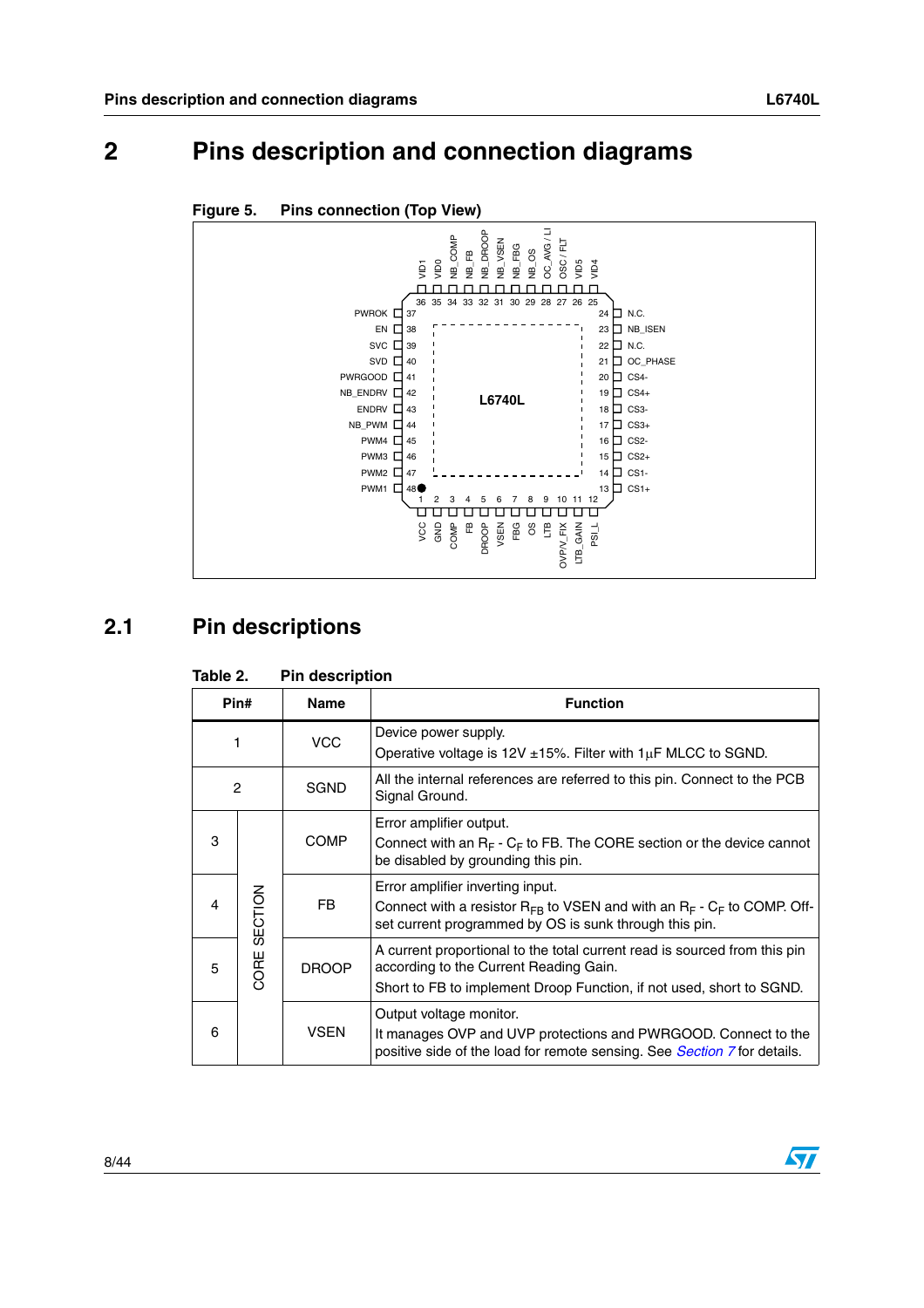|                | Pin#           | Name              | <b>Function</b>                                                                                                                                                                                                                                                                                                                                                                                                                                                                                                                                                                                       |
|----------------|----------------|-------------------|-------------------------------------------------------------------------------------------------------------------------------------------------------------------------------------------------------------------------------------------------------------------------------------------------------------------------------------------------------------------------------------------------------------------------------------------------------------------------------------------------------------------------------------------------------------------------------------------------------|
| $\overline{7}$ |                | <b>FBG</b>        | Remote ground sense.<br>Connect to the negative side of the load for remote sensing. See<br>Section 9 for proper layout of this connection.                                                                                                                                                                                                                                                                                                                                                                                                                                                           |
| 8              | CORE SECTION   | OS                | Offset programming pin.<br>Internally set to 1.24V. Connecting a R <sub>OS</sub> resistor to SGND allows to set<br>a current that is mirrored into FB pin in order to program a positive off-<br>set according to the selected $R_{FB}$ .<br>Short to SGND to disable the function. See <i>Section 6.4</i> for details.                                                                                                                                                                                                                                                                               |
| 9              |                | LTB               | LTB Technology <sup>TM</sup> Input pin.<br>Connect through an $R_{LTB}$ - $C_{LTB}$ network to the regulated voltage<br>(CORE Section) to detect load transient. See Section 10 for details.                                                                                                                                                                                                                                                                                                                                                                                                          |
|                | 10             | OVP / V_FIX       | OVP. Over Voltage Programming Pin. Internally pulled-up to 3.3V by<br>11 $\mu$ A. Connect to SGND through a R <sub>OVP</sub> resistor and filter with 10nF<br>(typ) to set a fixed voltage according to the R <sub>OVP</sub> resistor. If floating it<br>will program 3.3V threshold. See Section 7 for details.<br>V_FIX - Hardware override. Short to SGND to enter VFIX mode<br>(WARNING: this condition overrides any code programmed on the VIDx<br>lines). In this case, the device will use SVI inputs as static VIDs and<br>OVP threshold will be set to 1.8V. See Section 5.4.5 for details. |
| 11             | CORE<br>ECTION | LTB_GAIN          | LTB Technology™ gain pin.<br>Connect to SGND through a resistor RLTBGAIN to program the LTB<br>Gain. See Section 10 for details.                                                                                                                                                                                                                                                                                                                                                                                                                                                                      |
| 12             |                | PSI_L             | Power Saving Indicator (SVI Mode).<br>Open-drain Input/Output pin. See Section 5.4.3 for details.                                                                                                                                                                                                                                                                                                                                                                                                                                                                                                     |
| 13             |                | $CS1+$            | Channel 1 Current Sense Positive Input. Connect through an R-C filter<br>to the phase-side of the channel 1 inductor.<br>See Section 9 for proper layout of this connection.                                                                                                                                                                                                                                                                                                                                                                                                                          |
| 14             |                | CS <sub>1</sub> - | Channel 1 Current Sense Negative Input. Connect through a R <sub>G</sub> resis-<br>tor to the output-side of the channel inductor.<br>See Section 9 for proper layout of this connection.                                                                                                                                                                                                                                                                                                                                                                                                             |
| 15             | z              | $CS2+$            | Channel 2 Current Sense Positive Input. Connect through an R-C filter<br>to the phase-side of the channel 2 inductor.<br>See Section 9 for proper layout of this connection.                                                                                                                                                                                                                                                                                                                                                                                                                          |
| 16             | CORE SECTIO    | CS <sub>2</sub> - | Channel 2 Current Sense Negative Input. Connect through a R <sub>G</sub> resis-<br>tor to the output-side of the channel inductor.<br>See Section 9 for proper layout of this connection.                                                                                                                                                                                                                                                                                                                                                                                                             |
| 17             |                | $CS3+$            | Channel 3 Current Sense Positive Input. Connect through an R-C filter<br>to the phase-side of the channel 3 inductor. When working at 2 phase,<br>directly connect to V <sub>out CORE</sub> .<br>See Section 9 for proper layout of this connection.                                                                                                                                                                                                                                                                                                                                                  |
| 18             |                | CS <sub>3</sub> - | Channel 3 Current Sense Negative Input. Connect through a R <sub>G</sub> resis-<br>tor to the output-side of the channel inductor. When working at 2 phase,<br>connect through R <sub>G</sub> to CS3+.<br>See Section 9 for proper layout of this connection.                                                                                                                                                                                                                                                                                                                                         |

**Table 2. Pin description (continued)**

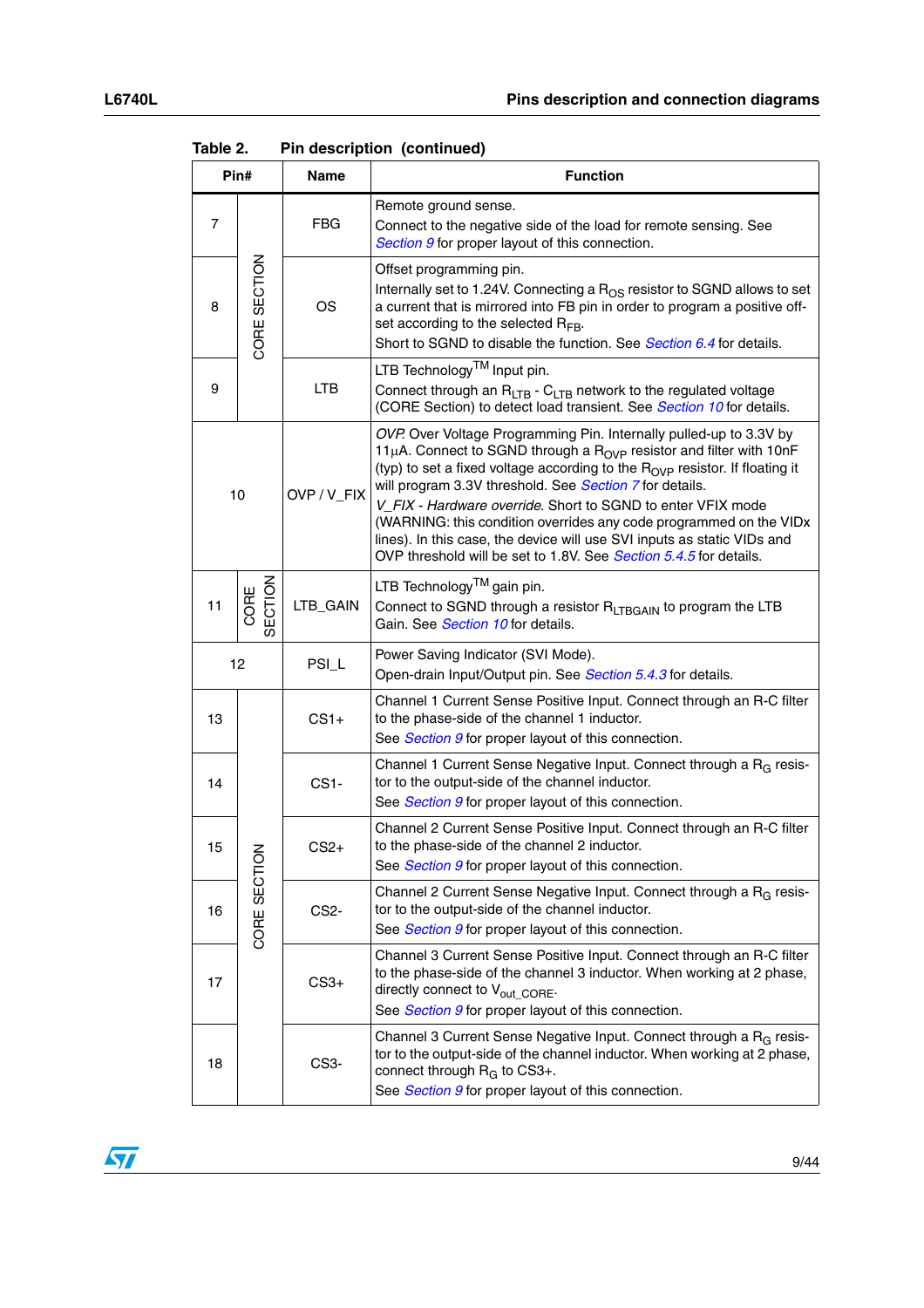|           | Pin#                            | Name                 | <b>Function</b>                                                                                                                                                                                                                                                                                                                                                                                                                                                                                                                                                  |
|-----------|---------------------------------|----------------------|------------------------------------------------------------------------------------------------------------------------------------------------------------------------------------------------------------------------------------------------------------------------------------------------------------------------------------------------------------------------------------------------------------------------------------------------------------------------------------------------------------------------------------------------------------------|
| 19        |                                 | $CS4+$               | Channel 4 Current Sense Positive Input. Connect through an R-C filter<br>to the phase-side of the channel 4 inductor. When working at 2 or 3<br>phase, directly connect to V <sub>out CORE</sub> .<br>See Section 9 for proper layout of this connection.                                                                                                                                                                                                                                                                                                        |
| 20        | CORE SECTION                    | CS4-                 | Channel 4 Current Sense Negative Input. Connect through a R <sub>G</sub> resis-<br>tor to the output-side of the channel inductor. When working at 2 or 3<br>phase, connect through R <sub>G</sub> to CS4+.<br>See Section 9 for proper layout of this connection.                                                                                                                                                                                                                                                                                               |
| 21        |                                 | OC_PHASE             | Per-Phase Over Current (CORE Section).<br>Internally set to 1.24V, connecting to SGND with a resistor $R_{OCTH}$ it<br>programs the OC threshold per-phase. See Section 7.4.1 for details.                                                                                                                                                                                                                                                                                                                                                                       |
|           | 22                              | <b>NC</b>            | Not internally connected.                                                                                                                                                                                                                                                                                                                                                                                                                                                                                                                                        |
| 23        | ECTION<br>€                     | NB_ISEN              | NB Current Sense Pin.<br>Used for NB voltage positioning and NB_OCP. Connect through a resis-<br>tor R <sub>ISEN</sub> to the relative LS Drain. See <b>Section 7.4</b> for details.                                                                                                                                                                                                                                                                                                                                                                             |
|           | 24                              | <b>NC</b>            | Not internally connected.                                                                                                                                                                                                                                                                                                                                                                                                                                                                                                                                        |
| 25,<br>26 | NTERFACE<br>$\overline{\Sigma}$ | VID4, VID5           | Voltage IDentification Pins.<br>Internally pulled-low by 10µA, they are used to program the output<br>voltage. Used only in PVI-Mode, ignored when in SVI-Mode.See<br>Section 5 for details.                                                                                                                                                                                                                                                                                                                                                                     |
| 27        |                                 | OSC / FLT            | OSC: It allows programming the switching frequency F <sub>SW</sub> of both Sec-<br>tions. Switching frequency can be increased according to the resistor<br>$R_{\rm OSC}$ connected from the pin to. SGND with a gain of 6.8kHz/ $\mu$ A (see<br>Section $8$ for details). If floating, the switching frequency is 150kHz per<br>phase.<br>FLT: The pin is forced high (3.3V) in case of an OV / UV fault. To<br>recover from this condition, cycle VCC or the EN pin. See Section 7 for<br>details.                                                             |
| 28        | <b>NOLD</b><br>₩<br>CORE        | OC_AVG /<br>$\sqcup$ | Average Over Current and Load Indicator Pin.<br>A current proportional to the current delivered by the CORE Section (a<br>copy of the DROOP current) is sourced through this pin.<br>The Average-OC threshold is programmed by connecting a resistor<br>R <sub>OC AVG</sub> to SGND. When the generated voltage crosses the OC_AVG<br>threshold ( $V_{OC}$ AVGTH = 2.5V Typ) the device latches with all mosfets<br>OFF (to recover, cycle VCC or the EN pin).<br>A load indicator with 2.5V end-of-scale is then implemented.<br>See Section 7.4.1 for details. |
| 29        | NB SECTION                      | NB_OS                | Offset Programming Pin.<br>Internally set to 1.24V, connecting a R <sub>OS NB</sub> resistor to SGND allows<br>setting a current that is mirrored into NB_FB pin in order to program a<br>positive offset according to the selected R <sub>FB NB</sub> . Short to SGND to dis-<br>able the function. See Section 6.7 for details.                                                                                                                                                                                                                                |
| 30        |                                 | NB_FBG               | Remote Ground Sense.<br>Connect to the negative side of the load to perform remote sense. See<br>Section 9 for proper layout of this connection.                                                                                                                                                                                                                                                                                                                                                                                                                 |

**Table 2. Pin description (continued)**

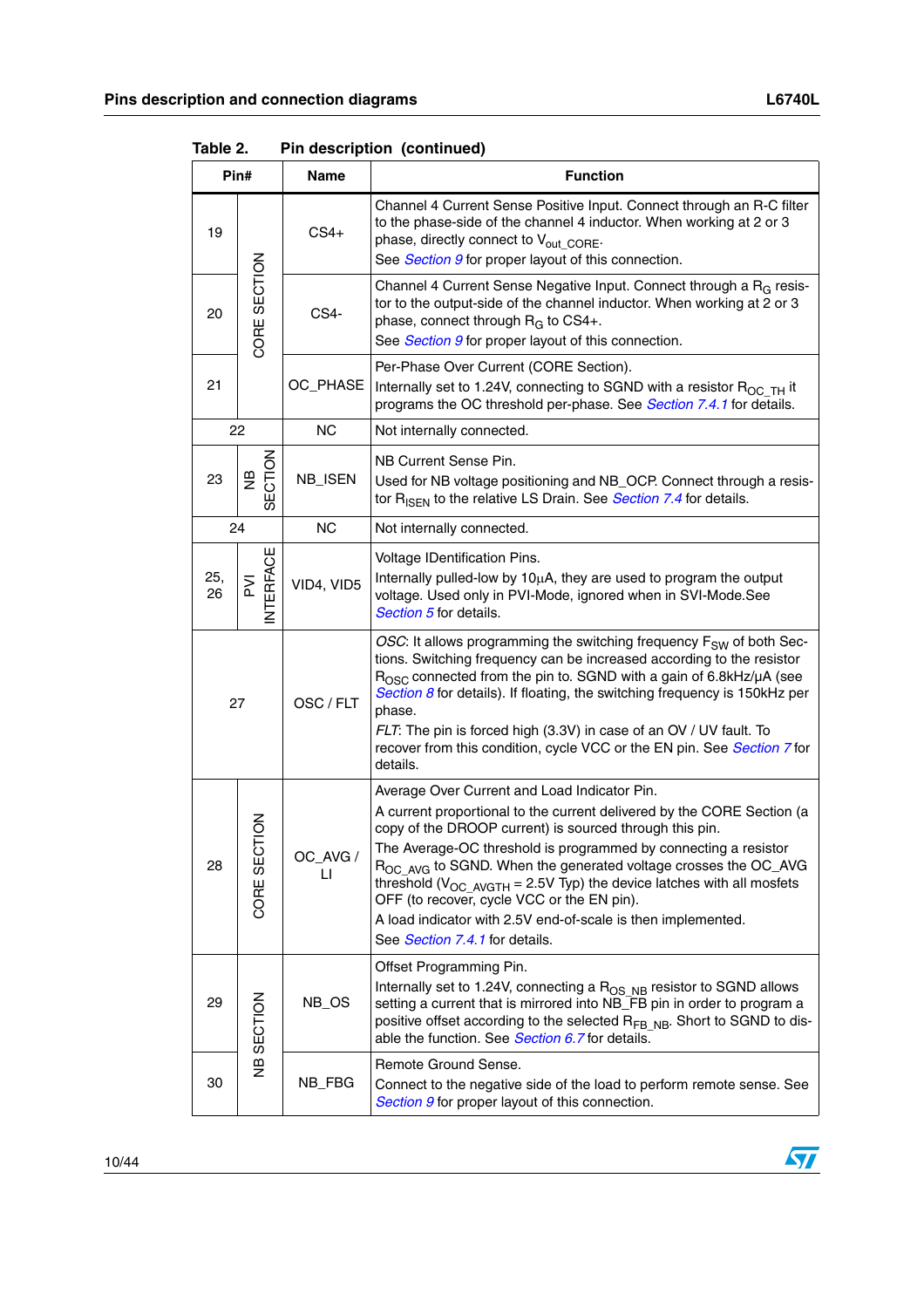|           | Pin#                | Name           | <b>Function</b>                                                                                                                                                                                                                                                                                                                                                                                                                    |
|-----------|---------------------|----------------|------------------------------------------------------------------------------------------------------------------------------------------------------------------------------------------------------------------------------------------------------------------------------------------------------------------------------------------------------------------------------------------------------------------------------------|
| 31        |                     | NB_VSEN        | NB output voltage monitor.<br>It manages OVP and UVP protections and PWRGOOD. Connect to the<br>positive side of the NB load to perform remote sensing. See Section 9<br>for proper layout of this connection.                                                                                                                                                                                                                     |
| 32        | NB SECTION          | NB_DROOP       | A current proportional to the total current read by the NB section is<br>sourced through this pin according to the Current Reading Gain<br>(R <sub>ISEN</sub> ). Short to NB_FB to implement Droop Function or connect to<br>SGND through a resistor and filter with 1nF capacitor to implement NB<br>LOAD Indicator. If not used, short to SGND.                                                                                  |
| 33        |                     | NB_FB          | NB error amplifier inverting input.<br>Connect with a resistor $R_{FB~NB}$ to NB_VSEN and with an $R_{F~NB}$ - $C_{F~NB}$<br>to NB_COMP. Offset current programmed by NB_OS is sunk through<br>this pin.                                                                                                                                                                                                                           |
| 34        |                     | NB_COMP        | Error amplifier output.<br>Connect with an $R_{F,NB}$ - $C_{F,NB}$ to NB_FB. The NB Section or the device<br>cannot be disabled by grounding this pin.                                                                                                                                                                                                                                                                             |
| 35,<br>36 |                     | VIDO, VID1     | Voltage IDentification Pins.<br>Internally pulled-low by 10µA, they are used to program the output<br>voltage. VID1 is monitored on the EN pin rising-edge to define the<br>operative mode of the controller (SVI or PVI). When in SVI Mode, VID0<br>is ignored. See Section 5 for details.                                                                                                                                        |
| 37        | SVI / PVI INTERFACE | <b>PWROK</b>   | System-wide Power Good Input (SVI Mode).<br>Internally pulled-low by 10µA. When low, the device will decode the two<br>SVI bits (SVC, SVD) to determine the Pre-PWROK Metal VID (default<br>condition when pin is floating).<br>When high, the device will actively run the SVI protocol.<br>Pre-PWROK Metal VID are latched after EN is asserted and re-used in<br>case of PWROK de-assertion. Latch is reset by VCC or EN cycle. |
|           | 38                  | EN             | VR Enable. Internally pulled-up to 3.3V by 10µA.<br>Pull-low to disable the device. When set free, the device immediately<br>checks for the VID1 status to determine the SVI / PVI protocol to be<br>adopted and configures itself accordingly. See Section 5 for details.                                                                                                                                                         |
| 39        | щ                   | SVC / VID3     | Voltage IDentification Pin - SVI Clock Pin.<br>Internally pulled-low by 10µA, it is used to program the output voltage.<br>When in SVI-Mode, it is considered as Serial-VID-Data (Input / Open<br>Drain Output). See Section 5 for details.                                                                                                                                                                                        |
| 40        | SVI / PVI INTERFAC  | SVD / VID2     | Voltage IDentification Pins - SVI Data Pin.<br>Internally pulled-low by 10µA, it is used to program the output voltage.<br>When in SVI-Mode, it is considered as Serial-VID-Data (Input / Open<br>Drain Output). See Section 5 for details.                                                                                                                                                                                        |
|           | 41                  | <b>PWRGOOD</b> | VCORE and NB Power Good.<br>It is an open-drain output set free after SS as long as both the voltage<br>planes are within specifications. Pull-up to 3.3V (typ) or lower, if not<br>used it can be left floating.<br>When in PVI Mode, it monitors the CORE Section only.                                                                                                                                                          |

**Table 2. Pin description (continued)**

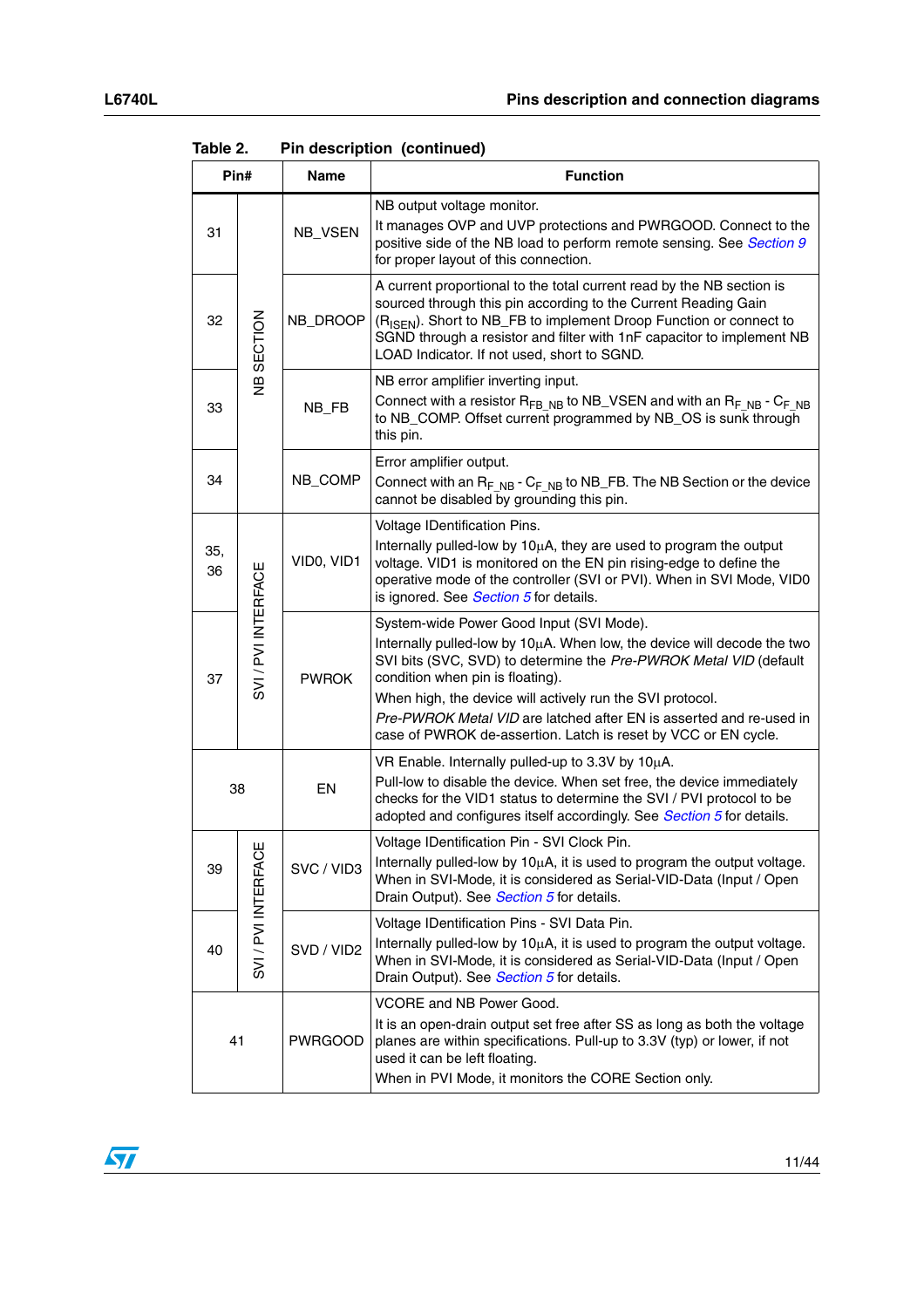|             | Pin#                     | <b>Name</b>                 | <b>Function</b>                                                                                                                                                                                                                                                                                                             |
|-------------|--------------------------|-----------------------------|-----------------------------------------------------------------------------------------------------------------------------------------------------------------------------------------------------------------------------------------------------------------------------------------------------------------------------|
| 42          | SECTION<br>$\frac{a}{2}$ | NB_ENDRV                    | External driver enable.<br>Open Drain output used to control NB Section external driver status:<br>pulled-low to manage HiZ conditions or pulled-high to enable the driver.<br>Pull up to 3.3V (typ) or lower.<br>When in PVI Mode, NB Section is always kept in HiZ.                                                       |
| 43          | ECTION<br>CORE           | <b>ENDRV</b>                | External Driver enable.<br>Open Drain output used to control CORE Section external driver status:<br>pulled-low to manage HiZ conditions or pulled-high to enable the driver.<br>Pull up to 3.3V (typ) or lower.                                                                                                            |
| 44          | SECTION<br>و<br>ح        | NB_PWM                      | PWM output.<br>Connect to external driver PWM input. The device is able to manage<br>HiZ status by setting the pin floating. When in PVI Mode, NB Section is<br>kept in HiZ. See Section 5.4.4 for details about HiZ management.                                                                                            |
| 45 to<br>48 | SECTION<br>CORE          | PWM <sub>1</sub> to<br>PWM4 | PWM outputs.<br>Connect to external drivers PWM inputs. The device is able to manage<br>HiZ status by setting the pins floating.<br>By shorting to SGND PWM4 or PWM3 and PWM4, it is possible to pro-<br>gram the CORE section to work at 3 or 2 phase respectively.<br>See Section 5.4.4 for details about HiZ management. |
|             |                          | Thermal pad                 | Thermal pad connects the Silicon substrate and makes good thermal<br>contact with the PCB. Connect to the PGND plane.                                                                                                                                                                                                       |

**Table 2. Pin description (continued)**

## <span id="page-11-0"></span>**2.2 Thermal data**

| Table 3.                    | Thermal data                                                                 |            |               |
|-----------------------------|------------------------------------------------------------------------------|------------|---------------|
| Symbol                      | <b>Parameter</b>                                                             | Value      | <b>Unit</b>   |
| $R_{thJA}$                  | Thermal resistance junction to ambient<br>(Device soldered on 2s2p PC Board) | 40         | $\degree$ C/W |
| $R_{thJC}$                  | Thermal resistance junction to case                                          |            | °C/W          |
| $\mathsf{T}_{\mathsf{MAX}}$ | Maximum junction temperature                                                 | 150        | °C            |
| $\mathsf{T}_{\textsf{STG}}$ | Storage temperature range                                                    | -40 to 150 | °C            |
| $T_{\rm J}$                 | Junction temperature range                                                   | 0 to 125   | °C            |

#### **Table 3. Thermal data**

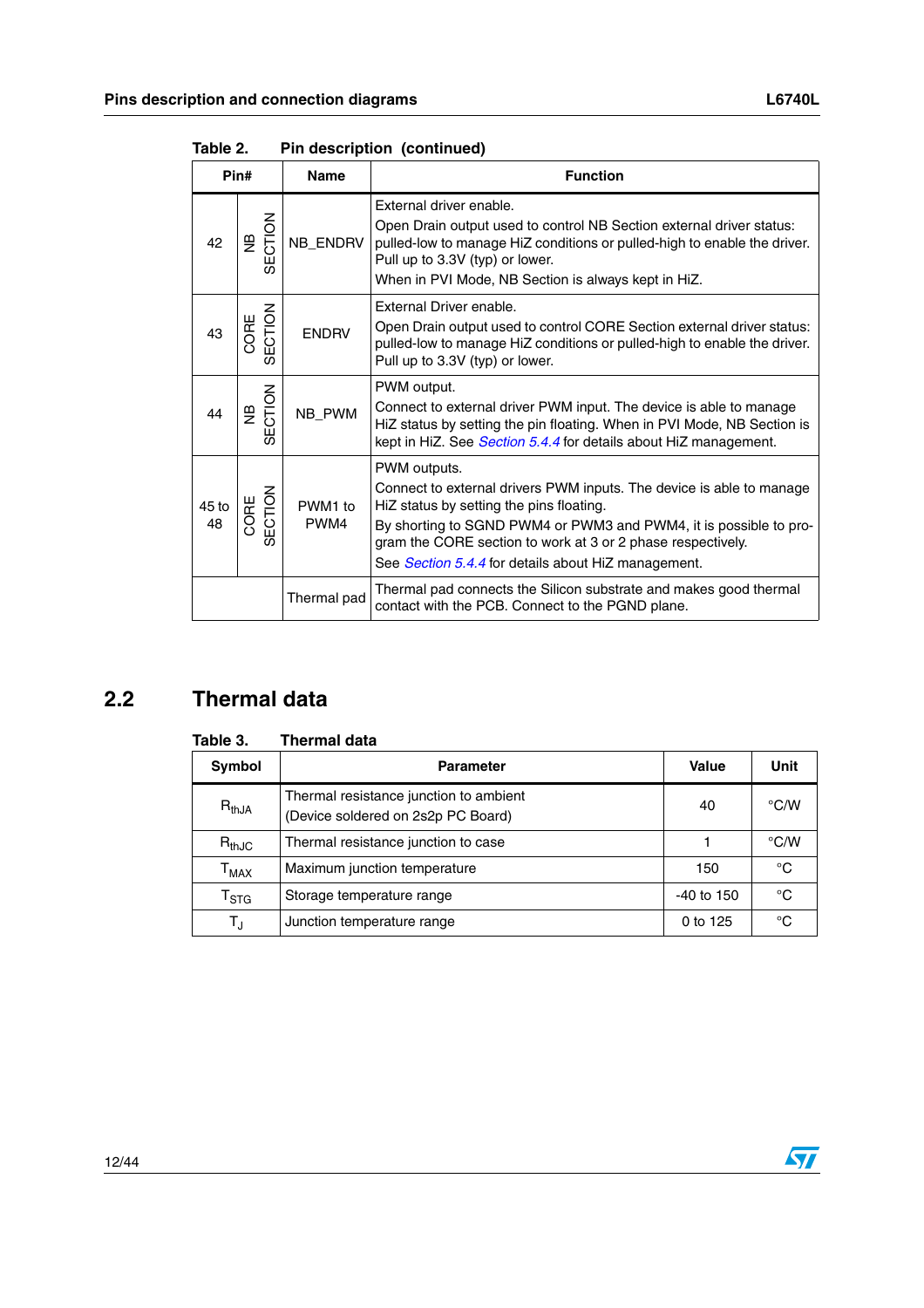## <span id="page-12-0"></span>**3 Electrical specifications**

## <span id="page-12-1"></span>**3.1 Absolute maximum ratings**

#### **Table 4. Absolute maximum ratings**

| Symbol                   | <b>Parameter</b>                    | <b>Value</b>    | Unit |
|--------------------------|-------------------------------------|-----------------|------|
| $\mathsf{v}_{\text{cc}}$ | to PGND                             | 15              |      |
|                          | All other Pins to PGND <sub>x</sub> | $-0.3$ to $3.6$ |      |

## <span id="page-12-2"></span>**3.2 Electrical characteristics**

#### **Table 5. Electrical characteristics**

( $V_{CC}$ =12V±15%,  $T_J = 0$ °C to 70°C unless otherwise specified).

| Symbol                      | <b>Parameter</b>         | <b>Test conditions</b>     | Min.           | Typ. | Max. | Unit    |  |  |
|-----------------------------|--------------------------|----------------------------|----------------|------|------|---------|--|--|
| Supply current and power-ON |                          |                            |                |      |      |         |  |  |
| $I_{\rm CC}$                | VCC supply current       |                            |                | 20   |      | mA      |  |  |
|                             | <b>VCC Turn-ON</b>       | VCC rising                 |                |      | 9    | $\vee$  |  |  |
| <b>UVLO<sub>VCC</sub></b>   | <b>VCC Turn-OFF</b>      | VCC falling                | $\overline{7}$ |      |      | V       |  |  |
| <b>Oscillator</b>           |                          |                            |                |      |      |         |  |  |
|                             | Main oscillator accuracy |                            | 135            | 150  | 165  | kHz     |  |  |
| $\mathsf{F}_{\mathsf{SW}}$  | Oscillator adjustability | $R_{\rm OSC} = 27k\Omega$  | 380            | 465  | 550  | kHz     |  |  |
| $\Delta V_{\rm OSC}$        | PWM ramp amplitude       | CORE and NB section        |                | 2    |      | V       |  |  |
| <b>FAULT</b>                | Voltage at Pin OSC       | OVP, UVP latch active      | 3              |      | 3.6  | V       |  |  |
|                             | NB duty-cycle limit      | $I_{NB\,DROOP} = 0\mu A$   |                | 80   |      | $\%$    |  |  |
| $d_{MAX\_NB}$               |                          | $I_{NB}$ DROOP = $35\mu A$ |                | 40   |      | $\%$    |  |  |
| <b>PVI / SVI interface</b>  |                          |                            |                |      |      |         |  |  |
|                             | Input high               |                            | $\overline{c}$ |      |      | V       |  |  |
| EN,                         | Input low                |                            |                |      | 0.80 | V       |  |  |
| <b>PWROK</b>                | Pull-up current          | <b>EN Pin</b>              |                | 10   |      | $\mu$ A |  |  |
|                             | Pull-down current        | <b>PWORK Pin</b>           |                | 10   |      | $\mu$ A |  |  |
| VID2,/SVD                   | Input high               | (SVI Mode)                 | 0.95           |      |      | V       |  |  |
| VID3/SVC                    | Input low                | (SVI Mode)                 |                |      | 0.65 | V       |  |  |
| <b>SVD</b>                  | Voltage low (ACK)        | $I_{SINK} = -5mA$          |                |      | 250  | mV      |  |  |
|                             | Input high               | (PVI mode)                 | 1.3            |      |      | $\vee$  |  |  |
| VID0 to<br>VID <sub>5</sub> | Input low                | (PVI mode)                 |                |      | 0.80 | V       |  |  |
|                             | Pull-down current        |                            |                | 10   |      | $\mu$ A |  |  |
| V_FIX                       | Entering V_FIX mode      |                            |                |      | 0.90 | V       |  |  |

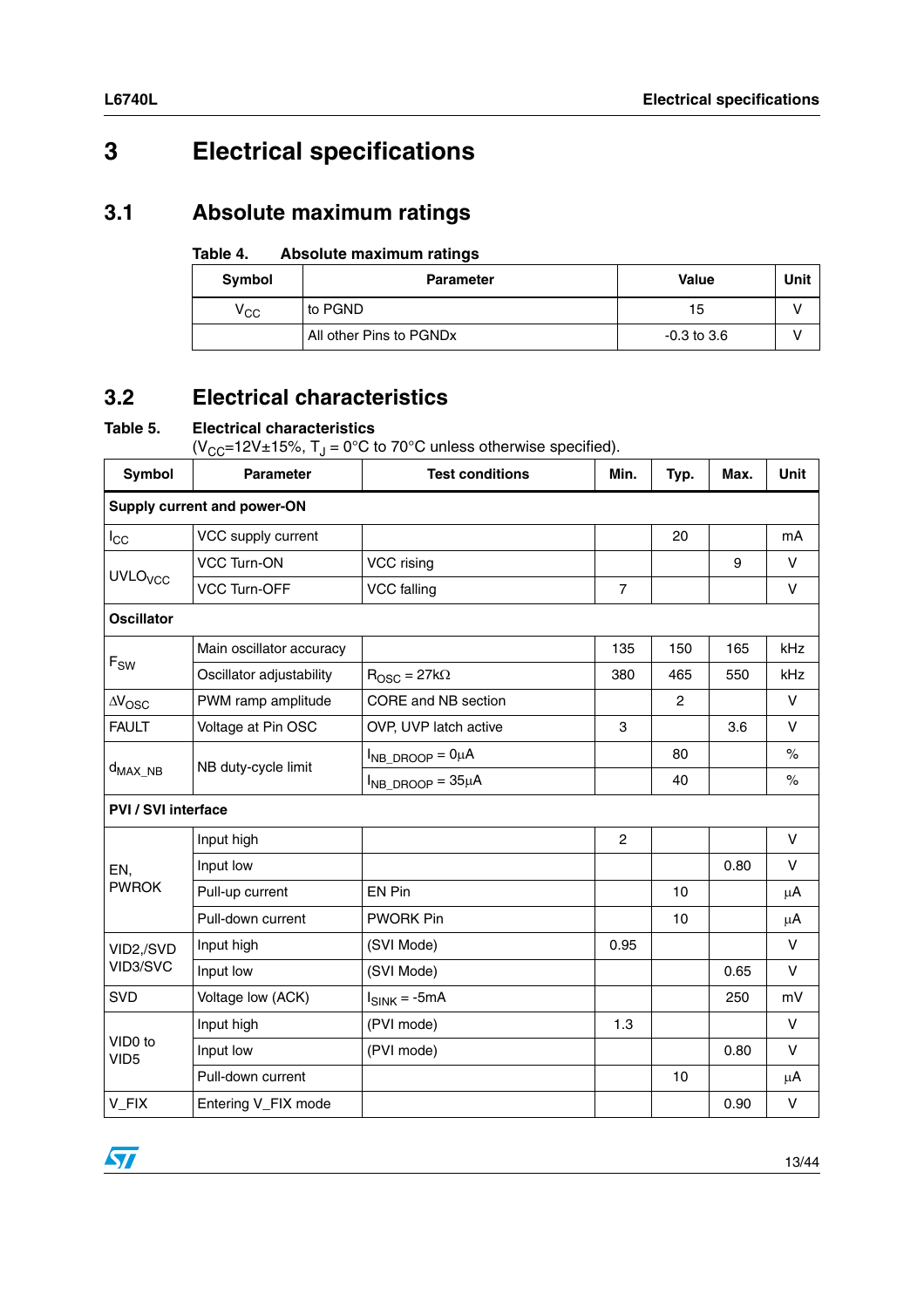| $(V_{CC} = 12V \pm 15\%, T_J = 0\degree C$ to 70°C unless otherwise specified). |                                                  |                                                        |                |        |        |           |  |  |
|---------------------------------------------------------------------------------|--------------------------------------------------|--------------------------------------------------------|----------------|--------|--------|-----------|--|--|
| <b>Symbol</b>                                                                   | <b>Parameter</b>                                 | <b>Test conditions</b>                                 | Min.           | Typ.   | Max.   | Unit      |  |  |
| PSI_L                                                                           | <b>Voltage Low</b>                               | $I_{SINK} = -5mA$                                      |                |        | 250    | mV        |  |  |
|                                                                                 | <b>Voltage positioning (CORE and NB Section)</b> |                                                        |                |        |        |           |  |  |
| <b>CORE</b>                                                                     |                                                  | VSEN to V <sub>CORE</sub> ; FBG to GND <sub>CORE</sub> | -8             |        | 8      | mV        |  |  |
| <b>NB</b>                                                                       | Output voltage accuracy                          | NBVSEN to V <sub>NB</sub> ; NBFBG to GND <sub>FB</sub> | $-10$          |        | 10     | mV        |  |  |
|                                                                                 | OFFSET bias voltage                              | $I_{OS}$ = 0 to 250 $\mu$ A                            | 1.190          | 1.24   | 1.290  | V         |  |  |
| OS, NB_OS                                                                       | OFFSET current range                             |                                                        | 0              |        | 250    | μA        |  |  |
|                                                                                 | OFFSET - I <sub>FB</sub> accuracy                | $I_{OS} = 0$ to 250 $\mu$ A                            | $-15$          |        | 15     | $\%$      |  |  |
| <b>DROOP</b>                                                                    | DROOP accuracy                                   | $I_{DROOP}$ = 0 to 140 $\mu$ A; OS = OFF               | -9             |        | 9      | μA        |  |  |
| NB_DROOP                                                                        |                                                  | $I_{NB\ DROOP} = 0$ to 35µA; OS = OFF                  | $-4$           |        | 4      | μA        |  |  |
| $A_0$                                                                           | EA DC gain                                       |                                                        |                | 100    |        | dB        |  |  |
| <b>SR</b>                                                                       | Slew rate                                        | COMP, NB_COMP to SGND = 10pF                           |                | 20     |        | $V/\mu s$ |  |  |
|                                                                                 | <b>PWM outputs (CORE and NB Section)</b>         |                                                        |                |        |        |           |  |  |
| PWMx,                                                                           | Output high                                      | $l = 1mA$                                              | 3              |        | 3.6    | V         |  |  |
| NB_PWM                                                                          | Output low                                       | $l = -1mA$                                             |                |        | 0.2    | V         |  |  |
| <b>I</b> <sub>PWMx</sub>                                                        | <b>Test current</b>                              |                                                        |                | 10     |        | μA        |  |  |
| ENDRV,<br>NB_ENDRV                                                              | Output low                                       | $l = -5mA$                                             |                |        | 0.4    | V         |  |  |
| <b>Protections</b>                                                              |                                                  |                                                        |                |        |        |           |  |  |
|                                                                                 | Over voltage protection                          | V_FIX Mode (V_FIX = SGND);<br>VSEN, NB_VSEN Rising     | 1.720          | 1.800  | 1.880  | V         |  |  |
| <b>OVP</b>                                                                      | <b>Bias current</b>                              |                                                        | $\overline{7}$ | 11     | 15     | $\mu$ A   |  |  |
|                                                                                 | OV programmability                               | $R_{OVP} = 180k\Omega$                                 | 1.730          | 1.800  | 1.870  | V         |  |  |
| <b>UVP</b>                                                                      | Under voltage protection                         | VSEN, NB_VSEN Falling; wrt Ref.                        | $-470$         | $-400$ | $-330$ | mV        |  |  |
| <b>PWRGOOD</b>                                                                  | PGOOD threshold                                  | VSEN, NB_VSEN Falling; wrt Ref                         | $-300$         | $-250$ | $-200$ | mV        |  |  |
|                                                                                 | Voltage low                                      | $I_{PWRGOOD} = -4mA$                                   |                |        | 0.4    | $\vee$    |  |  |
|                                                                                 | <b>VSEN</b> disconnection                        | Sourced from NB_VSEN; OS = OFF                         |                | 50     |        | μA        |  |  |
| <b>I</b> <sub>VSEN-DISC</sub>                                                   |                                                  | Sunk from VSEN; OS = OFF                               |                | 30     |        | μA        |  |  |
| V <sub>FB-DISC</sub>                                                            | FB disconnection                                 | CORE - V <sub>CS</sub> . Rising, above VSEN            | 500            | 600    | 700    | mV        |  |  |
| <b>FBG DISC</b>                                                                 | FBG disconnection                                | EA NI input wrt VID                                    | 350            | 450    | 550    | mV        |  |  |
| OC_PHASE                                                                        | Per-phase OC                                     | CORE section; bias voltage                             | 1.200          | 1.240  | 1.280  | V         |  |  |
| kV <sub>OC_AVGTH</sub>                                                          | Average OC                                       | <b>CORE</b> section                                    | 2.430          | 2.500  | 2.570  | V         |  |  |
| kl <sub>OC_AVGTH</sub>                                                          |                                                  | $I_{\text{DROOP}}$ = 0 to 140 $\mu$ A; OS = OFF        | $-11$          |        | 11     | μA        |  |  |
| <b>I</b> OCTH_NB                                                                | OC threshold                                     | NB section                                             | 32             | 37.5   | 43     | $\mu$ A   |  |  |

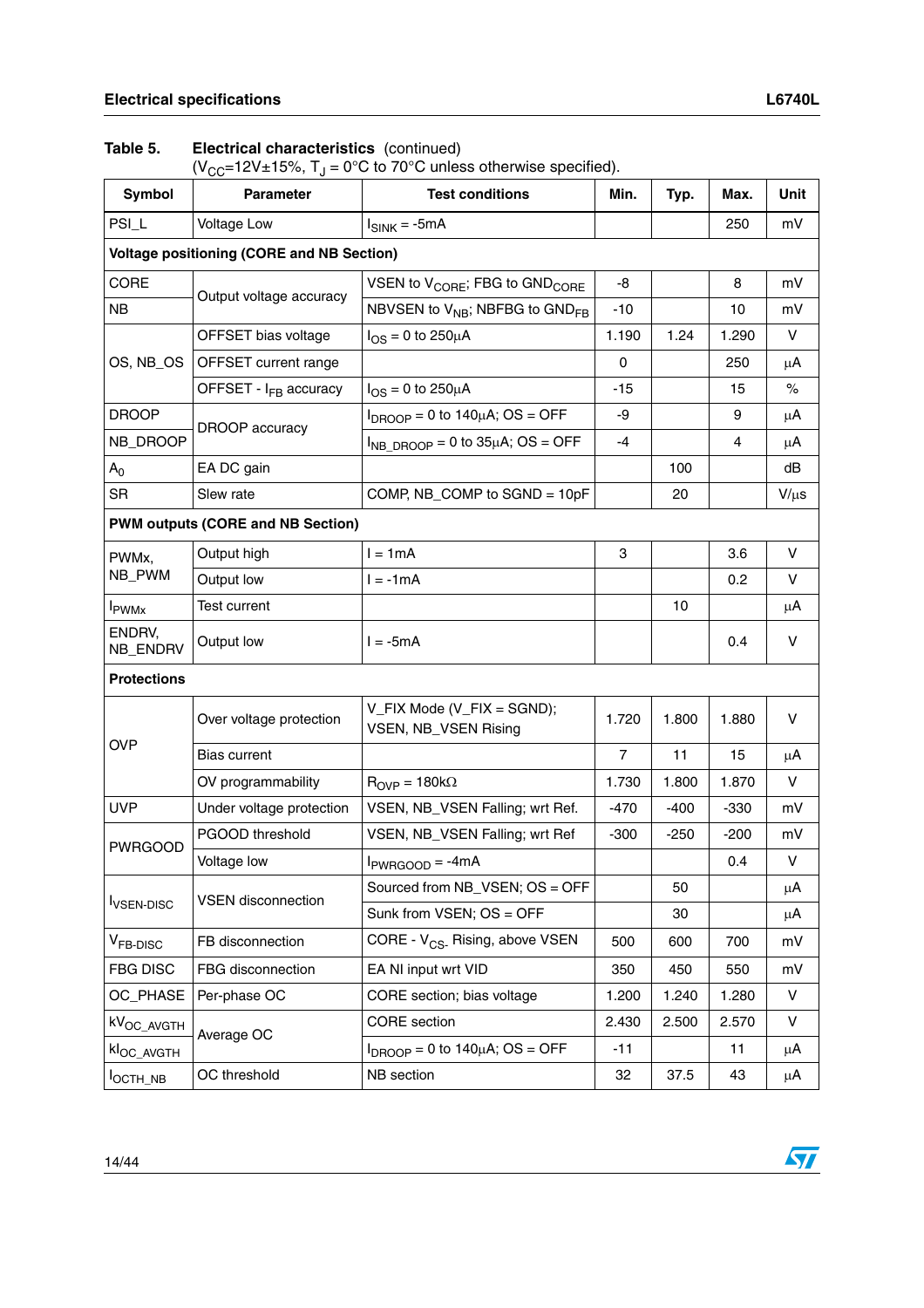## <span id="page-14-0"></span>**4 Device description and operation**

L6740L is a hybrid CPU Power Supply Controller compatible with both Parallel (PVI) and Serial (SVI) protocols for AMD K8 - Second Generation Processors. The device provides complete control logic and protections for a high-performance step-down DC-DC voltage regulator, optimized for advanced microprocessor power supply supporting both PVI and SVI communication. It embeds two independent controllers for CPU CORE and the integrated NB, each one with its own set of protections.

L6740L is able to detect which kind of CPU is connected in order to configure itself to work as a Single-Plane PVI controller or Dual-Plane SVI controller.

The Controller performs a single-phase control for the NB Section and a programmable 2-to-4 phase control for the CORE Section featuring Dual-Edge non-Latched architecture: this allows fast load-transient response optimizing the output filter consequently reducing the total BOM cost. Further reduction can be achieved by enabling LTB Technology<sup>(TM)</sup>. NB phase (when enabled) will be automatically phase-shifted with respect to the CORE phases in order to reduce the total input rms current amount.

PSI\_L Flag is sent to the VR through the SVI bus. The controller monitors this flag and selctively modifies the phase number in order to optimize the system efficiency when the CPU enters low-power states. This causes the over-all efficiency to be maximized at light loads so reducing losses and system power consumption.

Both sections feature programmable Over-Voltage protection and adjustable constant Over-Current protection. Voltage positioning (LL) is possible thanks to an accurate fully-differential current-sense across the main inductors for the CORE Section and thanks to the loss-less current sense across Low-Side MOSFET  $R_{\text{dSDN}}$  for the NB section. In both cases, LL may be disabled and the generated current information may be used to implement a Load Indicator function.

L6740L features dual remote sensing for the regulated outputs (CORE and NB) in order to recover from PCB voltage drops also protecting the load from possible feedback network disconnections.

LSLess start-up function allows the controller to manage pre-biased start-up avoiding dangerous current return through the main inductors as well as negative undershoot on the output voltage if the output filter is still charged before start-up.

L6740L also supports V\_FIX mode for system debugging: in this particular configuration the SVI bus is used as a static bus configuring 4 operative voltages for both the sections and ignoring any serial-VID command.

When working in PVI mode, the device features On-the-Fly VID management: VID code is continuously sampled and the reference update according to the variation detected,

L6740L is available in TQFP48 Package.

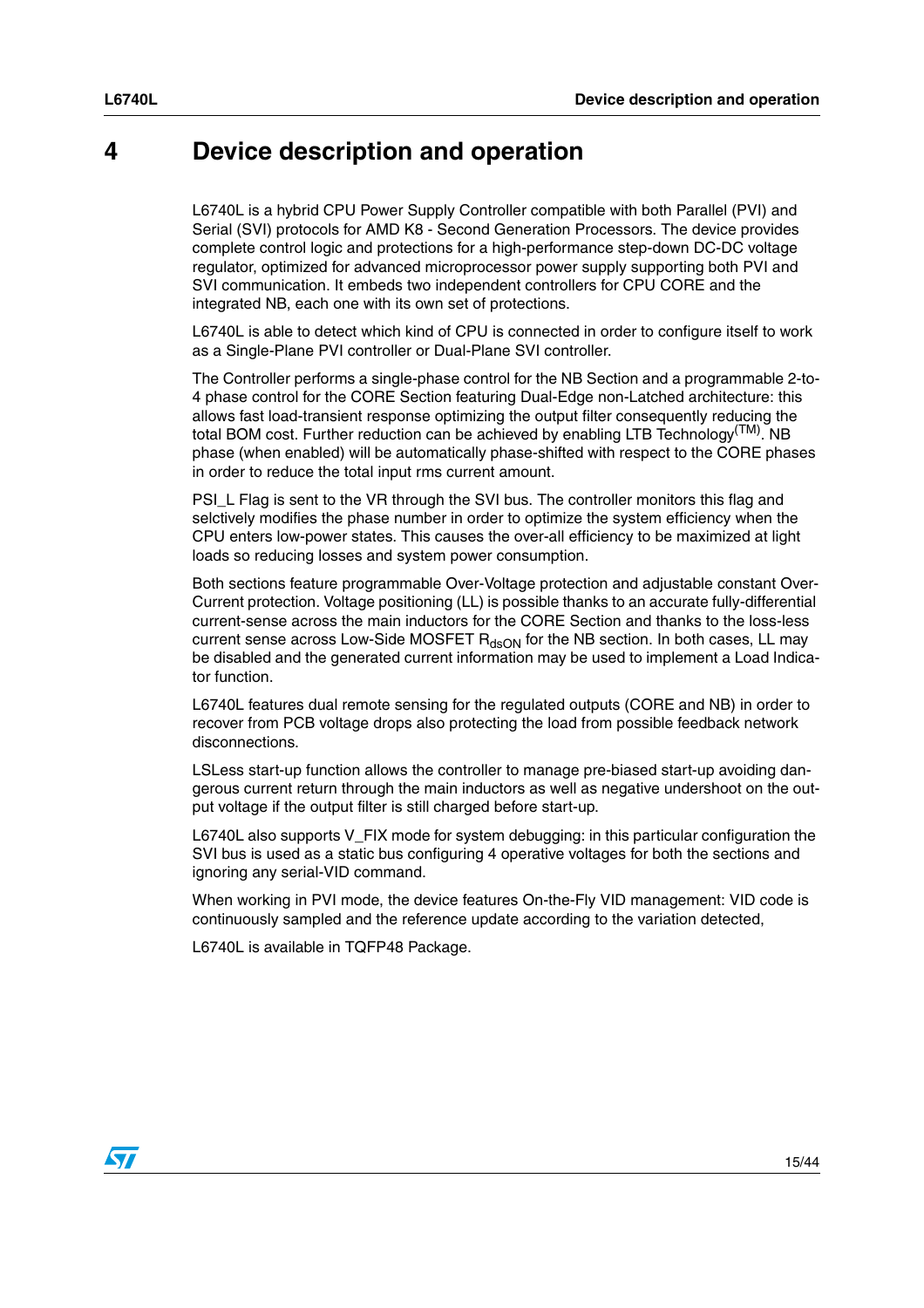$\bm \Omega$ 

## <span id="page-15-0"></span>**5 Hybrid CPU support and CPU\_TYPE detection**

L6740L is able to detect the type of the CPU-core connected and to configure itself accordingly. At system Start-up, on the rising-edge of the EN signal, the device monitors the status of VID1 and configures the PVI mode (VID1 = 1) or SVI mode (VID1 = 0).

When in PVI mode, L6740L uses the information available on the VID[0: 5] bus to address the CORE Section output voltage according to *[Table 6](#page-16-0)*. NB Section is kept in HiZ mode.

When in SVI mode, L6740L ignores the information available on VID0, VID4 and VID5 and uses VID2 and VID3 as a SVI bus addressing the CORE and NB Sections according to the SVI protocol.

**Caution:** To avoid any risk of errors in CPU type detection (i.e. detecting SVI CPU when PVI CPU is installed on the socket and viceversa), it is reccomended to carefully control the start-up sequencing of the system hosting L6740L in order to ensure than on the EN rising-edge, VID1 is in valid and correct state.

## <span id="page-15-1"></span>**5.1 PVI - parallel interface**

PVI is a 6-bit-wide parallel interface used to address the CORE Section reference. According to the selected code, the device sets the CORE Section reference and regulates its output voltage as reported into *[Table 6](#page-16-0)*.

NB Section is always kept in HiZ; no activity is performed on this section. Furthermore, PWROK information is ignored as well since the signal only applies to the SVI protocol.

## <span id="page-15-2"></span>**5.2 PVI start-up**

Once the PVI mode has been detected, the device uses the whole code available on the VID[0:5] lines to define the reference for the CORE section. NB Section is kept in HiZ. Soft-Start to the programmed reference is performed regardless of the state of PWROK.

See *[Section 6.10](#page-29-0)* for details about Soft-Start.



**Figure 6. System start-up: SVI (to Metal-VID; left) and PVI (right)**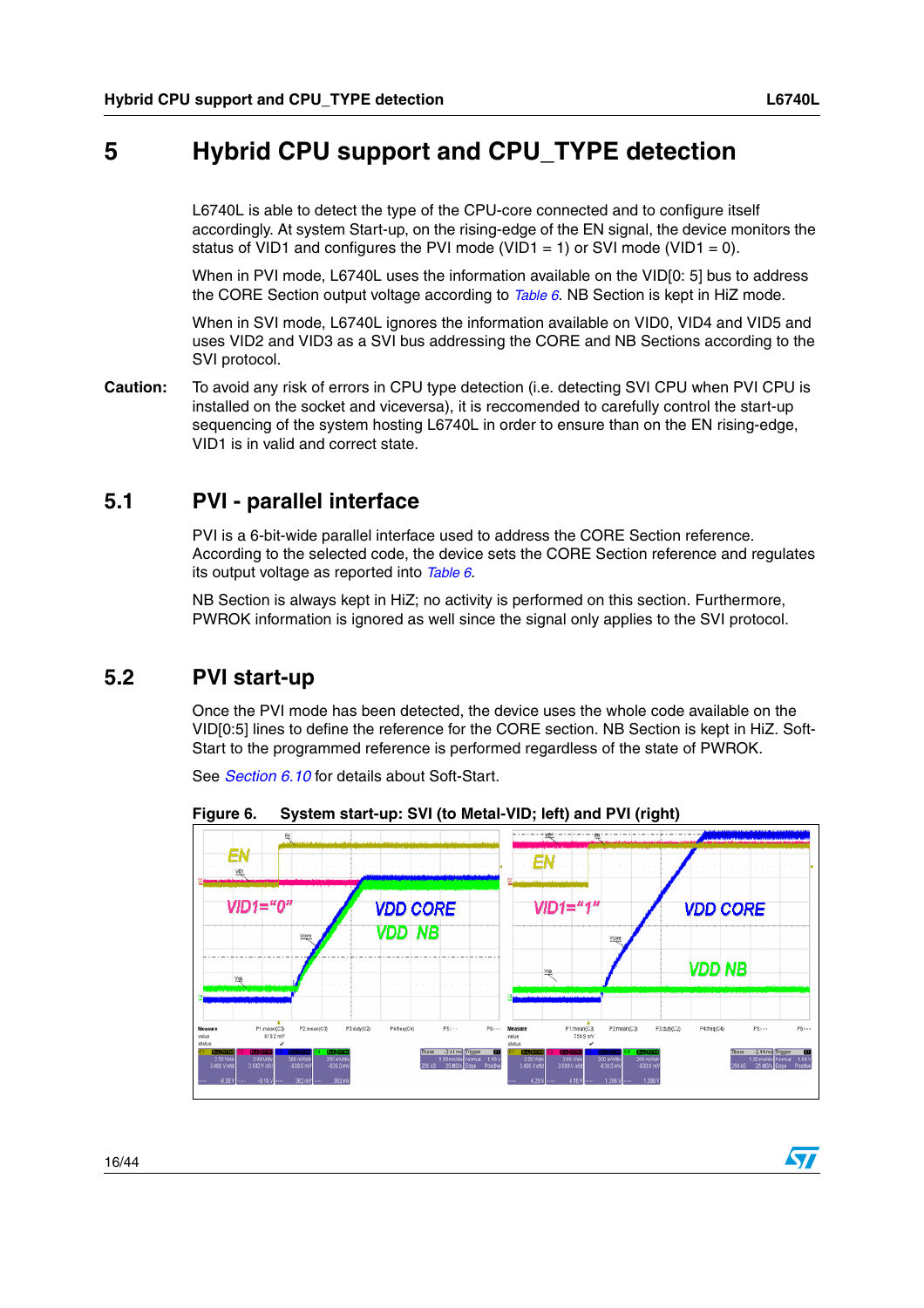| VID <sub>5</sub> | VID4         | VID <sub>3</sub> | VID <sub>2</sub> | VID1         | VID <sub>0</sub> | Output<br>voltage | VID <sub>5</sub> | VID4         | VID <sub>3</sub> | VID <sub>2</sub> | VID1         | VID <sub>0</sub> | Output<br>voltage |
|------------------|--------------|------------------|------------------|--------------|------------------|-------------------|------------------|--------------|------------------|------------------|--------------|------------------|-------------------|
| 0                | $\pmb{0}$    | 0                | 0                | 0            | 0                | 1.5500            | 1                | $\mathbf 0$  | 0                | 0                | 0            | $\mathbf 0$      | 0.7625            |
| 0                | $\pmb{0}$    | 0                | 0                | 0            | $\mathbf{1}$     | 1.5250            | $\mathbf{1}$     | 0            | 0                | 0                | $\pmb{0}$    | 1                | 0.7500            |
| 0                | $\mathbf 0$  | 0                | 0                | $\mathbf{1}$ | 0                | 1.5000            | $\mathbf{1}$     | $\mathsf 0$  | $\mathsf 0$      | $\mathsf 0$      | $\mathbf{1}$ | $\pmb{0}$        | 0.7375            |
| 0                | $\mathbf 0$  | 0                | 0                | 1            | 1                | 1.4750            | $\mathbf{1}$     | 0            | 0                | 0                | $\mathbf{1}$ | $\mathbf{1}$     | 0.7250            |
| 0                | $\pmb{0}$    | 0                | $\mathbf{1}$     | 0            | $\pmb{0}$        | 1.4500            | $\mathbf{1}$     | $\mathsf 0$  | 0                | $\mathbf{1}$     | 0            | $\pmb{0}$        | 0.7125            |
| 0                | 0            | 0                | $\mathbf{1}$     | 0            | 1                | 1.4250            | 1                | 0            | 0                | 1                | $\mathsf 0$  | 1                | 0.7000            |
| 0                | $\mathbf 0$  | 0                | 1                | 1            | 0                | 1.4000            | 1                | $\mathbf 0$  | 0                | 1                | 1            | $\mathbf 0$      | 0.6875            |
| 0                | $\mathbf 0$  | 0                | $\mathbf{1}$     | $\mathbf{1}$ | $\mathbf{1}$     | 1.3750            | $\mathbf{1}$     | $\mathsf 0$  | $\mathsf 0$      | $\mathbf{1}$     | $\mathbf{1}$ | $\mathbf{1}$     | 0.6750            |
| 0                | $\mathbf 0$  | 1                | 0                | 0            | 0                | 1.3500            | $\mathbf{1}$     | 0            | 1                | $\mathsf 0$      | $\pmb{0}$    | $\pmb{0}$        | 0.6625            |
| $\mathbf 0$      | $\mathbf 0$  | $\mathbf{1}$     | 0                | 0            | 1                | 1.3250            | $\mathbf{1}$     | 0            | 1                | 0                | $\pmb{0}$    | $\mathbf{1}$     | 0.6500            |
| 0                | $\mathsf 0$  | $\mathbf{1}$     | 0                | 1            | 0                | 1.3000            | $\mathbf{1}$     | $\mathsf 0$  | 1                | $\mathsf 0$      | $\mathbf{1}$ | $\pmb{0}$        | 0.6375            |
| 0                | 0            | 1                | 0                | 1            | 1                | 1.2750            | 1                | 0            | 1                | 0                | 1            | 1                | 0.6250            |
| 0                | 0            | 1                | 1                | 0            | 0                | 1.2500            | 1                | $\mathbf 0$  | $\mathbf{1}$     | 1                | 0            | 0                | 0.6125            |
| $\mathbf 0$      | $\mathbf 0$  | 1                | $\mathbf{1}$     | 0            | 1                | 1.2250            | $\mathbf{1}$     | 0            | $\mathbf{1}$     | $\mathbf{1}$     | $\mathsf 0$  | 1                | 0.6000            |
| 0                | 0            | $\mathbf{1}$     | $\mathbf{1}$     | 1            | 0                | 1.2000            | $\mathbf{1}$     | $\mathsf 0$  | 1                | $\mathbf{1}$     | $\mathbf{1}$ | $\pmb{0}$        | 0.5875            |
| 0                | $\mathbf 0$  | 1                | $\mathbf{1}$     | 1            | 1                | 1.1750            | $\mathbf{1}$     | 0            | 1                | 1                | $\mathbf{1}$ | 1                | 0.5750            |
| 0                | $\mathbf{1}$ | 0                | 0                | $\mathsf 0$  | 0                | 1.1500            | $\mathbf{1}$     | $\mathbf{1}$ | $\mathsf 0$      | $\mathsf 0$      | 0            | $\pmb{0}$        | 0.5625            |
| 0                | $\mathbf{1}$ | 0                | 0                | 0            | 1                | 1.1250            | 1                | 1            | 0                | 0                | 0            | 1                | 0.5500            |
| 0                | 1            | 0                | 0                | 1            | 0                | 1.1000            | 1                | 1            | 0                | 0                | 1            | 0                | 0.5375            |
| $\mathbf 0$      | $\mathbf{1}$ | 0                | 0                | $\mathbf{1}$ | 1                | 1.0750            | $\mathbf{1}$     | $\mathbf{1}$ | 0                | 0                | $\mathbf{1}$ | 1                | 0.5250            |
| $\mathbf 0$      | $\mathbf{1}$ | 0                | $\mathbf{1}$     | 0            | 0                | 1.0500            | $\mathbf{1}$     | $\mathbf{1}$ | 0                | $\mathbf{1}$     | 0            | $\mathbf 0$      | 0.5125            |
| $\mathbf 0$      | $\mathbf{1}$ | 0                | $\mathbf{1}$     | 0            | 1                | 1.0250            | $\mathbf{1}$     | $\mathbf{1}$ | 0                | $\mathbf{1}$     | $\pmb{0}$    | $\mathbf{1}$     | 0.5000            |
| 0                | $\mathbf{1}$ | 0                | $\mathbf{1}$     | 1            | 0                | 1.0000            | $\mathbf{1}$     | $\mathbf{1}$ | 0                | $\mathbf{1}$     | $\mathbf{1}$ | $\pmb{0}$        | 0.4875            |
| $\pmb{0}$        | $\mathbf{1}$ | 0                | $\mathbf{1}$     | 1            | 1                | 0.9750            | 1                | 1            | 0                | 1                | 1            | 1                | 0.4750            |
| 0                | 1            | 1                | 0                | 0            | 0                | 0.9500            | 1.               | 1            | 1                | 0                | 0            | 0                | 0.4625            |
| 0                | $\mathbf{1}$ | $\mathbf{1}$     | 0                | 0            | $\mathbf{1}$     | 0.9250            | 1                | $\mathbf{1}$ | 1                | 0                | 0            | 1                | 0.4500            |
| 0                | $\mathbf{1}$ | $\mathbf{1}$     | 0                | $\mathbf{1}$ | 0                | 0.9000            | $\mathbf{1}$     | $\mathbf{1}$ | 1                | 0                | 1            | 0                | 0.4375            |
| 0                | $\mathbf{1}$ | $\mathbf{1}$     | 0                | $\mathbf{1}$ | 1                | 0.8750            | $\mathbf{1}$     | $\mathbf{1}$ | 1                | 0                | $\mathbf{1}$ | 1                | 0.4250            |
| 0                | $\mathbf{1}$ | $\mathbf{1}$     | $\mathbf{1}$     | 0            | 0                | 0.8500            | $\mathbf{1}$     | $\mathbf{1}$ | $\mathbf{1}$     | $\mathbf{1}$     | 0            | $\pmb{0}$        | 0.4125            |
| 0                | 1            | 1                | 1                | 0            | 1                | 0.8250            | 1                | 1            | 1                | 1                | 0            | 1                | 0.4000            |
| 0                | $\mathbf{1}$ | 1                | 1                | 1            | 0                | 0.8000            | 1                | $\mathbf{1}$ | 1                | 1                | 1            | 0                | 0.3875            |
| 0                | $\mathbf{1}$ | $\mathbf{1}$     | $\mathbf{1}$     | $\mathbf{1}$ | $\mathbf{1}$     | 0.7750            | $\mathbf{1}$     | $\mathbf{1}$ | $\mathbf{1}$     | $\mathbf{1}$     | $\mathbf{1}$ | $\mathbf{1}$     | 0.3750            |

<span id="page-16-0"></span>**Table 6. Voltage identifications (VID) codes for PVI mode** 

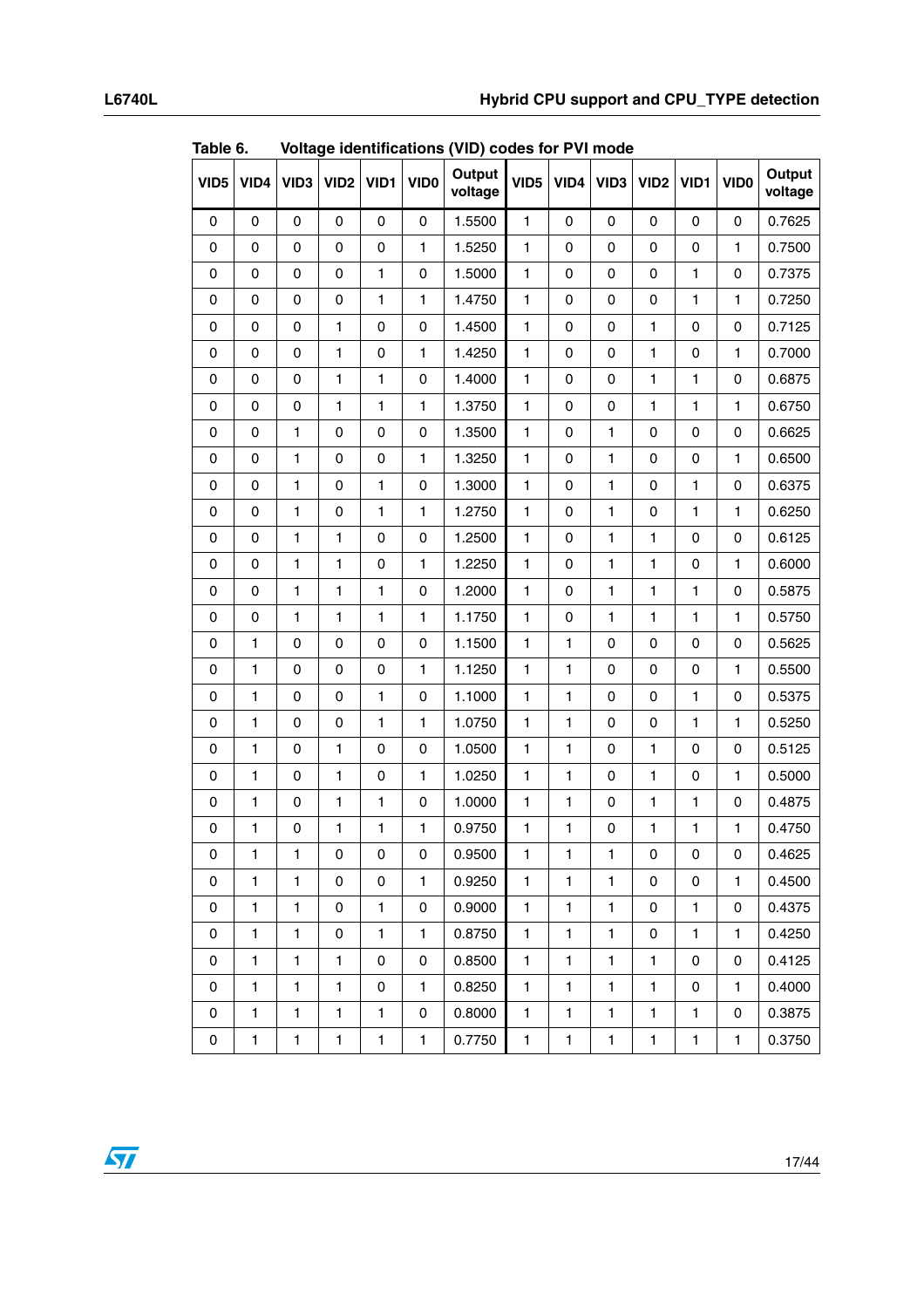### <span id="page-17-0"></span>**5.3 SVI - serial interface**

SVI is a two wire, Clock and Data, bus that connects a single master (CPU) to one slave (L6740L). The master initiates and terminates SVI transactions and drives the clock, SVC, and the data, SVD, during a transaction. The slave receives the SVI transactions and acts accordingly. SVI wire protocol is based on fast-mode  $I^2C$ .

SVI interface also considers two additional signal needed to manage the system start-up. These signals are EN and PWROK. The device return a PWRGOOD signal if the output voltages are in regulation.

## <span id="page-17-1"></span>**5.4 SVI start-up**

Once the SVI mode has been detected on the EN rising-edge, L6740L checks for the status of the two serial VID pins, SVC and SVD, and stores this value as the *Pre-PWROK Metal VID*. The controller initiate a soft-start phase regulating both CORE and NB voltage planes to the voltage level prescribed by the *Pre-PWROK Metal VID*. See *[Table 7](#page-17-3)* for details about *Pre-PWROK Metal VID* codifications. The stored *Pre-PWROK Metal VID* value are re-used in any case of PWROK de-assertion.

After bringing the output rails into regulation, the controller asserts the PWRGOOD signal and waits for PWROK to be asserted. Until PWROK is asserted, the Controller regulates to the *Pre-PWROK Metal VID* ignoring any commands coming from the SVI interface.

After PWROK is asserted, the processor has initialized the serial VID interface and L6740L waits for commands from the CPU to move the voltage planes from the *Pre-PWROK Metal VID* values to the operative VID values. As long as PWROK remains asserted, the controller will react to any command issued through the SVI interface according to SVI Protocol.

See *[Section 6.10](#page-29-0)* for details about Soft-Start.

| <b>SVC</b> | <b>SVD</b> | Output voltage [V]         |            |  |  |  |
|------------|------------|----------------------------|------------|--|--|--|
|            |            | <b>Pre-PWROK Metal VID</b> | V FIX Mode |  |  |  |
|            | 0          | 1.1V                       | 1.4V       |  |  |  |
|            |            | 1.0V                       | 1.2V       |  |  |  |
|            | o          | 0.9V                       | 1.0V       |  |  |  |
|            |            | 0.8V                       | 0.8V       |  |  |  |

<span id="page-17-3"></span>**Table 7. V\_FIX mode and MetalVID**

#### <span id="page-17-2"></span>**5.4.1 Set VID command**

The *Set VID Command* is defined as the command sequence that the CPU issues on the SVI bus to modify the voltage level of the CORE Section and/or the NB Section.

During a *Set VID Command*, the processor sends the start (START) sequence followed by the address of the Section which the *Set VID Command* applies. The processor then sends the write (WRITE) bit. After the write bit, the Voltage Regulator (VR) sends the acknowledge (ACK) bit. The processor then sends the VID bits code during the *data phase*. The VR sends the acknowledge (ACK) bit after the data phase. Finally, the processor sends the stop (STOP) sequence. After the VR has detected the stop, it performs an On-the-Fly VID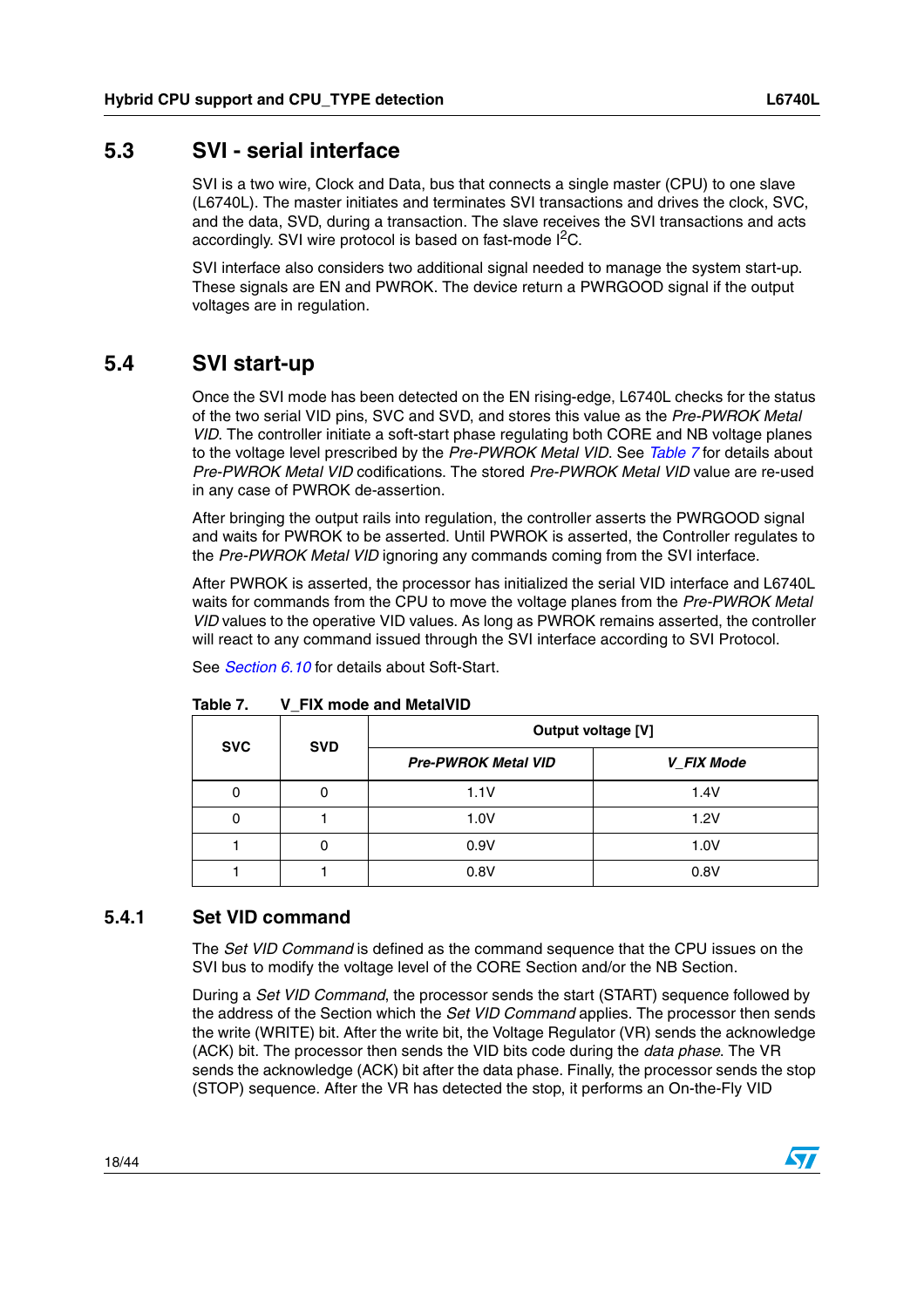transition for the addressed section(s) or, more in general, react to the sent command accordingly. Refer to *[Figure 7](#page-18-0)*, *[Table 8](#page-18-1)* and *[Table 9](#page-19-0)* for details about the *Set VID Command.*

L6740L is able to manage individual power OFF for both the Sections. The CPU may issue a serial VID command to power OFF or power ON one Section while the other one remains powered. In this case, the PWRGOOD signal remains asserted.



<span id="page-18-0"></span>**Figure 7. SVI communications - Send byte**

<span id="page-18-1"></span>

| Table 8. | SVI send byte - Address and data phase description |
|----------|----------------------------------------------------|
|----------|----------------------------------------------------|

| <b>bits</b>          | <b>Description</b>                                                                                           |  |  |  |  |  |
|----------------------|--------------------------------------------------------------------------------------------------------------|--|--|--|--|--|
| <b>Address phase</b> |                                                                                                              |  |  |  |  |  |
| 6:4                  | Always 110b.                                                                                                 |  |  |  |  |  |
| 3                    | Not Applicable, ignored.                                                                                     |  |  |  |  |  |
| 2                    | Not Applicable, ignored.                                                                                     |  |  |  |  |  |
| 1                    | CORE Section <sup>(1)</sup> .<br>If set then the following data byte contains the VID code for CORE Section. |  |  |  |  |  |
| 0                    | NB Section $(1)$ .<br>If set then the following data byte contains the VID code for NB Section.              |  |  |  |  |  |
| Data phase           |                                                                                                              |  |  |  |  |  |
| 7                    | PSI_L Flag (Active low). When asserted, the VR is allowed to enter Power-Saving<br>mode. See Section 5.4.3.  |  |  |  |  |  |
| 6:0                  | VID Code. See Table 9.                                                                                       |  |  |  |  |  |

1. Assertion in both bit 1 and 0 will address the VID code to both CORE and NB simultaneously.

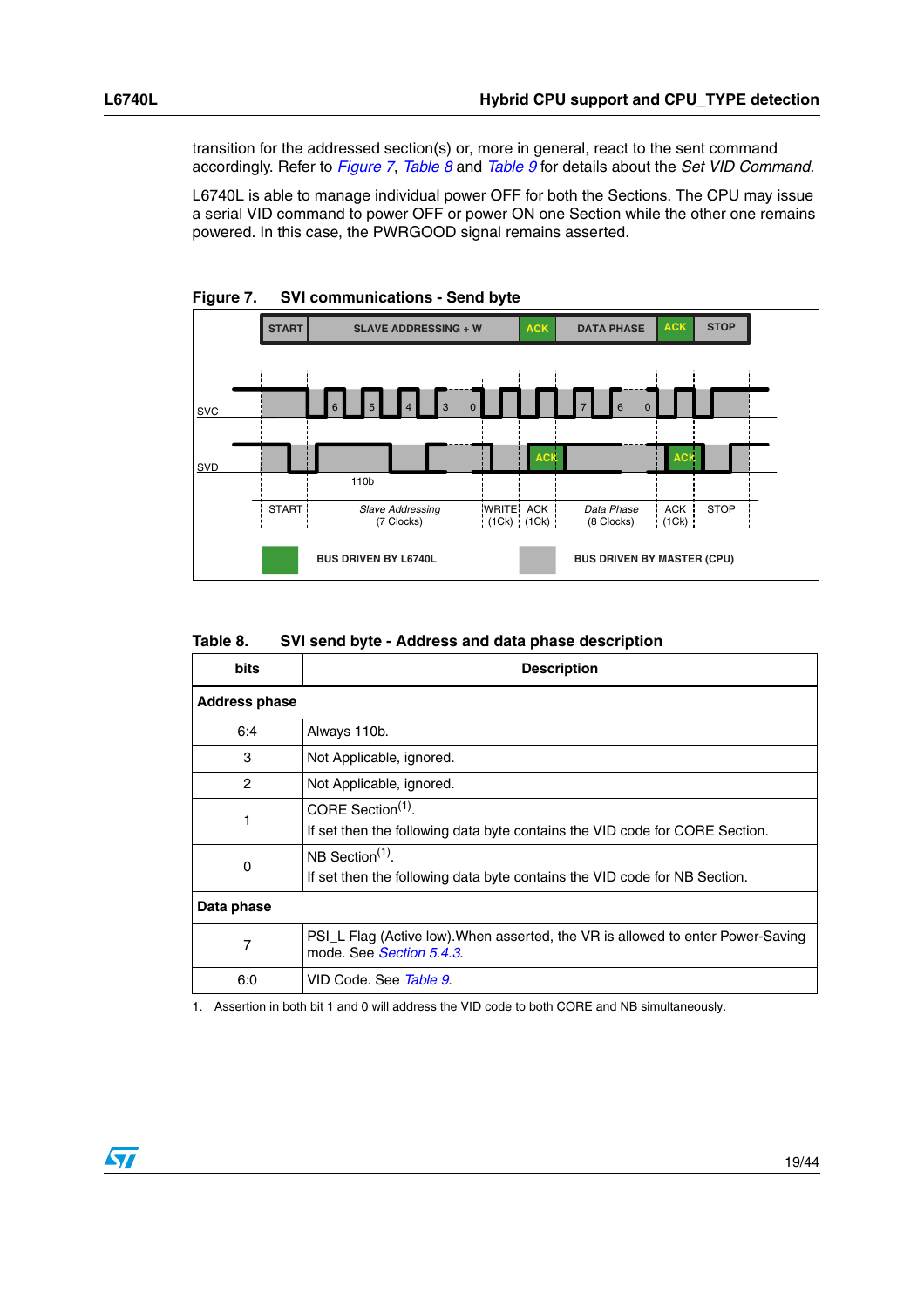<span id="page-19-0"></span>**Table 9. Data phase - Serial VID codes.** 

| SVI [6:0] | Output<br>voltage | SVI [6:0]  | Output<br>voltage | SVI [6:0]    | Output<br>voltage | SVI [6:0]   | Output<br>voltage |
|-----------|-------------------|------------|-------------------|--------------|-------------------|-------------|-------------------|
| 000_0000  | 1.5500            | 010_0000   | 1.1500            | 100_0000     | 0.7500            | 110_0000    | 0.3500            |
| 000_0001  | 1.5375            | 010_0001   | 1.1375            | 100_0001     | 0.7375            | 110_0001    | 0.3375            |
| 000_0010  | 1.5250            | 010_0010   | 1.1250            | 100_0010     | 0.7250            | 110_0010    | 0.3250            |
| 000_0011  | 1.5125            | 010_0011   | 1.1125            | 100_0011     | 0.7125            | 110_0011    | 0.3125            |
| 000_0100  | 1.5000            | 010_0100   | 1.1000            | 100_0100     | 0.7000            | 110_0100    | 0.3000            |
| 000_0101  | 1.4875            | 010_0101   | 1.0875            | 100_0101     | 0.6875            | 110_0101    | 0.2875            |
| 000_0110  | 1.4750            | 010_0110   | 1.0750            | 100_0110     | 0.6750            | 110_0110    | 0.2750            |
| 000_0111  | 1.4625            | 010_0111   | 1.0625            | 100_0111     | 0.6625            | 110_0111    | 0.2625            |
| 000_1000  | 1.4500            | 010_1000   | 1.0500            | 100_1000     | 0.6500            | 110_1000    | 0.2500            |
| 000_1001  | 1.4375            | 010_1001   | 1.0375            | 100_1001     | 0.6375            | 110_1001    | 0.2375            |
| 000_1010  | 1.4250            | 010_1010   | 1.0250            | 100_1010     | 0.6250            | 110_1010    | 0.2250            |
| 000_1011  | 1.4125            | 010_1011   | 1.0125            | 100_1011     | 0.6125            | 110_1011    | 0.2125            |
| 000_1100  | 1.4000            | 010_1100   | 1.0000            | 100_1100     | 0.6000            | 110_1100    | 0.2000            |
| 000_1101  | 1.3875            | 010_1101   | 0.9875            | 100_1101     | 0.5875            | 110_1101    | 0.1875            |
| 000_1110  | 1.3750            | 010_1110   | 0.9750            | 100_1110     | 0.5750            | 110_1110    | 0.1750            |
| 000_1111  | 1.3625            | 010_1111   | 0.9625            | 100_1111     | 0.5625            | 110_1111    | 0.1625            |
| 001_0000  | 1.3500            | 011_0000   | 0.9500            | 101_0000     | 0.5500            | 111_0000    | 0.1500            |
| 001_0001  | 1.3375            | 011_0001   | 0.9375            | 101_0001     | 0.5375            | 111_0001    | 0.1375            |
| 001_0010  | 1.3250            | 011_0010   | 0.9250            | 101_0010     | 0.5250            | 111_0010    | 0.1250            |
| 001_0011  | 1.3125            | 011_0011   | 0.9125            | 101_0011     | 0.5125            | 111_0011    | 0.1125            |
| 001_0100  | 1.3000            | 011_0100   | 0.9000            | 101_0100     | 0.5000            | 111_0100    | 0.1000            |
| 001_0101  | 1.2875            | 011_0101   | 0.8875            | 101_0101     | 0.4875            | 111_0101    | 0.0875            |
| 001_0110  | 1.2750            | 011_0110   | 0.8750            | 101_0110     | 0.4750            | 111_0110    | 0.0750            |
| 001_0111  | 1.2625            | 011_0111   | 0.8625            | 101_0111     | 0.4625            | 111_0111    | 0.0625            |
| 001_1000  | 1.2500            | 011_1000   | 0.8500            | 101_1000     | 0.4500            | 111_1000    | 0.0500            |
| 001_1001  | 1.2375            | 011_1001   | 0.8375            | $101 - 1001$ | 0.4375            | 111_1001    | 0.0375            |
| 001_1010  | 1.2250            | 011_1010   | 0.8250            | 101_1010     | 0.4250            | 111_1010    | 0.0250            |
| 001_1011  | 1.2125            | $011_1011$ | 0.8125            | 101_1011     | 0.4125            | 111_1011    | 0.0125            |
| 001_1100  | 1.2000            | 011_1100   | 0.8000            | 101_1100     | 0.4000            | 111_1100    | <b>OFF</b>        |
| 001_1101  | 1.1875            | 011_1101   | 0.7875            | 101_1101     | 0.3875            | 111_1101    | <b>OFF</b>        |
| 001_1110  | 1.1750            | 011_1110   | 0.7750            | 101_1110     | 0.3750            | 111_1110    | <b>OFF</b>        |
| 001_1111  | 1.1625            | 011_1111   | 0.7625            | $101 - 1111$ | 0.3625            | $111_11111$ | <b>OFF</b>        |

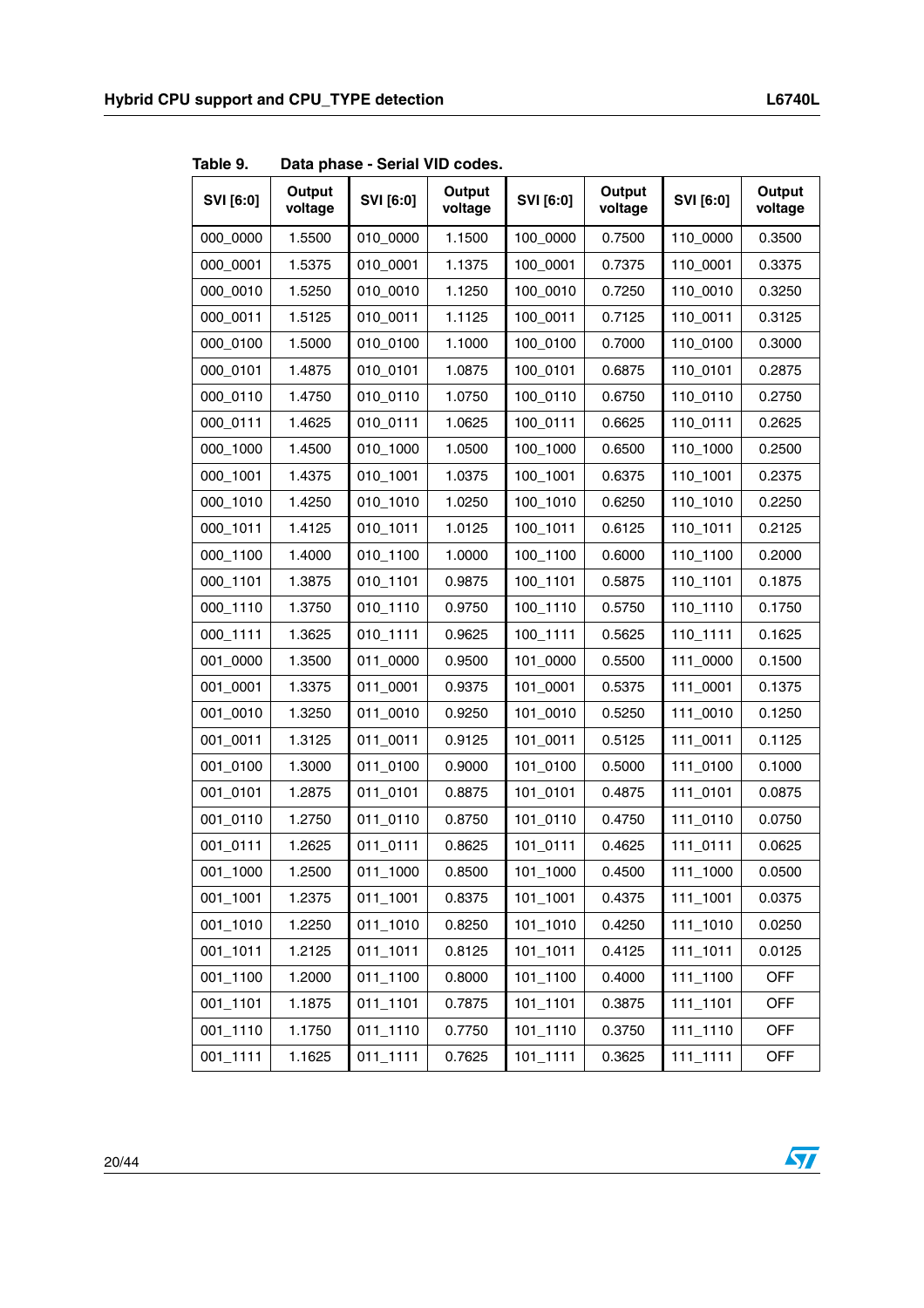#### <span id="page-20-0"></span>**5.4.2 PWROK de-assertion**

Anytime PWROK de-asserts while EN is asserted, the controller uses the previously stored *Pre-PWROK Metal VID* and regulates all the planes to that level performing an On-the-Fly transition to that level.

PWRGOOD is treated appropriately being de-asserted in case the *Pre-PWROK Metal VID*  voltage is out of the initial voltage specifications.

#### <span id="page-20-1"></span>**5.4.3 PSI\_L and efficiency optimization at light-load.**

PSI\_L is an active-low flag (i.e. low logic level when asserted) that can be set by the CPU to allow the VR to enter Power-Saving mode to maximize the system efficiency when in lightload conditions. The status of the flag is communicated to the controller through the SVI bus and it is reported on the PSI\_L pin (open-drain).

The controller monitors the PSI L pin also to define the PSI Strategy, that is the action performed by the controller when PSI\_L is asserted. According to *[Table 10](#page-21-2)*, by programming different voltage divider on PSI\_L, it is possible to configure the device to disable one or two phases while PSI\_L is asserted. The device can also be configured to take no action so phase number will not change after PSI\_L assertion.

In case the phase number is changed, the device will disable one or two phases starting from the highest one (i.e. if working at 3 phases, phase 3 will be disabled in case of 1 phase reduction; phase 2 and 3 in case of 2phase reduction). To disable Phases, the controller will set HiZ on the related PWM and re-configure internal phase-shift to maintain the interleaving. Furthermore, the internal current-sharing will be adjusted to consider the phase number reduction. ENDRV will remain asserted.

When PSI L is de-asserted, the device will return to the original configuration.

Start-up is performed with all the configured phases enabled. In case of On-the-Fly VID transitions, the device will maintain the phase configuration set before.

PSI Strategy (i.e. the voltage across PSI\_L) is read and stored when PWRGOOD is asserted at the end of the Soft-Start phase.

The phase number management is affected by the external driver selected.

If the external driver features the EN function, PSI\_L can be tied directly to the EN of the drivers of the phases that will be disabled.

Furthermore, in case the desired strategy is to work in single phase when 4phases are configured, PSI\_L can be tied also to the EN of the driver connected to Phase2 (apparently, from 4phases the max reduction would be to 2phase min.) in order to disable also this phase during low-power mode.

If the external driver manages HiZ through the PWM input, PSI\_L will be connected only to the external divider used to set the strategy. The system can be down-graded to single-phase only if configured for three phases.

Since PSI\_L can be used to enable some of the external drivers connected, the status of the pin is the logic AND between the PSI\_L Flag and the status of the ENDRV pin: if the controller wants to disable the external drivers pulling low ENDRV (because of protections or simply for start-up synchronization) also PSI\_L will be tied low.

NB Section is not impacted by PSI\_L status change. *[Figure 8](#page-21-3)* shows an example of the efficiency improvement that can be achieved by enabling the PSI management.

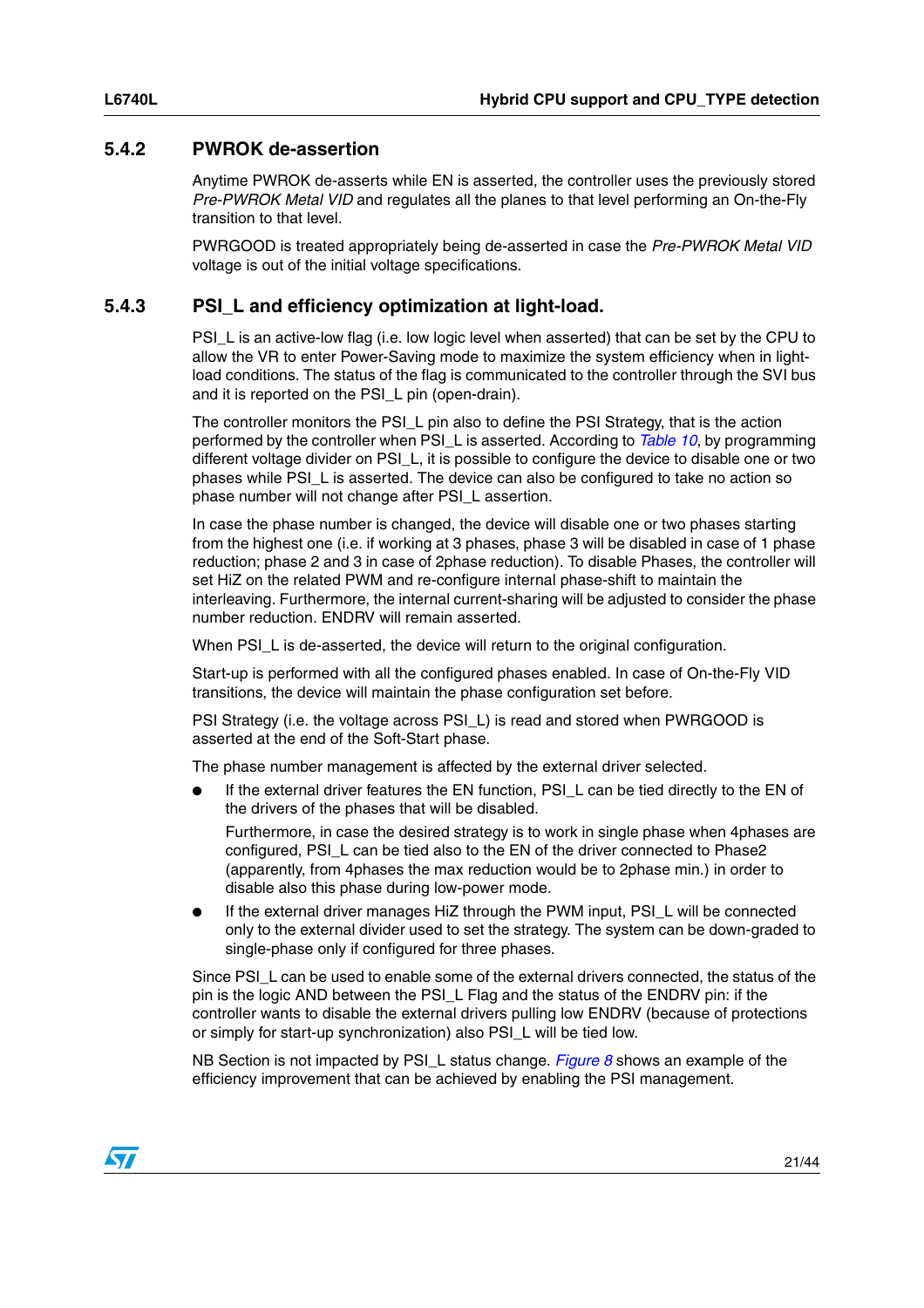| .<br>.            |                                                                   |  |  |  |  |
|-------------------|-------------------------------------------------------------------|--|--|--|--|
| PSI L             | <b>PSI strategy</b>                                               |  |  |  |  |
| <b>GND</b>        | No Strategy.<br>PSI_L still reproduces the status of the PSI Flag |  |  |  |  |
| Pull-Up to $<$ 3V | Phase number is cut by 1 while PSI_L is asserted.                 |  |  |  |  |
| Pull-Up to 3.3V   | Phase number is cut by 2 while PSI_L is asserted.                 |  |  |  |  |

<span id="page-21-2"></span>**Table 10. PSI strategy**

<span id="page-21-3"></span>



#### <span id="page-21-0"></span>**5.4.4 HiZ management**

L6740L is able to manage HiZ through both the PWMx and driver enable signals. When the controller wants to set in high impedance the output of one Section, it set the relative PWM floating and, at the same time, pulls-low the related ENDRV.

#### <span id="page-21-1"></span>**5.4.5 Hardware jumper override - V\_FIX**

Anytime the pin OVP/V\_FIX is driven low, the controller enters V\_FIX mode.

When in V\_FIX mode, both NB and CORE Section voltages are governed by the information shown in *[Table 7](#page-17-3)*. Regardless of the state of PWROK, the device will work in SVI mode. SVC and SVD are considered as static VID and the output voltage will change according to their status. Dynamic SVC/SVD-change management is provided in this condition.

V\_FIX mode is intended for system debug only.

Protection management differs in this case, see *[Section 7.1](#page-30-1)* for details.

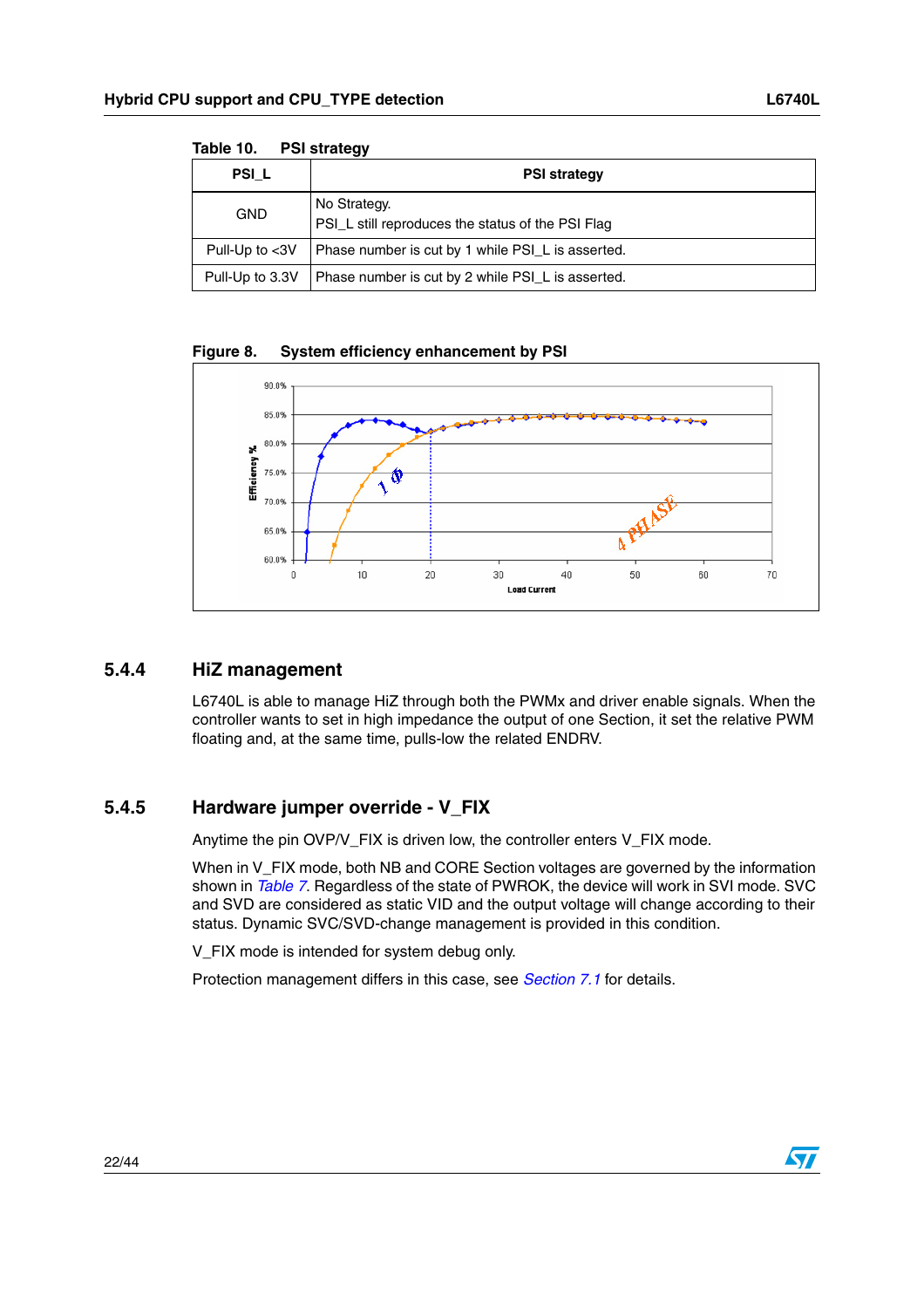$\sqrt{2}$ 

## <span id="page-22-0"></span>**6 Output voltage positioning**

Output voltage positioning is performed by selecting the controller operative-mode (*SVI, PVI*  and *V\_FIX*) and by programming the Droop Function and Offset to the reference of both the sections (See *[Figure 9](#page-22-1)*). The controller reads the current delivered by each Section by monitoring the voltage drop across the Low-Side MOSFET for NB Section or DCR Inductors for CORE Section. The current  $(I_{DROOP}/I_{DROOP-NB})$  sourced from the DROOP / NB\_DROOP pin, directly proportional to the read current, causes the related section output voltage to vary according to the external  $R_{FB}$  /  $R_{FB\_NB}$  resistor so implementing the desired load-line effect. The current  $(I<sub>OS</sub> / I<sub>OS-NB</sub>)$  programmed through the OS / NB\_OS pins is sunk from the FB / NB\_FB pins causing the output voltage to be offset according to the resistance  $R_{FB}$  /  $R_{FB}$   $_{NB}$  connected.

L6740L embeds a dual Remote-Sense Buffer to sense remotely the regulated voltage of each Section without any additional external components. In this way, the output voltage programmed is regulated compensating for board and socket losses. Keeping the sense traces parallel and guarded by a power plane results in common mode coupling for any picked-up noise.

Both DROOP and OFFSET function can be disabled: see *[Section 6.3](#page-24-0)* and *[Section 6.4](#page-25-0)* for details about CORE Section and *[Section 6.6](#page-26-0)* and *[Section 6.7](#page-26-1)* for details about NB Section. In case DROOP effect is not desired, the current information sourced from the DROOP pin may be used to implement a Load Indicator as reported in *[Section 6.3](#page-24-0)* and *[Section 6.6](#page-26-0)*.



<span id="page-22-1"></span>**Figure 9. Voltage positioning**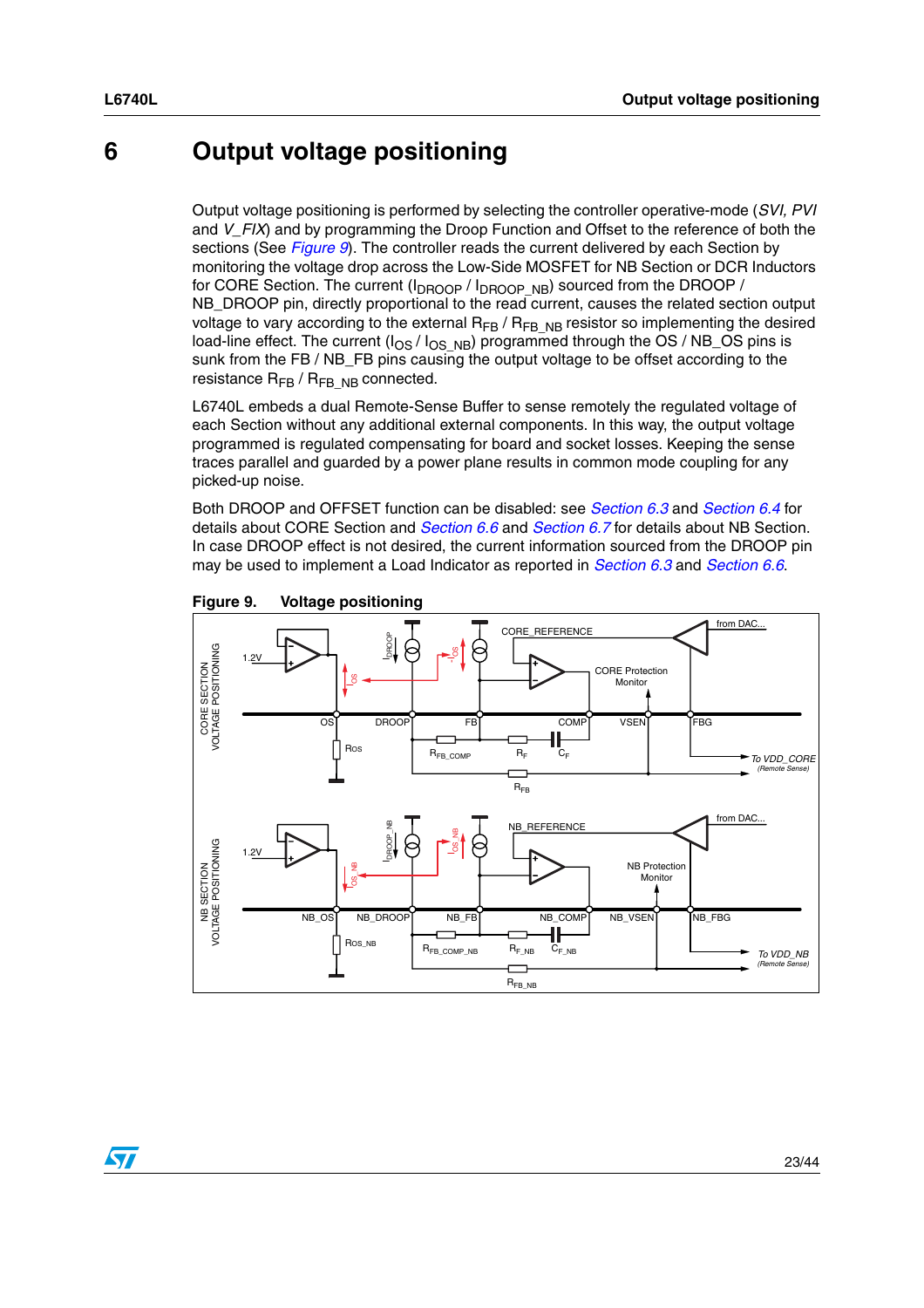#### <span id="page-23-0"></span>**6.1 CORE section - Phase # programming**

CORE Section implements a flexible 2 to 4 interleaved-phase converter. To program the desired number of phase, simply short to SGND the PWMx signal that is not required to be used according to *[Table 11](#page-23-2)*. For three phase operation, short PWM4 to SGND while for two phase operation, short PWM3 and PWM4 to SGND.

**Caution:** For the disabled phase(s), the current reading pins need to be properly connected to avoid errors in Current-Sharing and Voltage-Positioning: CSx+ needs to be connected to the regulated output voltage while CSx- needs to be connected to CSx+ through the same Rg resistor used for the active phases.

| <b>Phase number</b> | <b>PWM1</b> | PWM <sub>2</sub> | PWM3      | PWM4        |  |
|---------------------|-------------|------------------|-----------|-------------|--|
|                     |             |                  | n/a       |             |  |
| 2                   |             | to Driver        | SGND      | <b>SGND</b> |  |
| 3                   |             | to Driver        |           | <b>SGND</b> |  |
|                     |             |                  | to Driver |             |  |

<span id="page-23-2"></span>**Table 11. CORE section - Phase number programming**

## <span id="page-23-1"></span>**6.2 CORE section - Current reading and current sharing loop**

L6740L embeds a flexible, fully-differential current sense circuitry for the CORE Section that is able to read across inductor parasitic resistance or across a sense resistor placed in series to the inductor element. The fully-differential current reading rejects noise and allows placing sensing element in different locations without affecting the measurement's accuracy. The trans-conductance ratio is issued by the external resistor Rg placed outside the chip between CSx- pin toward the reading points. The current sense circuit always tracks the current information, the pin CSx+ is used as a reference keeping the CSx- pin to this voltage. To correctly reproduce the inductor current an R-C filtering network must be introduced in parallel to the sensing element. The current that flows from the CSx- pin is then given by the following equation (See *[Figure 10](#page-24-1)*):

$$
I_{CSx} = \frac{DCR}{R_G} \cdot \frac{1+s \cdot L/DCR}{1+s \cdot R \cdot C} \cdot I_{PHASEx}
$$

Considering now to match the time constant between the inductor and the R-C filter applied (Time constant mismatches cause the introduction of poles into the current reading network causing instability. In addition, it is also important for the load transient response and to let the system show resistive equivalent output impedance) it results:

$$
\frac{L}{R_L} = R \cdot C \quad \Rightarrow \quad I_{CSx} = \frac{R_L}{R_G} \cdot I_{PHASEx} = I_{INFOx}
$$

 $R<sub>G</sub>$  resistor is typically designed in order to have an information current  $I<sub>INFOX</sub>$  in the range of about  $35\mu A$  ( $I_{\Omega \text{CH}}$ ) at the OC Threshold.

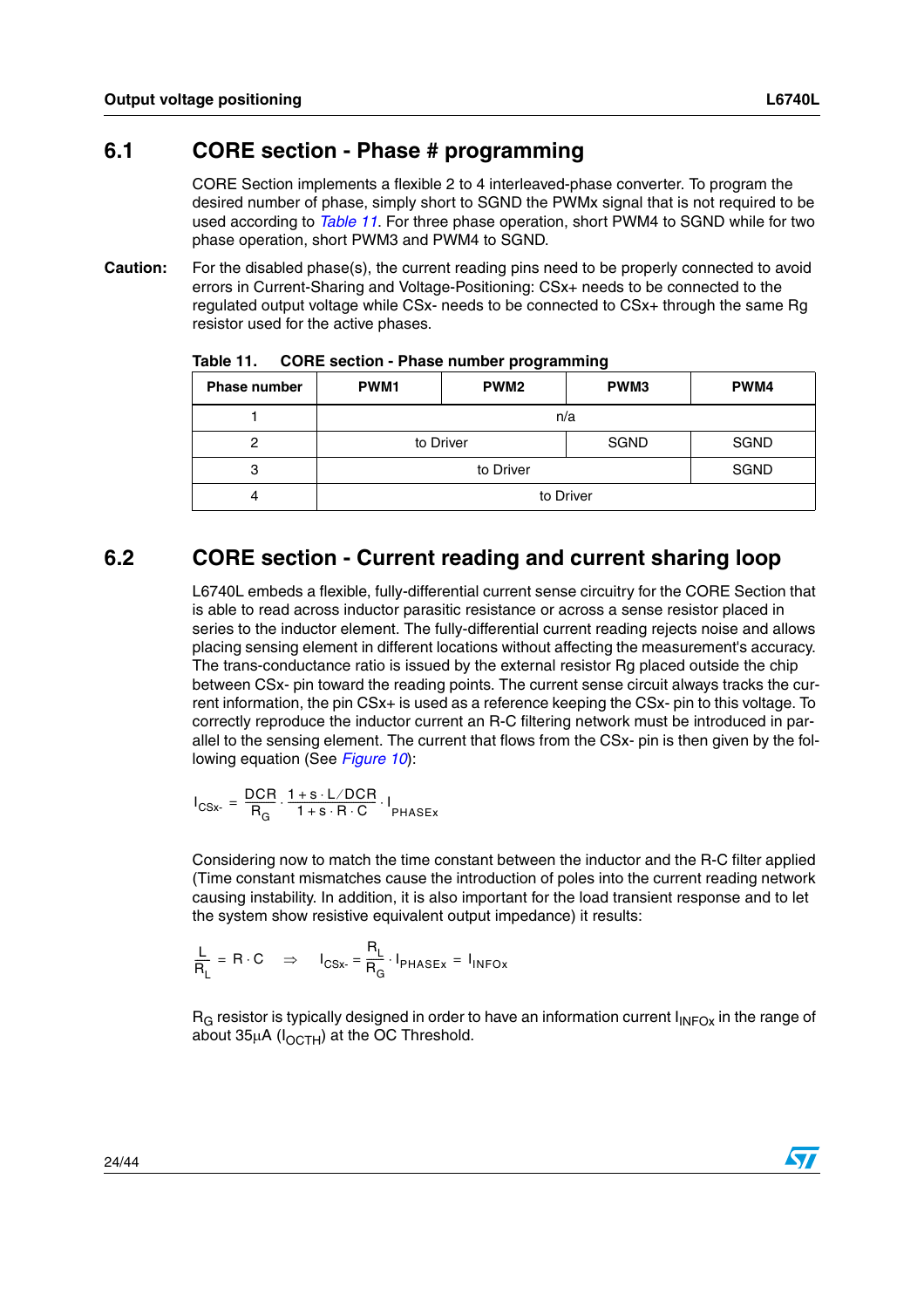



<span id="page-24-1"></span>**Figure 10. Current reading - CORE section (left) and NB section (right)**

The current read through the CSx+ / CSx- pairs is converted into a current  $I_{INFOX}$  proportional to the current delivered by each phase and the information about the average current  $I_{AVG} = \Sigma I_{INFOX}$  / N is internally built into the device (N is the number of working phases). The error between the read current  $I_{\text{INFOX}}$  and the reference  $I_{\text{AVG}}$  is then converted into a voltage that with a proper gain is used to adjust the duty cycle whose dominant value is set by the voltage error amplifier in order to equalize the current carried by each phase.

## <span id="page-24-0"></span>**6.3 CORE section - Load-line and load-indicator (Optional)**

L6740L is able to introduce a dependence of the output voltage on the load current recovering part of the drop due to the output capacitor ESR in the load transient. Introducing a dependence of the output voltage on the load current, a static error, proportional to the output current, causes the output voltage to vary according to the sensed current.

*[Figure 10](#page-24-1)* shows the Current Sense Circuit used to implement the Load-Line. The current flowing across the inductor(s) is read through the R - C filter across  $CSx+$  and  $CSx-$  pins.  $R_G$ programs a transconductance gain and generates a current  $I_{CSX}$  proportional to the current of the phase. The sum of the  $I_{CSx}$  current is then sourced by the FB pin ( $I_{DROOP}$ ). R<sub>FB</sub> gives the final gain to program the desired load-line slope (*[Figure 9](#page-22-1)*).

Time constant matching between the inductor (L / DCR) and the current reading filter (RC) is required to implement a real equivalent output impedance of the system so avoiding over and/or under shoot of the output voltage as a consequence of a load transient. See *[Section 6.2](#page-23-1)*. The output characteristic vs. load current is then given by (Offset disabled):

$$
V_{\text{CORE}} = \text{VID} - R_{\text{FB}} \cdot I_{\text{DROOP}} = \text{VID} - R_{\text{FB}} \cdot \frac{\text{DCR}}{R_{\text{G}}} \cdot I_{\text{OUT}} = \text{VID} - R_{\text{LL}} \cdot I_{\text{OUT}}
$$

Where  $R_{LL}$  is the resulting load-line resistance implemented by the CORE Section.

The whole power supply can be then represented by a "real" voltage generator with an equivalent output resistance  $R_{L}$  and a voltage value of VID.

 $R_{FR}$  resistor can be then designed according to the  $R_{L}$  specifications as follow:

$$
R_{FB} = R_{LL} \cdot \frac{R_G}{DCR}
$$

**Caution:** Load-Line (DROOP) implementation is optional, in case it is not desired, the resulting cur-

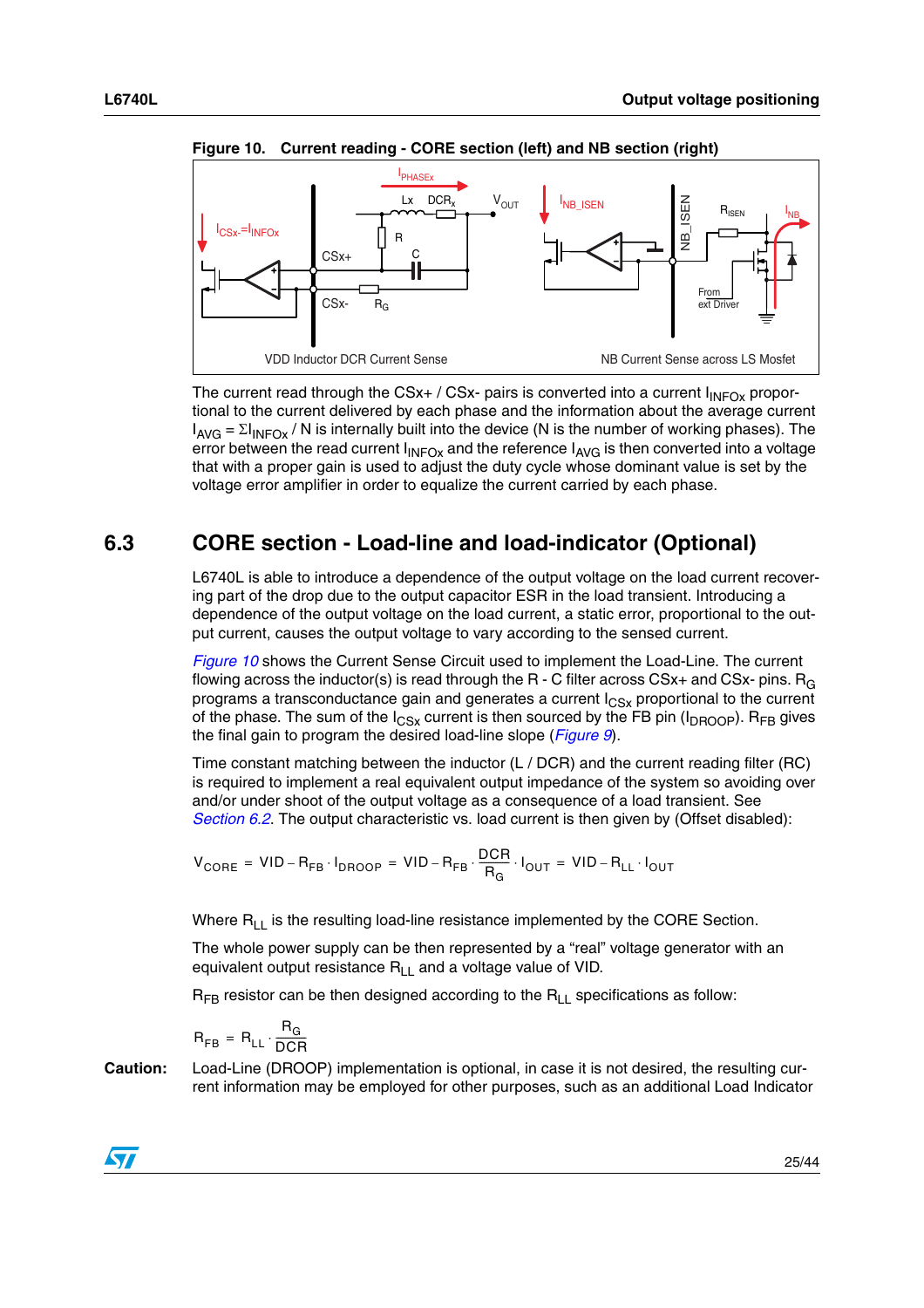(LI). In this case, simply connect a resistor  $R<sub>11</sub>$  to SGND: the resulting voltage drop across  $R<sub>1</sub>$  will be proportional to the delivered current according to the following relationship:

$$
V_{DROOP} = R_{LI} \cdot \frac{DCR}{R_G} \cdot I_{OUT}
$$

In case no additional information about the delivered current is requested, the DROOP pin can be shorted to SGND.

*Note:* Split between R<sub>FB\_COMP</sub> and R<sub>FB\_DROOP</sub> ([Figure 9](#page-22-1)) is useful in custom designs where the *Droop effect is minimum (i.e. <50mV over 100A) to simplify the compensation network design.*

### <span id="page-25-0"></span>**6.4 CORE section - Offset (Optional)**

The OS pin allows programming a positive offset  $(V_{OS})$  for the CORE Section output voltage by connecting a resistor  $R_{OS}$  to SGND. The pin is internally fixed at 1.240V so a current is programmed by connecting the resistor  $R_{OS}$  between the pin and SGND: this current is mir-rored and then properly sunk from the FB pin as shown in [Figure 9.](#page-22-1) Output voltage is then programmed as follow:

 $V_{\text{CORE}} = \text{VID} - \text{R}_{\text{FB}} \cdot (\text{I}_{\text{DROOP}} - \text{I}_{\text{OS}})$ 

Offset resistor can be designed by considering the following relationship ( $R_{FR}$  is be fixed by the Droop effect):

$$
R_{OS} = \frac{1.240V}{V_{OS}} \cdot R_{FB}
$$

- **Caution:** Offset implementation is optional, in case it is not desired, simply short the pin to SGND.
- Note: In the above formulas, R<sub>FB</sub> has to be considered being the total resistance connected *between FB pin and the regulated voltage.*

#### <span id="page-25-1"></span>**6.5 NB section - Current reading**

L6740L embeds a flexible, fully-differential current sense circuitry for the NB Section that is able to read across Low-Side MOSFET  $R_{dSDN}$  or across a sense resistor placed in series to the element. The trans-conductance ratio is issued by the external resistor  $R_{\text{ISFN}}$  placed outside the chip between NB\_ISEN pin and the Low-Side Drain. The current sense circuit performs sample & hold of the current information. The current that flows from the NB\_ISEN pin is then given by the following equation (See *[Figure 10](#page-24-1)*):

 $I_{\text{ISEN}} = \frac{R_{\text{dSDN}}}{R_{\text{SSEM}}}$  $=$   $\frac{\text{dSDN}}{\text{R}_{\text{ISEN}}} \cdot \text{I}_{\text{NB}} = \text{I}_{\text{DROOP\_NB}}$ 

R<sub>ISEN</sub> resistor is typically designed according to the OC Threshold. See *[Section 7.4](#page-32-1)* for details.

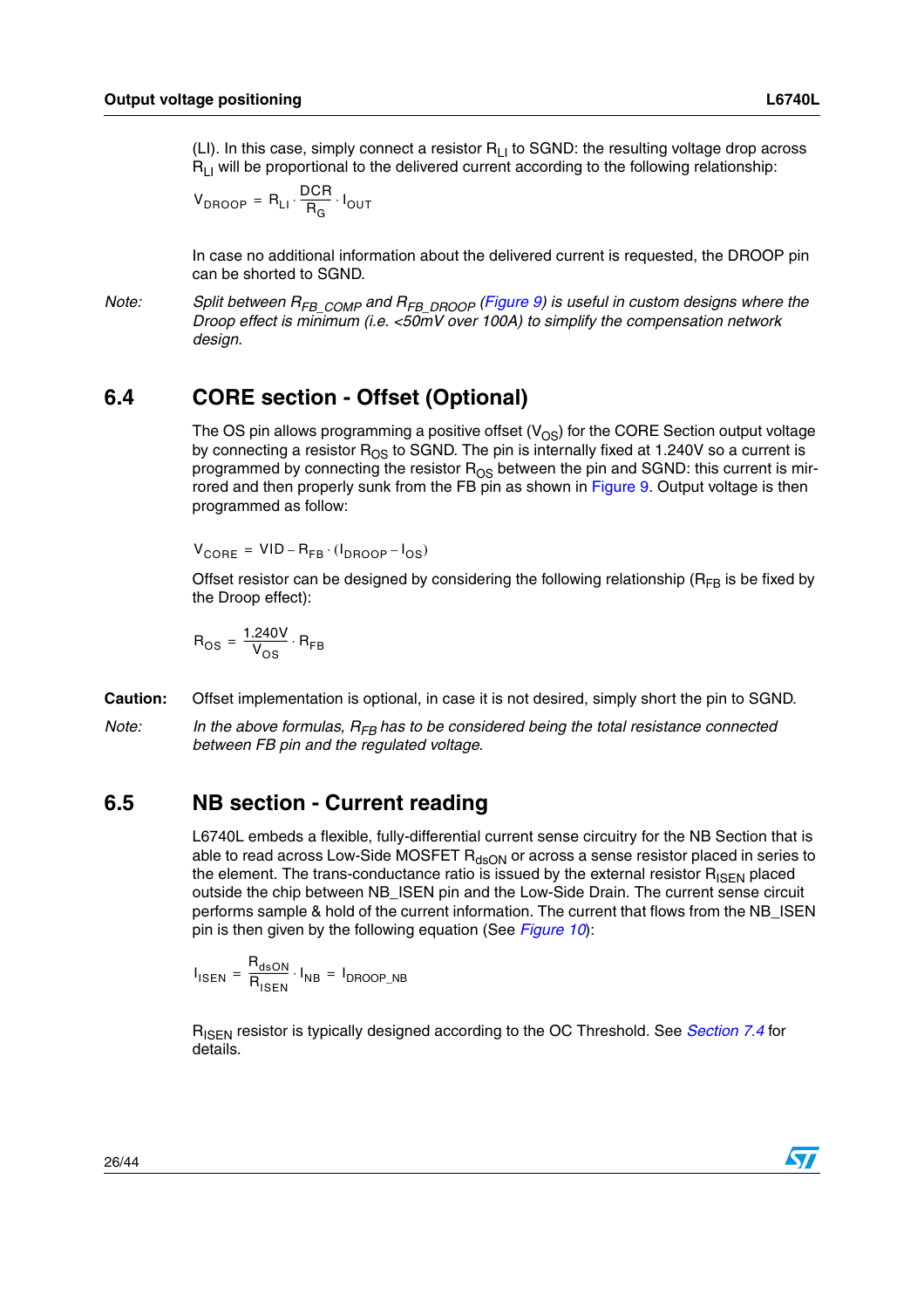## <span id="page-26-0"></span>**6.6 NB section - Load-line and load-indicator (Optional)**

This method introduces a dependence of the output voltage on the load current recovering part of the drop due to the output capacitor ESR in the load transient. Introducing a dependence of the output voltage on the load current, a static error, proportional to the output current, causes the output voltage to vary according to the sensed current.

*[Figure 10](#page-24-1)* shows the Current Sense Circuit used to implement the Load-Line. The current flowing across the Low-Side MOSFET is read through  $R_{\text{ISEN}}$ .  $R_{\text{ISEN}}$  programs a transconductance gain and generates a current I<sub>ISEN</sub> proportional to the current delivered by the NB Section that is then sourced by the NB\_FB pin  $(I_{DROOP-NB})$ . R<sub>FB, NB</sub> gives the final gain to program the desired load-line slope (*[Figure 9](#page-22-1)*).

The output characteristic vs. load current is then given by (Offset disabled):

$$
V_{OUT\_NB} = VID - R_{FB\_NB} \cdot I_{DROOP\_NB} = VID - R_{FB\_NB} \cdot \frac{R_{dSON}}{R_{ISEN}} \cdot I_{OUT} = VID - R_{LL\_NB} \cdot I_{OUT\_NB}
$$

Where  $R_{L1-NB}$  is the resulting Load-Line resistance implemented by the NB Section.

The whole power supply can be then represented by a "real" voltage generator with an equivalent output resistance  $R_{LL-NB}$  and a voltage value of VID.

 $R_{FB-NB}$  resistor can be then designed according to the  $R_{LL-NB}$  specifications as follow:

 $R_{FB\_NB} = R_{LL\_NB} \cdot \frac{R_{ISBN}}{R_{R_{max}}}$  $= R_{LL\_NB} \cdot \frac{R_{ISEN}}{R_{dSON}}$ 

**Caution:** Load-Line (DROOP) implementation is optional, in case it is not desired, the resulting current information may be employed for other purposes, such as Load Indicator (LI). In this case, simply connect a resistor R<sub>LIMB</sub> to SGND: the resulting voltage drop across R<sub>LIMB</sub> will be proportional to the delivered current according to the following relationship:

$$
V_{NB\_DROOP} = R_{LI\_NB} \cdot \frac{R_{dsON}}{R_{ISBN}} \cdot I_{OUT\_NB}
$$

*Note: Split between RFB\_COMP\_NB and RFB\_DROOP\_NB ([Figure 9\)](#page-22-1) is useful in custom designs where the Droop effect is minimum (i.e. <50mV over 100A) to simplify the compensation network design.*

## <span id="page-26-1"></span>**6.7 NB section - Offset (Optional)**

The NB\_OS pin allows programming a positive offset  $(V_{OS-NB})$  for the NB Section output voltage by connecting a resistor  $R_{OS-NB}$  to SGND. The pin is internally fixed at 1.240V so a current is programmed by connecting the resistor R<sub>OS\_NB</sub> between the pin and SGND: this current is mirrored and then properly sunk from the NB\_FB pin as shown in [Figure 9](#page-22-1). Output voltage is then programmed as follow:

 $\rm V_{NB}$  = VID –  $\rm R_{FB\_NB} \cdot (1_{DROOP\_NB} - 1_{OS\_NB})$ 

Offset resistor can be designed by considering the following relationship ( $R_{FR}$ <sub>NB</sub> may be fixed by the Droop effect):

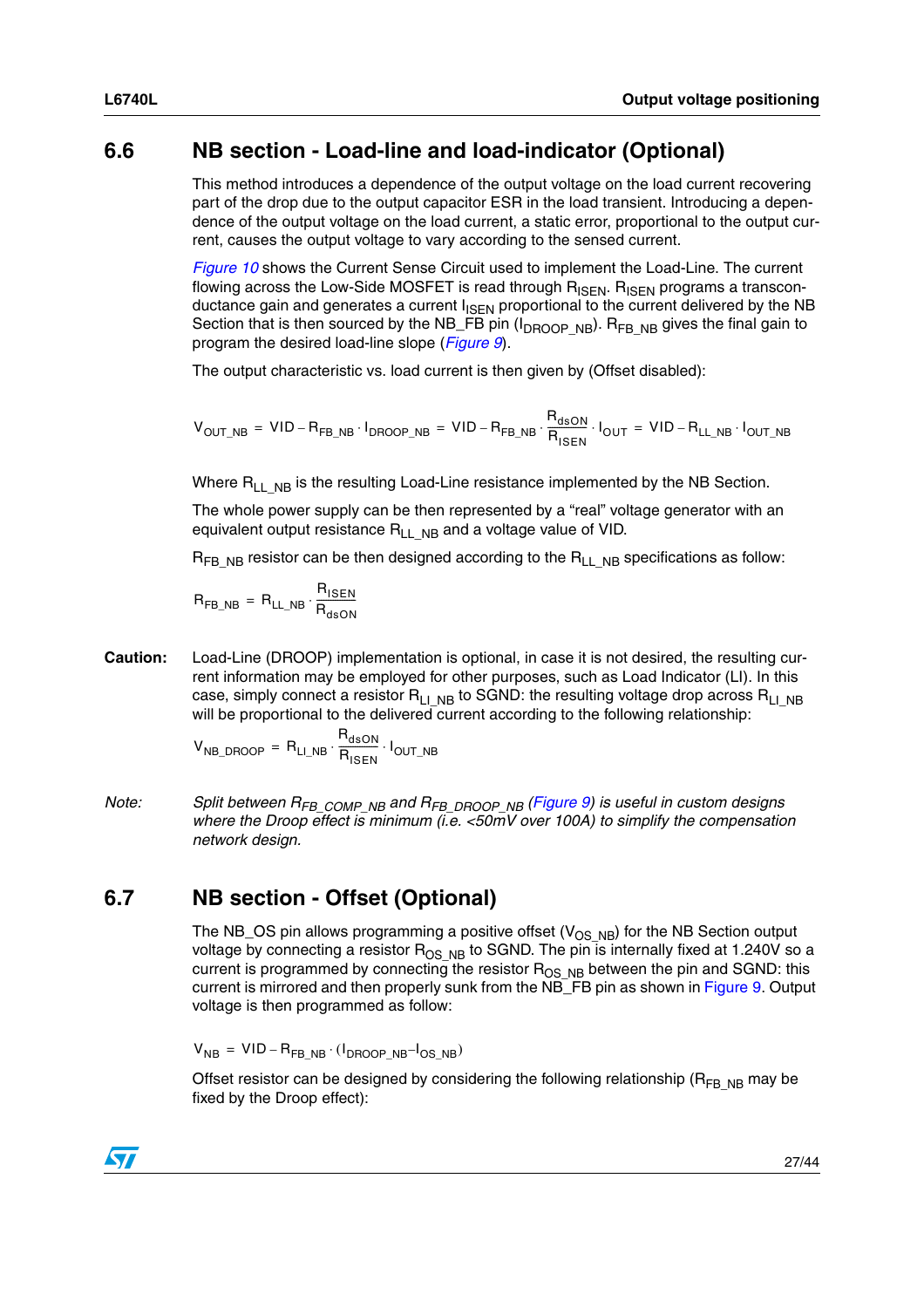$$
\mathsf{R}_{\mathsf{OS\_NB}} = \frac{1.240 \mathsf{V}}{\mathsf{V}_{\mathsf{OS\_NB}}} \cdot \mathsf{R}_{\mathsf{FB\_NB}}
$$

**Caution:** Offset implementation is optional, in case it is not desired, simply short the pin to SGND.

*Note:* In the above formulas, R<sub>FB\_NB</sub> has to be considered being the total resistance connected *between NB\_FB pin and the regulated voltage.*

#### <span id="page-27-0"></span>**6.8 NB section - Maximum Duty-Cycle limitation**

To provide proper time for current-reading across the Low-Side MOSFET, the device implements a duty-cycle limitation for the NB Section. This limitation is not fixed but it is linearly variable with the current delivered to the load as follow:

 ${\mathsf T}_{\mathsf{ON\_NB}(\mathsf{max})}$  $0.80 \cdot \textsf{T}_\textsf{SW} \;\;\;\;\; \mathsf{I}_\textsf{NB\_ISEN} = \textsf{0} \mu \textsf{A}$  $=\begin{cases} 0.80 \cdot 1_{\text{SW}} & \ln B_{\text{JSEN}} = 0 \mu A \\ 0.40 \cdot T_{\text{SW}} & \ln B_{\text{JSEN}} = 35 \mu A \end{cases}$ 

Duty Cycle limitation is variable with the delivered current to provide fast load transient response at light load as well as assuring robust over-current protection.

#### <span id="page-27-1"></span>**6.9 On-The-Fly VID transitions**

L6740L manages On-The-Fly VID Transitions that allow the Output Voltage of both sections to modify during normal device operation for CPU power management purposes. OV, UV and PWRGOOD signals are masked during every OTF-VID Transition and they are re-activated with a 16 clock cycle delay to prevent from false triggering.

When changing dynamically the regulated voltage (OTF-VID), the system needs to charge or discharge the output capacitor accordingly. This means that an extra-current  $I_{\text{OTF-VID}}$ needs to be delivered (especially when increasing the output regulated voltage) and it must be considered when setting the over current threshold of both the sections. This current results:

$$
I_{\text{OTF-VID}} = C_{\text{OUT}} \cdot \frac{dV_{\text{OUT}}}{dT_{\text{VID}}}
$$

where  $dV_{OUT}$  /  $dT_{VID}$  depends on the operative mode (3mV/usec. in SVI or externally driven in PVI).

Overcoming the OC threshold during the dynamic VID causes the device latch and disable.

Dynamic VID transition is managed in different ways according to the device operative mode:

PVI mode.

L6740L checks for VID code modifications (See *[Figure 11](#page-28-0)*) on the rising-edge of an internal additional OTFVID-clock and waits for a confirmation on the following falling edge. Once the new code is stable, on the next rising edge, the reference starts stepping up or down in LSB increments every two OTFVID-clock cycle until the new VID code is reached. During the transition, VID code changes are ignored; the device

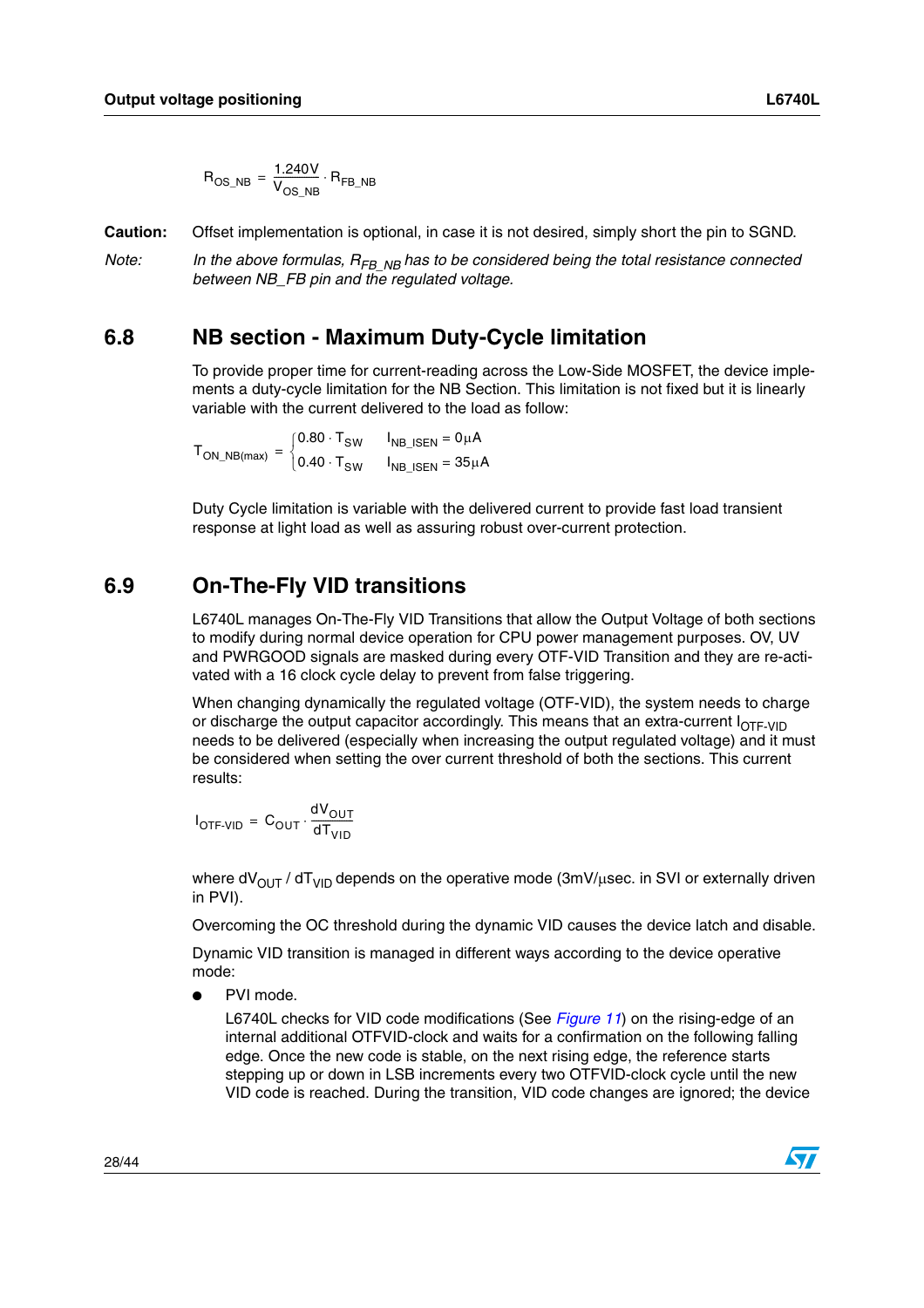re-starts monitoring VID after the transition has finished on the next rising-edge available. OTFVID-clock frequency  $(F_{\text{OTFVID}})$  is 500kHz.

If the new VID code is more than 1 LSB different from the previous, the device will execute the transition stepping the reference with the OTFVID-clock frequency  $F_{\text{OTFVID}}$ until the new code has reached. The output voltage rate of change will be of 12.5mV /  $4\mu$ sec. = 3.125mV/ $\mu$ sec.



<span id="page-28-0"></span>

SVI mode.

As soon as the controller receives a new valid command to set the VID level for one (or both) of the two sections, the reference of the involved section steps up or down according to the Target-VID with a 3mV/µsec. slope (Typ). until the new VID code is reached.

If a new valid command is issued during the transition, the device updates the Target-VID level and performs the on-the-fly Transition up to the new code.Pre-PWROK Metal VID

OTF-VID are not managed in this case because the *Pre-PWROK Metal VID* are stored after EN is asserted.

V\_FIX mode.

L6740L checks for SVC/SVD modifications and, once the new code is stable, it steps the reference of both sections up or down according to the Target-VID with a  $3mV/\mu$ sec. slope (Typ). until the new VID code is reached.

OV, UV and PWRGOOD are masked during the transition and re-activated with a 16 clock cycle delay after the end of the transition to prevent from false triggering.

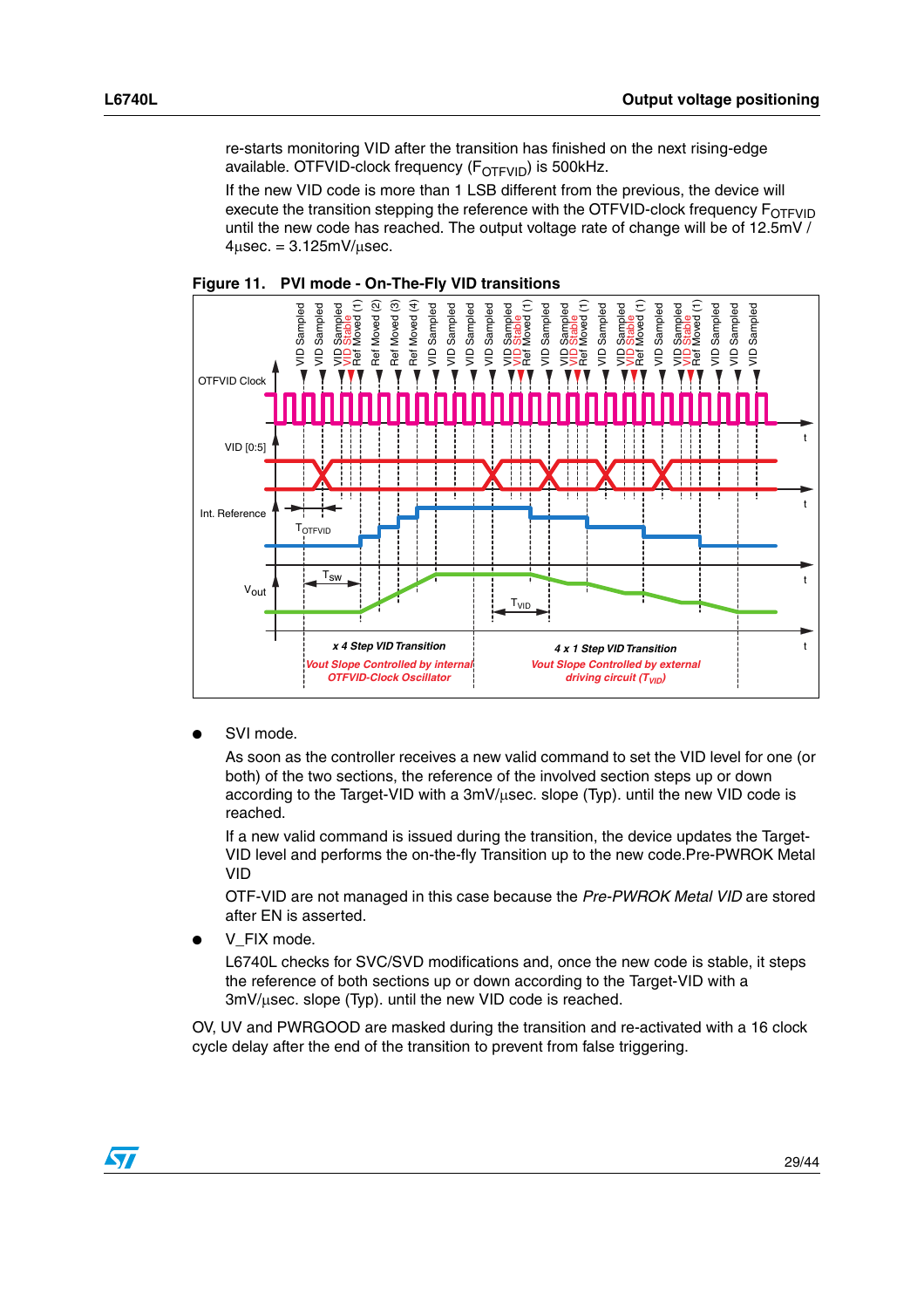## <span id="page-29-0"></span>**6.10 Soft-start**

L6740L implements a soft-start to smoothly charge the output filter avoiding high in-rush currents to be required to the input power supply. In SVI mode, Soft-Start Time is intended as the time required by the device to set the output voltages to the *Pre-PWROK Metal VID*. During this phase, the device increases the reference of the enabled section(s) from zero up to the programmed reference in closed loop regulation. Soft-Start is implemented only when VCC is above UVLO Threshold and the EN pin is set free. See *[Section 5](#page-15-0)* for details about the SVI interface and how SVC/SVD are interpreted in this phase.

At the end of the digital Soft-Start, PWRGOOD signal is set free.

Protections are active during this phase as follow:

- Under Voltage is enabled when the reference voltage reaches 0.5V.
- Over Voltage is always enabled according to the programmed threshold (by  $R_{OVP}$ ).
- FBDisconnection is enabled.

Reference is increased with fixed dV/dt; Soft-Start time depends on the programmed voltage as follow:

 $T_{SS}[ ms ] = Target_VID \cdot 2.56$ 



**Figure 12. System Start-up: SVI (left) and PVI (right)**

#### <span id="page-29-1"></span>**6.10.1 LS-Less Start-up**

In order to avoid any kind of negative undershoot on the load side during start-up, L6740L performs a special sequence in enabling the drivers for both sections: during the soft-start phase, the LS MOSFET is kept OFF (PWMx set to HiZ and ENDRVx = 0) until the first PWM pulse. After the first PWM pulse, the PWMx outputs switches between logic "0" and logic "1" and ENDRVx are set to logic "1".

This particular sequence avoids the dangerous negative spike on the output voltage that can happen if starting over a pre-biased output especially when exiting from a CORE-OFF state.

Low-Side MOSFET turn-on is masked only from the control loop point of view: protections are still allowed to turn-ON the Low-Side MOSFET in case of over voltage if needed.

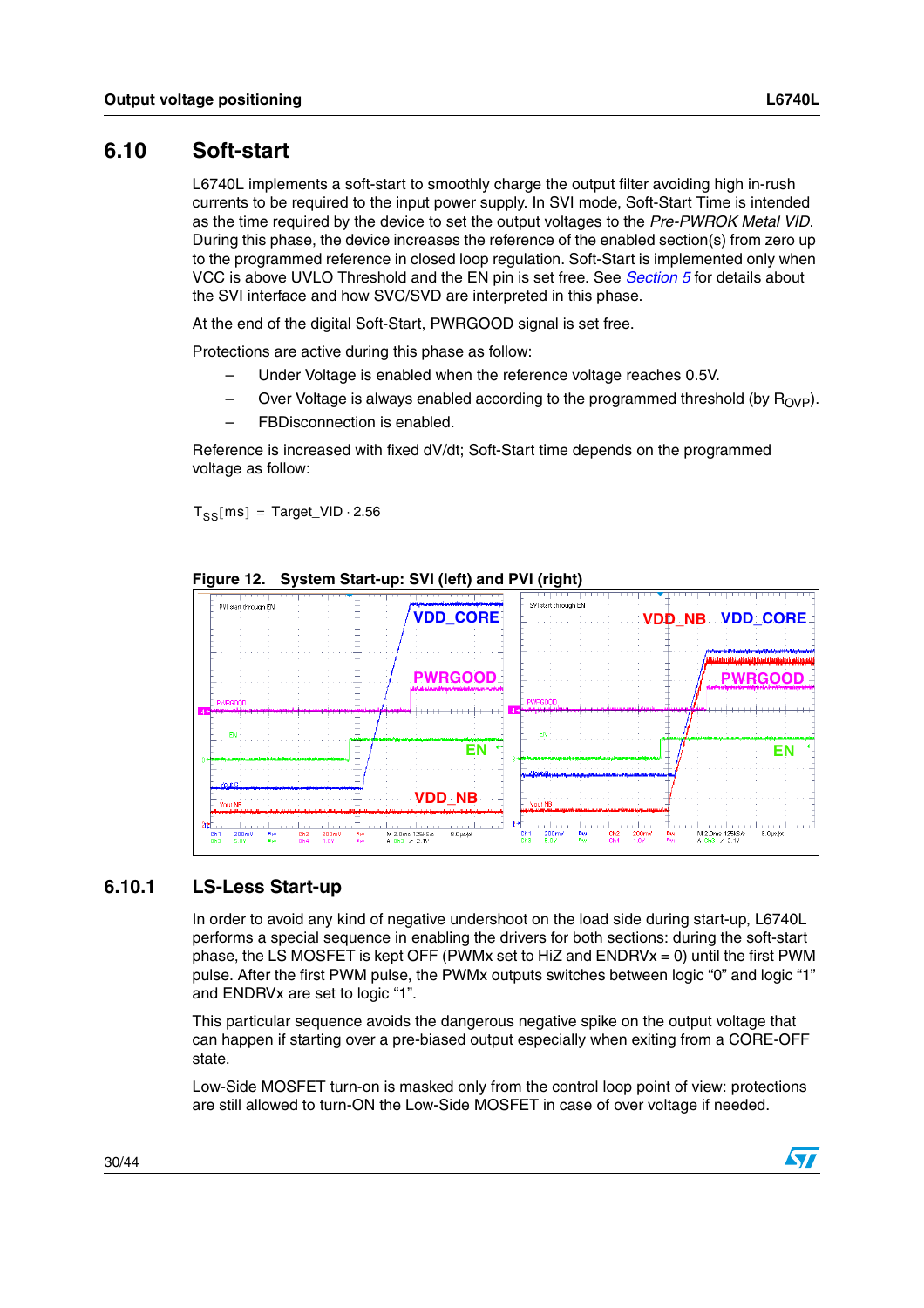## <span id="page-30-0"></span>**7 Output voltage monitoring and protections**

L6740L monitors the regulated voltage of both sections through pin VSEN and NB\_VSEN in order to manage OV, UV and PWRGOOD. The device shows different thresholds when in different operative conditions but the behavior in response to a protection event is still the same as described below.

Protections are active also during soft-start (See *[Section 6.10](#page-29-0)*) while they are masked during OTF-VID transitions with an additional delay to avoid false triggering.

| <b>Protection</b>                          | <b>Section</b>                                                                                                                                                                                                                                                                                     |                     |  |  |  |  |
|--------------------------------------------|----------------------------------------------------------------------------------------------------------------------------------------------------------------------------------------------------------------------------------------------------------------------------------------------------|---------------------|--|--|--|--|
|                                            | <b>CORE</b>                                                                                                                                                                                                                                                                                        | <b>NORTH BRIDGE</b> |  |  |  |  |
| Over voltage<br>(OV)                       | SVI / PVI: Programmable threshold according to OVP pin.<br>V FIX: Fixed to 1.8V; OVP pin is externally shorted to SGND.<br><b>Action:</b> PWMx = $0$ & ENDRVx = 1; Other Section (SVI only): PWMx = HiZ;<br>$ENDRVx = 0$ ; FLT driven High.                                                        |                     |  |  |  |  |
| Under voltage<br>(UV)                      | VSEN, NB VSEN = $VID -400mV$ . Active after Ref $> 500mV$<br><b>Action:</b> All PWMx = HiZ; ENDRVx = 0; FLT Driven High.                                                                                                                                                                           |                     |  |  |  |  |
| <b>PWRGOOD</b>                             | PWRGOOD is the logic AND between internal CORE and NB PGOOD in SVI<br>mode while is the CORE section PGOOD in PVI mode.<br>Each PGOOD is set to zero when the related voltage falls below the<br>programmed reference -250mV.<br><b>Action:</b> Section(s) continue switching, PWRGOOD driven low. |                     |  |  |  |  |
| VSEN, NB VSEN<br><b>Disconnection</b>      | 30µA Pull-Up from NB_VSEN to set<br>Set when VSEN > CS1-+600mV.<br>OV (SVI Only).<br><b>Action: UV-Like</b><br>Action: OV-Like                                                                                                                                                                     |                     |  |  |  |  |
| <b>FBG, NB FBG</b><br><b>Disconnection</b> | Internal Comparator across the opamp to recover from GND losses.<br><b>Action: UV-Like</b>                                                                                                                                                                                                         |                     |  |  |  |  |
| Over current (OC)                          | Current Monitor across Inductor DCR.<br>Current Monitor across LS R <sub>dsON</sub> .<br>Constant Current, Valley CLimit.<br>Dual Protection, per-phase and average.<br><b>Action: UV-Like</b><br><b>Action: UV-Like</b>                                                                           |                     |  |  |  |  |
| On-The-Fly VID                             | Masked with the exception of OC with additional 16 clock delay to prevent from<br>false triggering (both SVI and PVI).                                                                                                                                                                             |                     |  |  |  |  |

**Table 12. L6740L protection at a glance.**

## <span id="page-30-1"></span>**7.1 Programmable over voltage**

Once VCC crosses the turn-ON threshold and the device is enabled ( $EN = 1$ ), L6740L provides an Over Voltage Protection for both the sections: when the voltage sensed by VSEN and/or NB\_VSEN overcomes the OV threshold, the controller:

– Permanently sets the PWM of the involved section to zero keeping ENDRV of that section high in order to keep all the Low-Side MOSFETs on to protect the load of the Section in OV condition.

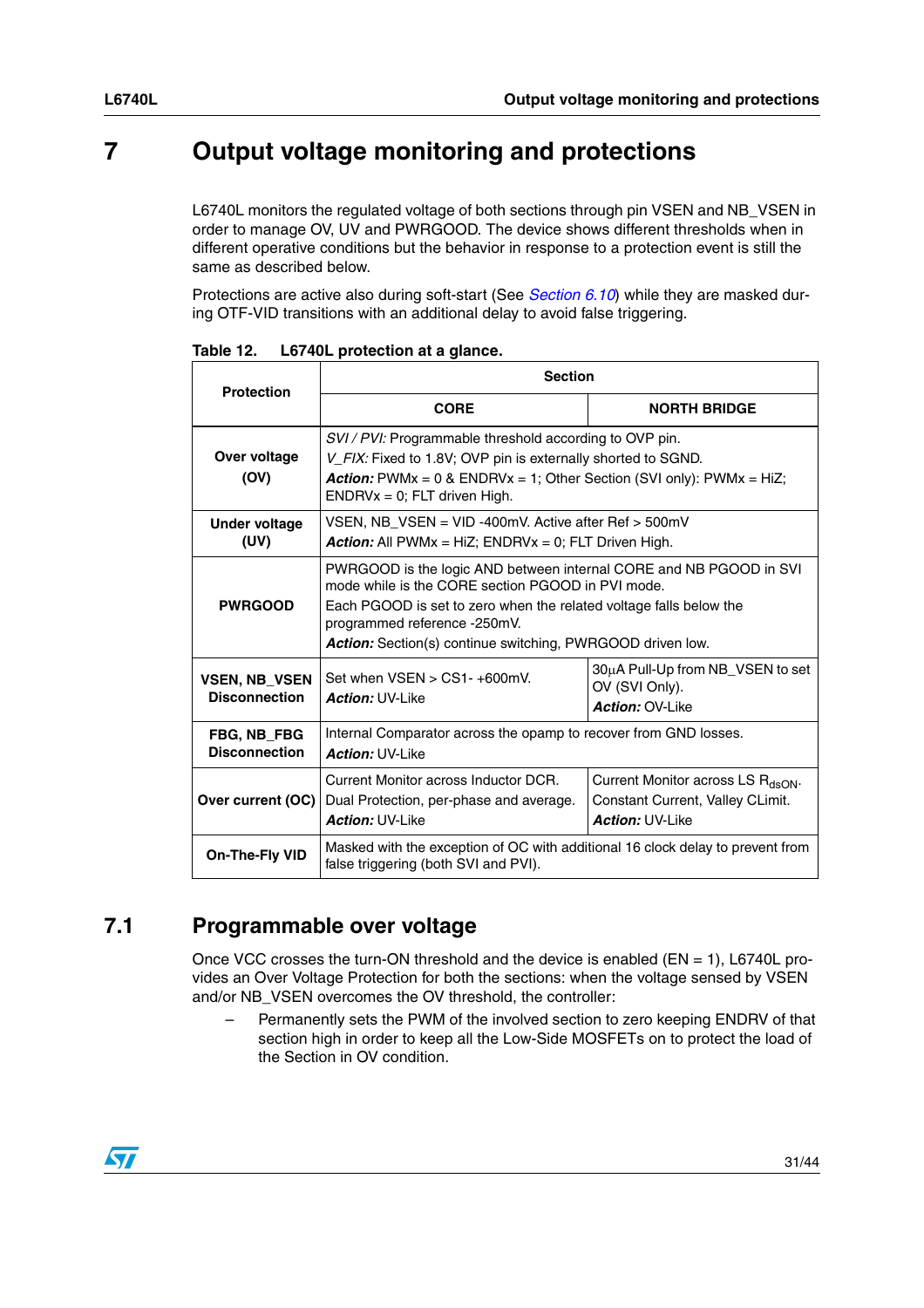- Permanently sets the PWM of the non-involved section to HiZ while keeping ENDRV of the non-involved section low in order to realize an HiZ condition of the non-involved section.
- Drives the OSC/ FLT pin high.
- Power supply or EN pin cycling is required to restart operations.

The OV threshold needs to be programmed through the OVP pin. Connecting the OVP pin to SGND through a resistor  $R_{OVB}$  the OVP threshold becomes the voltage present at the pin. Since the OVP pin sources a constant  $I_{OVP}=11\mu A$  current, the programmed voltage becomes:

 $\mathsf{OVP_{TH}} = \mathsf{R_{OVP}} \cdot \mathsf{11\mu A} \Rightarrow \mathsf{R_{OVP}} = \frac{\mathsf{OVP_{TH}}}{\mathsf{11\mu A}}$ 

Filter OVP pin with 100pF(max) to SGND.

### <span id="page-31-0"></span>**7.2 Feedback disconnection**

L6740L provides both CORE and NB sections with FB Disconnection protection. This feature acts in order to stop the device from regulating dangerous voltages in case the remote sense connections are left floating. The protection is available for both the sections and operates for both the positive and negative sense.

According to *[Figure 13](#page-32-3)*, the protection works as follow:

CORE Section:

Positive sense is performed monitoring the CORE output voltage through both VSEN and CS1-. As soon as CS1- is more than 600mV higher than VSEN, the device latches with all PWMx set to HiZ and ENDRVx set to zero. FLT pin is driven high. A 30µA pulldown current on the VSEN forces the device to detect this fault condition.

Negative sense is performed monitoring the internal opamp used to recover the SGND losses by comparing its output and the internal reference generated by the DAC. As soon as the difference between the output and the input of this opamp is higher than 500mV, the device latches with all PWMx set to HiZ and ENDRVx set to zero. FLT pin is driven high.

**NB Section (SVI Only)** 

Positive sense is performed sourcing a 50µA current that pulls-up the NB\_VSEN pin in order to force the device to detect an OV condition for the NB Section.

Negative sense is performed monitoring the internal opamp used to recover the SGND losses by comparing its output and the internal reference generated by the DAC. As soon as the difference between the output and the input of this opamp is higher than 500mV, the device latches with all PWMx set to HiZ and ENDRVx set to zero. FLT pin is driven high.

To recover from a latch condition, cycle VCC or EN.

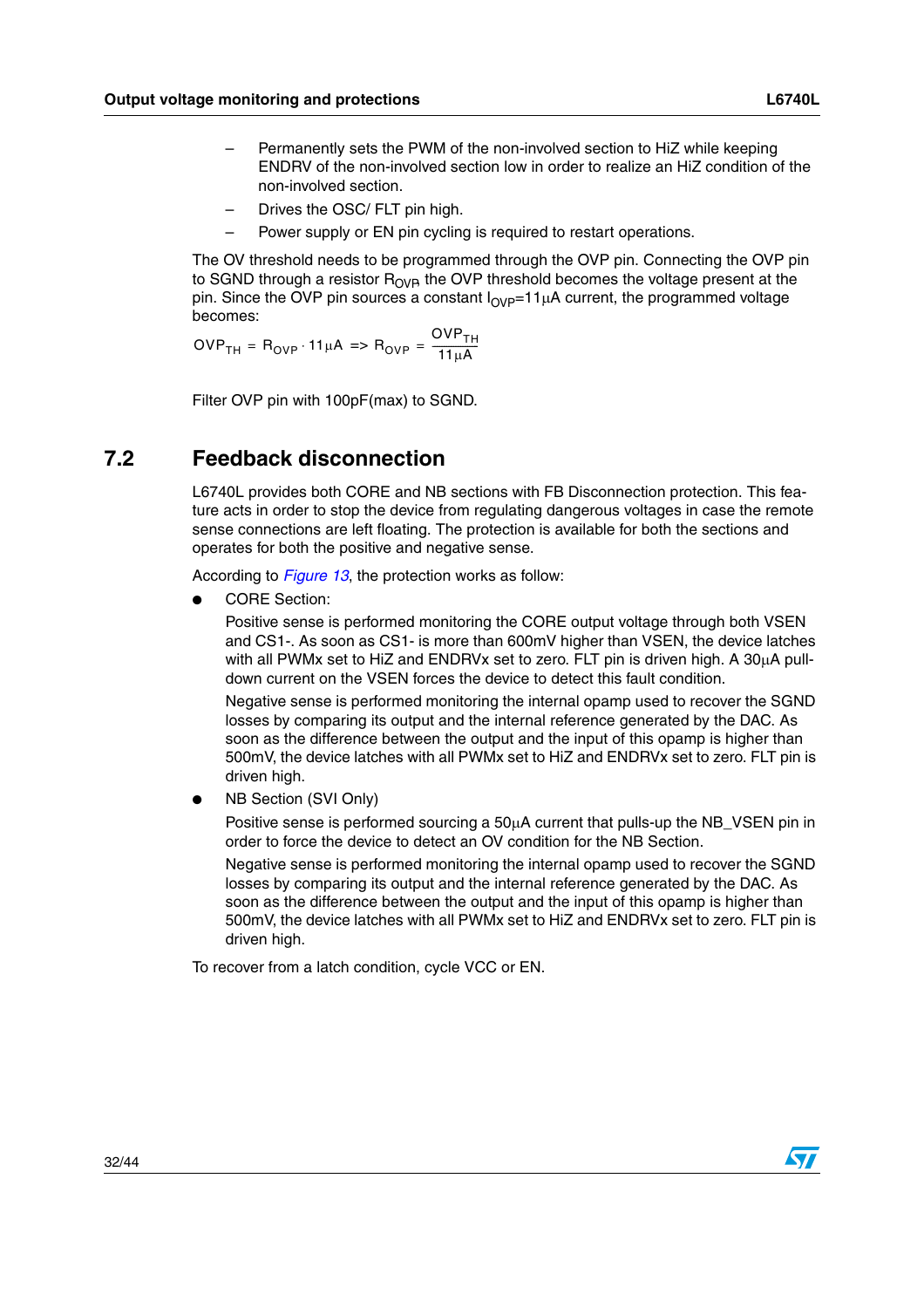

<span id="page-32-3"></span>**Figure 13. FB disconnection protection**

## <span id="page-32-0"></span>**7.3 PWRGOOD**

It is an open-drain signal set free after the soft-start sequence has finished; it is the logic AND between the internal CORE and NB PGOOD (or just the CORE PGOOD in PVI mode). It is pulled low when the output voltage of one of the two sections drops 250mV below the programmed voltage. It is masked during On-The-Fly VID Transitions as well as when the CORE section is set to OFF (from SVI bus) while the NB Section is still operative.

## <span id="page-32-1"></span>**7.4 Over-current**

The Over Current threshold has to be programmed to a safe value, in order to be sure that each Section doesn't enter OC during normal operation of the device. This value must take into consideration also the extra current needed during the OTF-VID Transition  $(I_{\text{OFF-VID}})$ and the process spread and temperature variations of the sensing elements (DCR and  $R_{dsON}$ ).

Moreover, since also the internal threshold spreads, the design has to consider the minimum/maximum values of the threshold. Considering the reading method, the two sections will show different behaviors in OC.

## <span id="page-32-2"></span>**7.4.1 CORE section**

L6740L performs two different OC protections for the CORE Section: it monitors both the average current and the per-phase current and allows to set an OC threshold for both.

- OC\_PHASE pin allows to define a maximum information current per-phase  $(I_{\text{INFOx}})$ . A R<sub>OC\_TH</sub> resistor connected to SGND allows to define an end-of-scale current ( $I_{OCTH}$ ) that is compared with the information current generated for each phase  $(I_{\text{INFOx}})$ . If the current information for the single phase exceed the programmed end-of-scale current (i.e. if  $I_{\text{INFOx}} > I_{\text{OC-TH}}$ ), the device will turn-on the LS mosfet until the threshold is re-crossed (i.e. until  $I_{\text{INFOx}} < I_{\text{OC-TH}}$ ).
- OC\_AVG pin allows to define a maximum total output current for the system (I<sub>OC\_AVG</sub>). A copy of the DROOP current is sourced from the OC\_AVG/LI pin. By connecting a resistor  $R_{OC-AVG}$  to SGND, a load indicator with 2.5V (V<sub>OC\_AVGTH</sub>) end-of-scale can be implemented. This means that when the voltage present at the LI pin crosses  $V_{OC-AVGTH}$ , the device detects an average OC (OC\_AVG) and immediately latches with all the mosfets of all the sections OFF (HiZ).

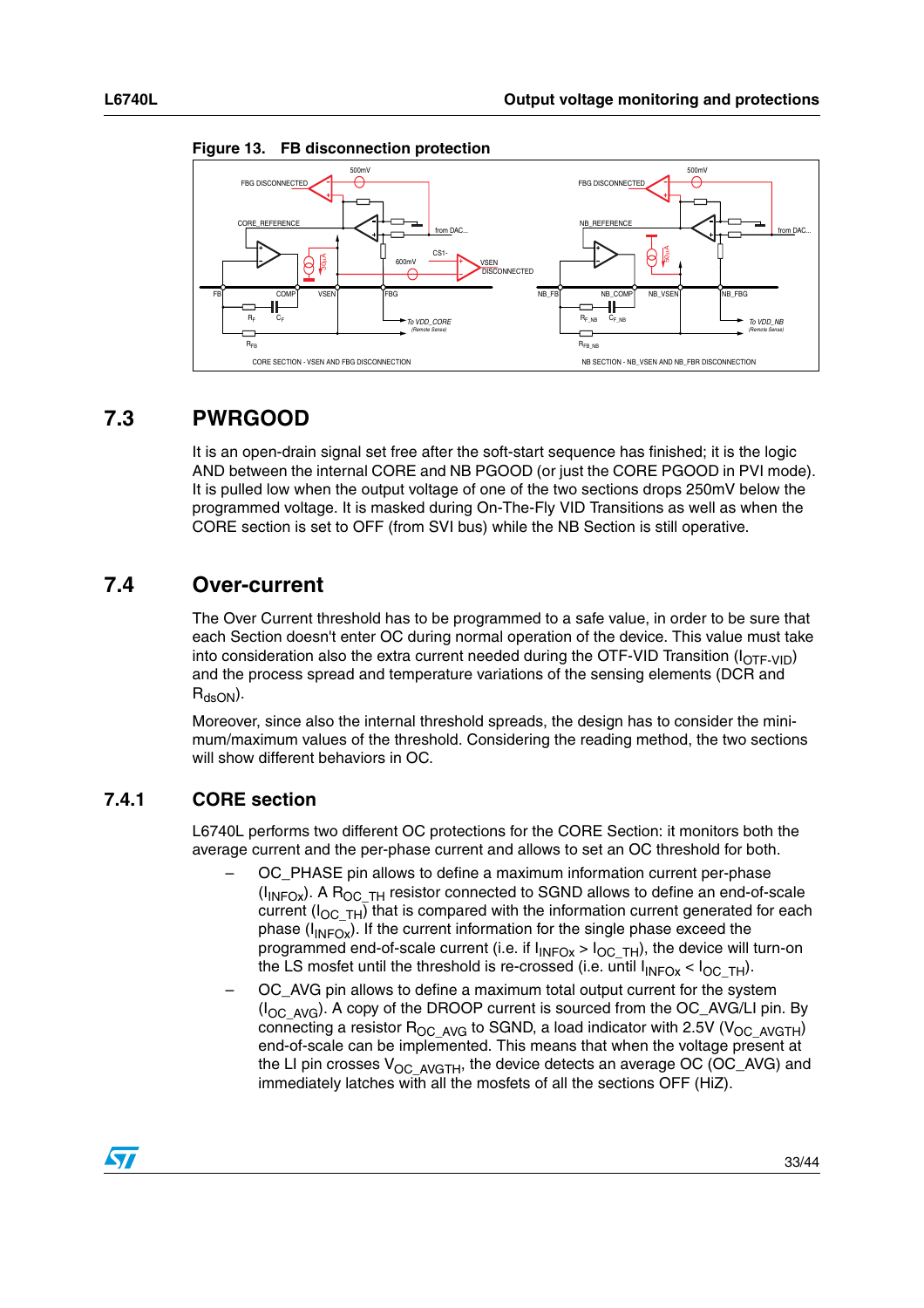Typical design considers the intervention of the Average OC before the per-phase OC, leaving this last one as an extreme-protection in case of hardware failures in the external components. Typical design flow is the following:

- Define the maximum total output current ( $I_{OC-AVGmax}$ ) according to system requirements
- Set  $I_{OC\_TH}$  to 35µA. This implies  $R_{OC\_TH}$  = 33k $\Omega$  (OC\_PHASE pin is fixed to 1.24V and  $I_{OC_TH}$  is the current programmed through  $R_{OC_TH}$ ).
- Design R<sub>G</sub> resistor in order to have  $I_{INFOX} = I_{OC_TH}$  when  $I_{OUT}$  is about 10% higher than the  $I_{OC-AVGmax}$  current. It results:

$$
R_G = \frac{(1.1 \cdot I_{OC\_AVGmax}) \cdot DCR}{N \cdot I_{OCTH}}
$$

where N is the number of phases and DCR the DC resistance of the inductors.  $R_G$ should be designed in worst-case conditions.

Design  $R_{OC_AVG}$  in order to have the OC\_AVG/LI pin voltage to  $V_{OC_AVGTH}$  at the desired maximum current  $I_{OC}$  AvGmax. It results:

$$
R_{OC\_AVG} = \frac{V_{OC\_AVGTH} \cdot R_G}{I_{OC\_AVGmax} \cdot DCR}
$$

where  $V_{OC-AVGTH}$  is typically 2.5V and  $I_{OC-AVGmax}$  is the AVG\_OC threshold desired.

- Adjust the defined values according to bench-test of the application.
- An additional capacitor in parallel to  $R_{OC-AVG}$  can be considered to add a delay in the protection intervention.
- *Note: What previoulsy listed is the typical design flow. In any case, custom design may require different settings and ratios between the per-phase OC threshold and the AVG OC threshold. Applications with huge ripple across inductors may required to set*  $I_{OCTH}$  *to values higher than 35μA: in this case the threshold may be increased still keeping*  $I_{OCTH}$  *< 50*µ*A.*

#### <span id="page-33-0"></span>**7.4.2 NB section**

Since the NB Section reads the current across Low-Side MOSFET, it limits the bottom of the NB inductor current entering in Constant Current until UV. In particular, since the device limits the valley of the inductor current, the ripple entity, when not negligible, impacts on the real OC threshold value and must be considered.

The device detects an Over Current condition when the current information  $I_{\text{ISFN}}$  overcomes the fixed threshold of  $I_{OCTH-NB}$  (35µA typ). When this happens, the device keeps the Low-Side MOSFET on, also skipping clock cycles, until the threshold is crossed back and  $I_{\text{ISFN}}$ results being lower than the  $I_{OCTH-NB}$  threshold. After exiting the OC condition, the Low-Side MOSFET is turned off and the High-Side is turned on with a duty cycle driven by the PWM comparator.

The Section enters the Quasi-Constant-Current operation: the Low-Side MOSFET stays ON until the current read becomes lower than  $I_{OCP-NB}$  skipping clock cycles. The High-Side MOSFET can be then turned ON with a  $T_{ON}$  imposed by the control loop after the Low-Side MOSFET turn-off and the Section works in the usual way until another OC event is detected. This means that the average current delivered can slightly increase in Quasi-Constant-Cur-

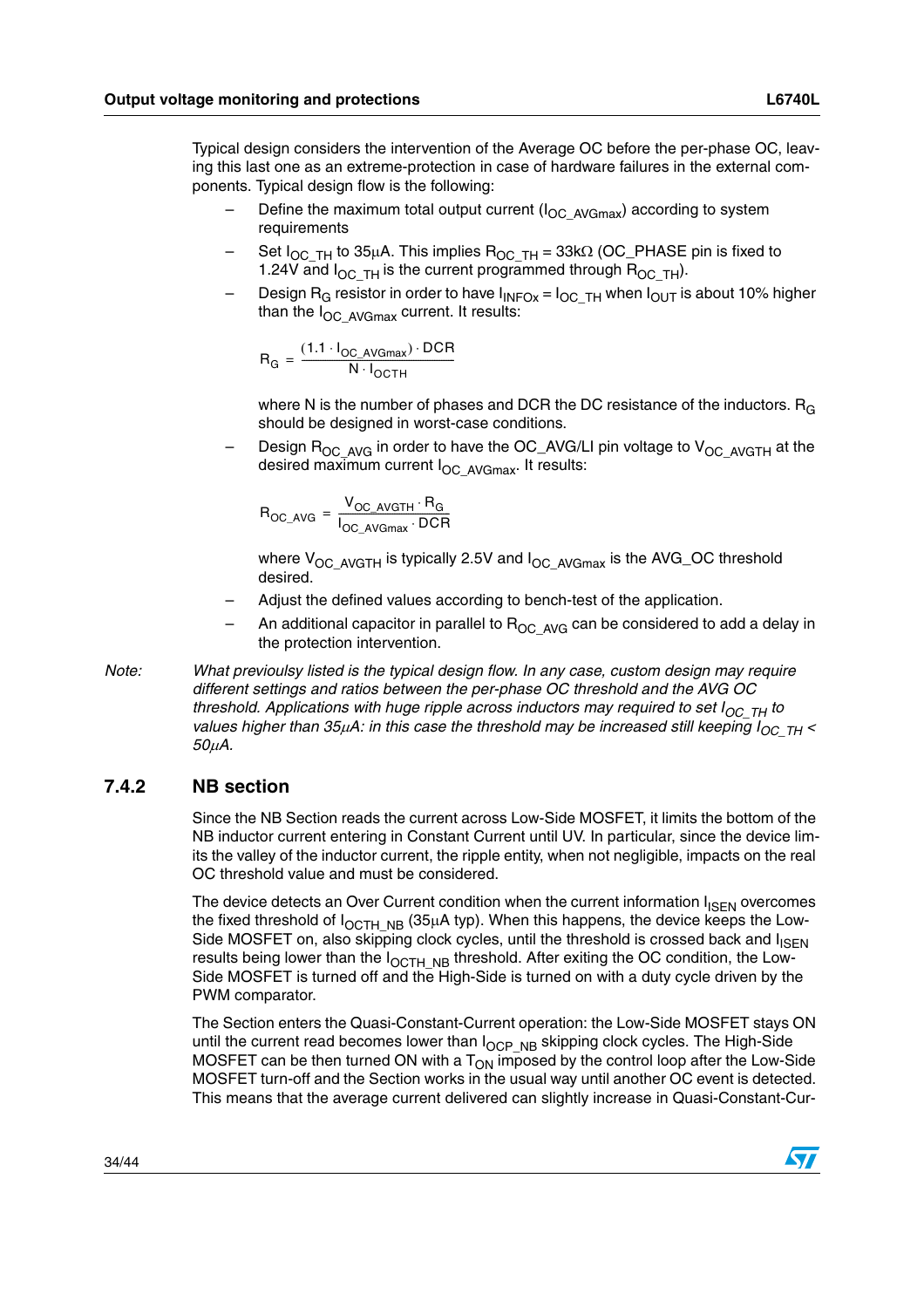rent operation since the current ripple increases. In fact, the ON time increases due to the OFF time rise because of the current has to reach the  $I_{OCP-NB}$  bottom. The worst-case condition is when the ON time reaches its maximum value (see *[Section 6.8](#page-27-0)*). When this happens, the Section works in Real Constant Current and the output voltage decrease as the load increase. Crossing the UV threshold causes the device to latch accordingly.

It can be observed that the peak current ( $I_{PEAK-NB}$ ) is greater than  $I_{OCP-NB}$  but it can be determined as follow:

$$
I_{PEAK\_NB} \ = \ I_{OCP\_NB} + \frac{V_{IN} - V_{OUT(min)}}{L_{NB}} \cdot T_{ON(max)} \ = \ I_{OCP\_NB} + \frac{V_{IN} - V_{OUT(min)}}{L_{NB}} \cdot 0.40 \cdot T_{SW}
$$

Where  $V_{OUT(min)}$  is the UV threshold, (inductor saturation must be considered). When that threshold is crossed, UV is detected. Cycle the power supply or the EN pin to restart operation.

The maximum average current during the Constant-Current behavior results (see *[Figure 14](#page-34-0)*):

$$
I_{MAX\_NB} = I_{OCP\_NB} + \frac{I_{PEAK} - I_{OCP\_NB}}{2}
$$

in this particular situation, the switching frequency for the NB Section results reduced. The ON time is the maximum allowed  $T_{ON(max)}$  while the OFF time depends on the application:

$$
T_{OFF} = L_{NB} \cdot \frac{I_{PEAK} - I_{OCP\_NB}}{V_{OUT}} \qquad f = \frac{1}{T_{ON(max)} + T_{OFF}}
$$

The transconductance resistor  $R_{\text{ISEN}}$  can be designed considering that the Section limits the inductor current ripple valley. Moreover the additional current due to the output filter charge during on-the-Fly VID transitions must be considered.

$$
R_{\text{ISEN}} = \frac{I_{\text{OCP\_NB(max)}} \cdot R_{\text{dsON(max)}}}{I_{\text{OCTH\_NB(min)}}}
$$

where  $I_{OCP-NB}$  is defined above.

<span id="page-34-0"></span>



 $\sqrt{}$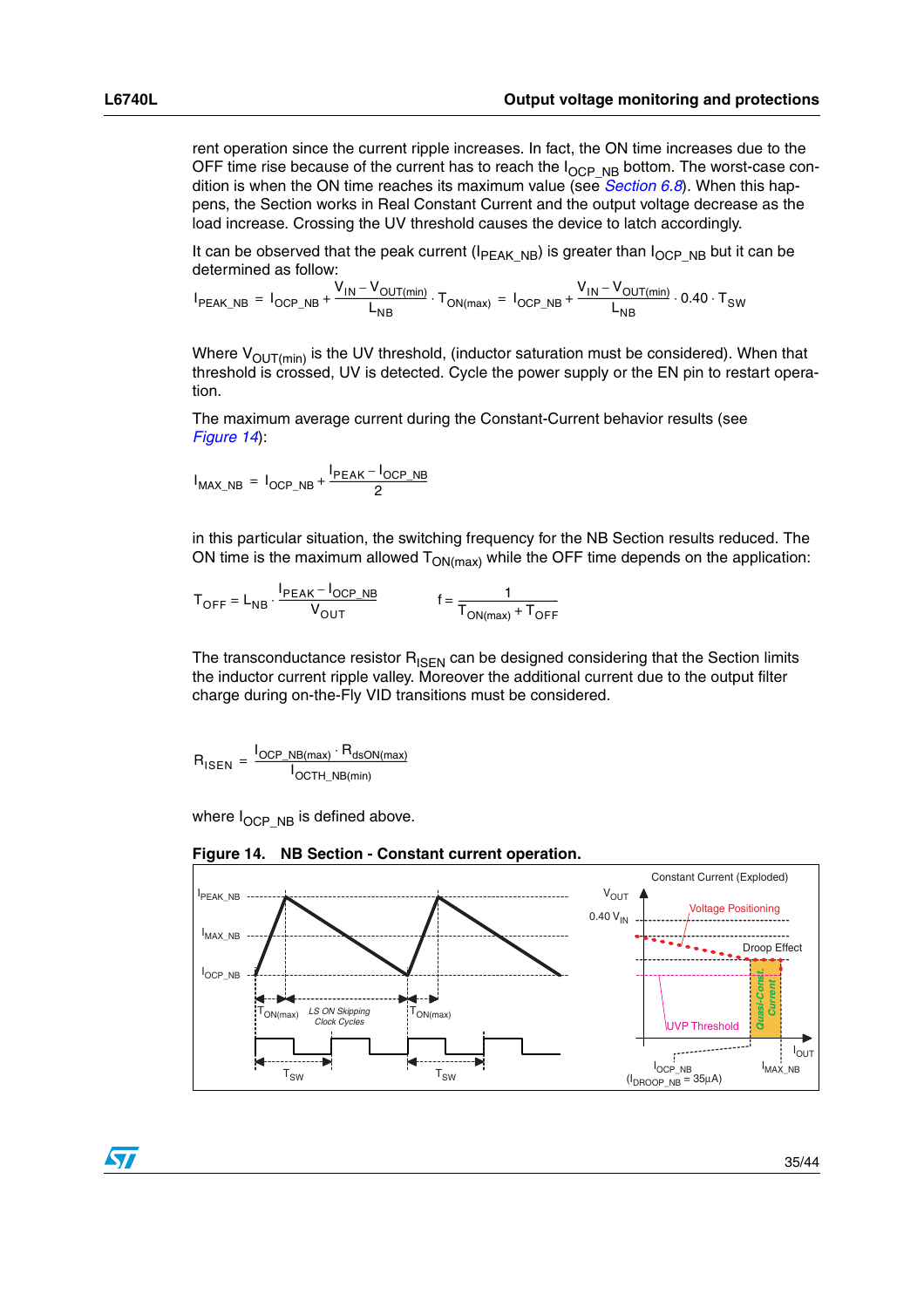## <span id="page-35-0"></span>**8 Main oscillator**

The controller embeds a dual-Oscillator: one section is used for the CORE and it is a multiphase programmable oscillator managing equal phase-shift among all phases and the other section is used for the NB section. Phase-Shift between the CORE and NB ramps is automatically adjusted according to the CORE phase # programmed.

The internal oscillator generates the triangular waveform for the PWM charging and discharging with a constant current an internal capacitor. The switching frequency for each channel,  $F_{SW}$ , is internally fixed at 150kHz: the resulting switching frequency for the CORE section at the load side results in being multiplied by N (number of configured phases).

The current delivered to the oscillator is typically  $22\mu A$  (corresponding to the free running frequency  $F_{SW}=150k$ Hz) and it may be varied using an external resistor ( $R_{OSC}$ ) typically connected between the OSC pin and SGND. Since the OSC pin is fixed at 1.240V, the frequency is varied proportionally to the current sunk from the pin considering the internal gain of 6.8KHz/µA (See *[Figure 15](#page-35-1)*).

Connecting  $R_{\text{OSC}}$  to SGND the frequency is increased (current is sunk from the pin), according to the following relationships:

 $\mathsf{F}_{SW} = 150 \text{kHz} + \frac{1.240 \text{V}}{\mathsf{R}_{OSC}(\mathsf{k}\Omega)} \cdot 6.8 \frac{\text{kHz}}{\mu\mathsf{A}} = 150 \text{kHz} + \frac{8.432 \cdot 10^6}{\mathsf{R}_{OSC}(\mathsf{k}\Omega)}$ 



#### <span id="page-35-1"></span>Figure 15. R<sub>OSC</sub> vs. switching frequency

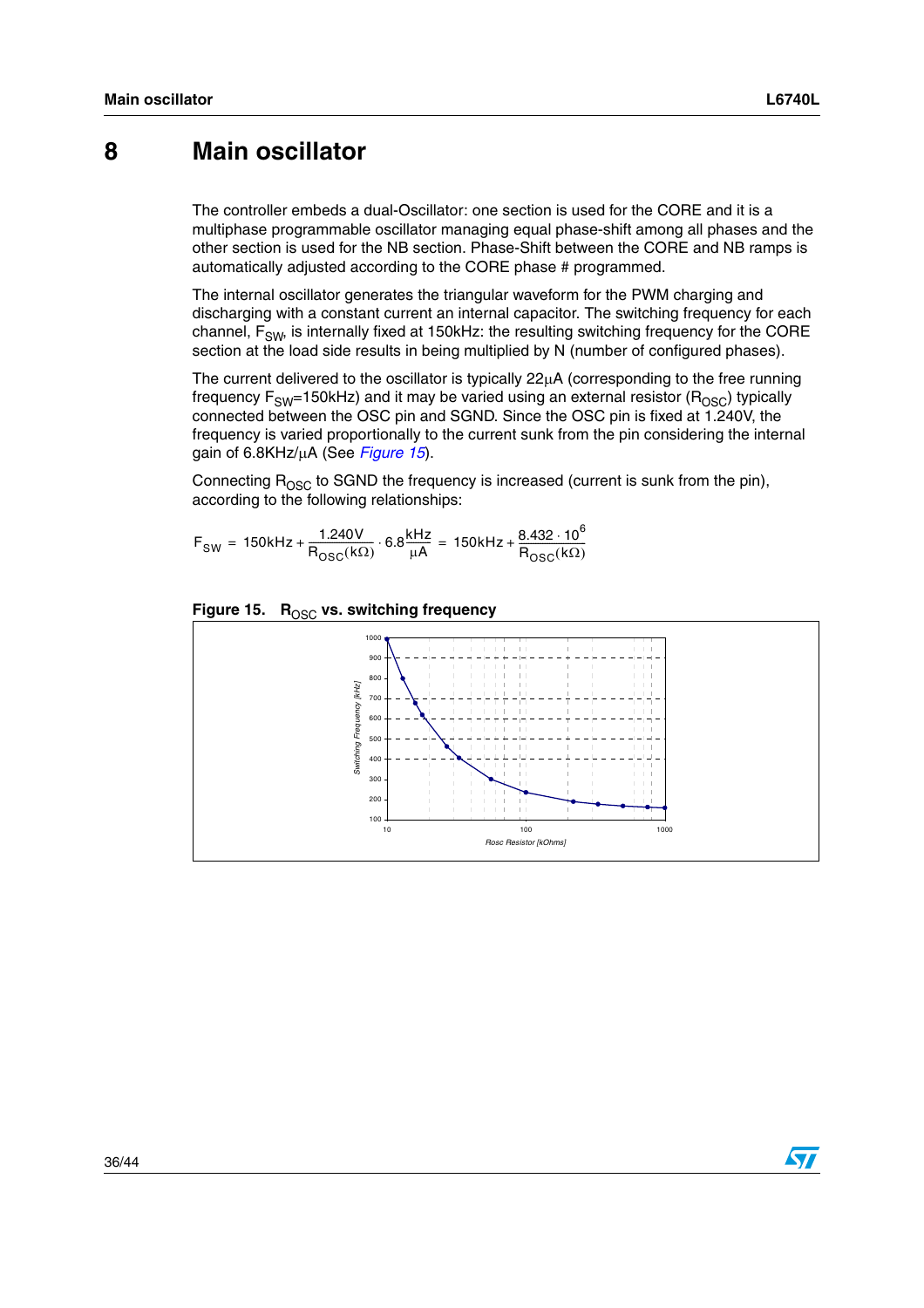## <span id="page-36-0"></span>**9 System control loop compensation**

The device embeds two separate and independent control loops for CORE and NB section. The control loop for NB section is a simple Voltage-Mode control loop with (optional) voltage positioning featured when DROOP pin is shorted with FB. The control loop for the CORE section also features a Current-Sharing loop to equalize the current carried by each of the configured phases.

The CORE control system can be modeled with an equivalent Single-Phase converter whose only difference is the equivalent inductor L/N (where each phase has an L inductor and N is the number of the configured phases). See *[Figure 16](#page-36-1)*.



<span id="page-36-1"></span>**Figure 16. Equivalent control loop for NB and CORE sections.**

This means that the same analysis can be used for both the sections with the only exception of the different equivalent inductor value  $(L=L_{NB}$  for NB Section and  $L=L_{CORE}/N$  for the CORE section) and the current reading gain ( $R_{\text{dsON}}/R_{\text{ISEN}}$  for NB Section and DCR/ $R_{\text{G}}$  for the CORE Section).

The Control Loop gain results (obtained opening the loop after the COMP pin):

$$
G_{\text{LOOP}}(s) = \frac{PWM \cdot Z_F(s) \cdot (R_{\text{LL}} + Z_p(s))}{[Z_p(s) + Z_{\text{L}}(s)] \cdot \left[\frac{Z_F(s)}{A(s)} + \left(1 + \frac{1}{A(s)}\right) \cdot R_{\text{FB}}\right]}
$$

Where:

- $R<sub>L</sub>$  is the equivalent output resistance determined by the droop function;
- $Z_P(s)$  is the impedance resulting by the parallel of the output capacitor (and its ESR) and the applied load  $R_{\Omega}$ ;
- $Z_F(s)$  is the compensation network impedance;
- $Z<sub>l</sub>$  (s) is the equivalent inductor impedance;
- A(s) is the error amplifier gain;
- PWM =  $\frac{9}{10} \cdot \frac{V_{\text{IN}}}{\Delta V_{\text{OSC}}}$  is the PWM transfer function.  $=\frac{9}{10}\cdot\frac{10}{\Delta V_{\text{OSC}}}$

The Control Loop gain for each section is designed in order to obtain a high DC gain to minimize static error and to cross the 0dB axes with a constant -20dB/Dec. slope with the desired crossover frequency  $\omega_T$ . Neglecting the effect of  $Z_F(s)$ , the transfer function has one zero and two poles; both the poles are fixed once the output filter is designed (LC filter resonance  $\omega_{\text{LC}}$ ) and the zero ( $\omega_{\text{ESR}}$ ) is fixed by ESR and the Droop resistance.

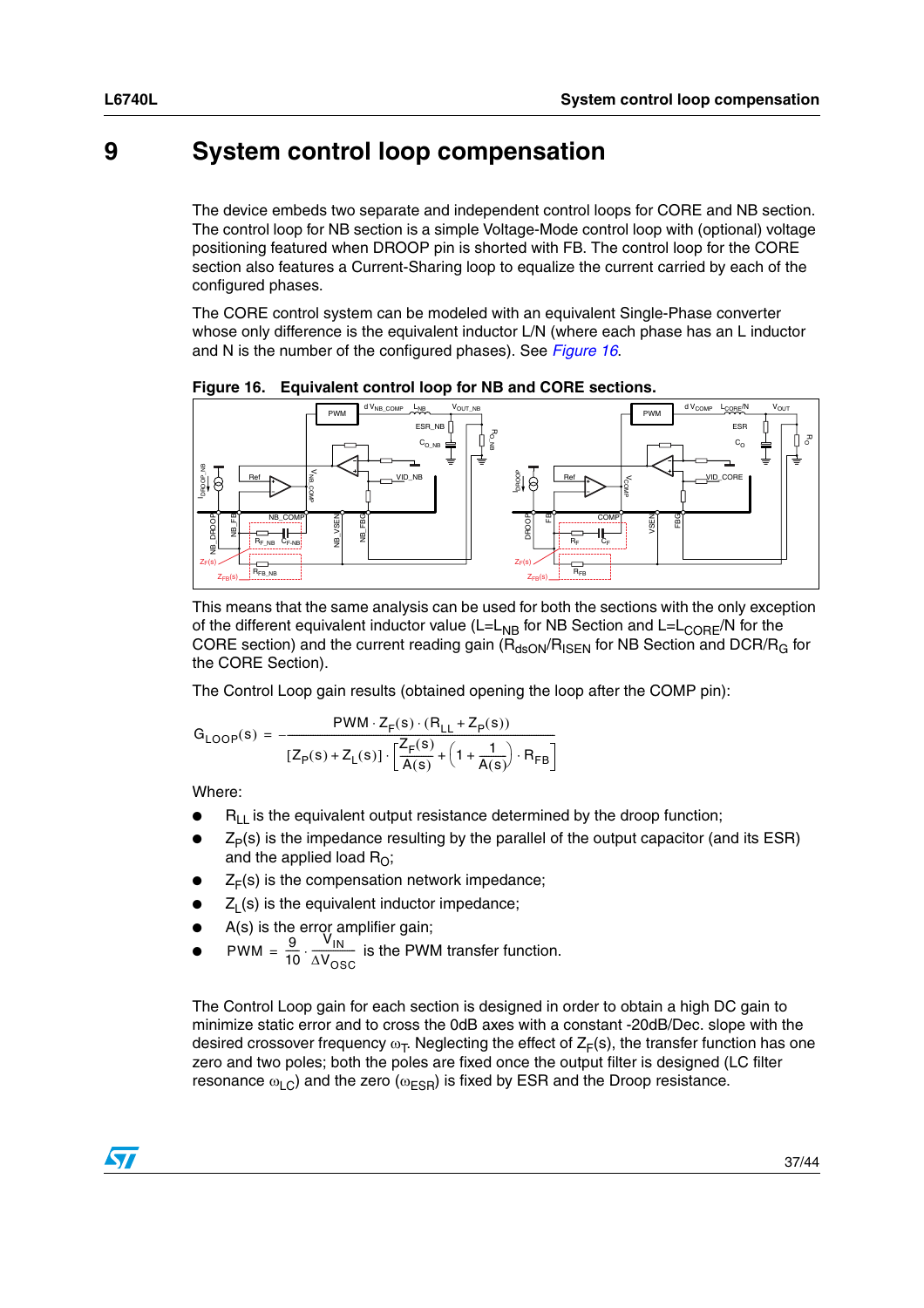

<span id="page-37-1"></span>**Figure 17. Control loop bode diagram and fine tuning (not in scale).**

To obtain the desired shape an  $R_F-C_F$  series network is considered for the  $Z_F(s)$ implementation. A zero at  $\omega_F=1/R_F C_F$  is then introduced together with an integrator. This integrator minimizes the static error while placing the zero  $\omega_F$  in correspondence with the L-C resonance assures a simple -20dB/Dec. shape of the gain.

In fact, considering the usual value for the output filter, the LC resonance results to be at frequency lower than the above reported zero.

Compensation network can be simply designed placing  $\omega_F = \omega_L C$  and imposing the crossover frequency  $\omega_T$  as desired obtaining (always considering that  $\omega_T$  might be not higher than 1/10th of the switching frequency  $F_{SW}$ ):

$$
R_F = \frac{R_{FB} \cdot \Delta V_{OSC}}{V_{IN}} \cdot \frac{9}{10} \cdot \omega_T \cdot \frac{L}{N \cdot (R_{LL} + ESR)}
$$

$$
C_F = \frac{\sqrt{C_O \cdot L}}{R_F}
$$

## <span id="page-37-0"></span>**9.1 Compensation network guidelines**

The Compensation Network design assures to having system response according to the cross-over frequency selected and to the output filter considered: it is anyway possible to further fine-tune the compensation network modifying the bandwidth in order to get the best response of the system as follow (See *[Figure 17](#page-37-1)*):

- Increase  $R_F$  to increase the system bandwidth accordingly;
- Decrease  $R_F$  to decrease the system bandwidth accordingly;
- Increase  $C_F$  to move  $\omega_F$  to low frequencies increasing as a consequence the system phase margin.

Having the fastest compensation network gives not the confidence to satisfy the requirements of the load: the inductor still limits the maximum dI/dt that the system can afford. In fact, when a load transient is applied, the best that the controller can do is to "saturate" the duty cycle to its maximum  $(d_{MAX})$  or minimum (0) value. The output voltage dV/dt is then limited by the inductor charge / discharge time and by the output capacitance. In particular, the most limiting transition corresponds to the load removal since the inductor results being discharged only by  $V_{\text{OUT}}$  (while it is charged by  $d_{\text{MAX}}V_{\text{IN}}-V_{\text{OUT}}$  during a load appliance).

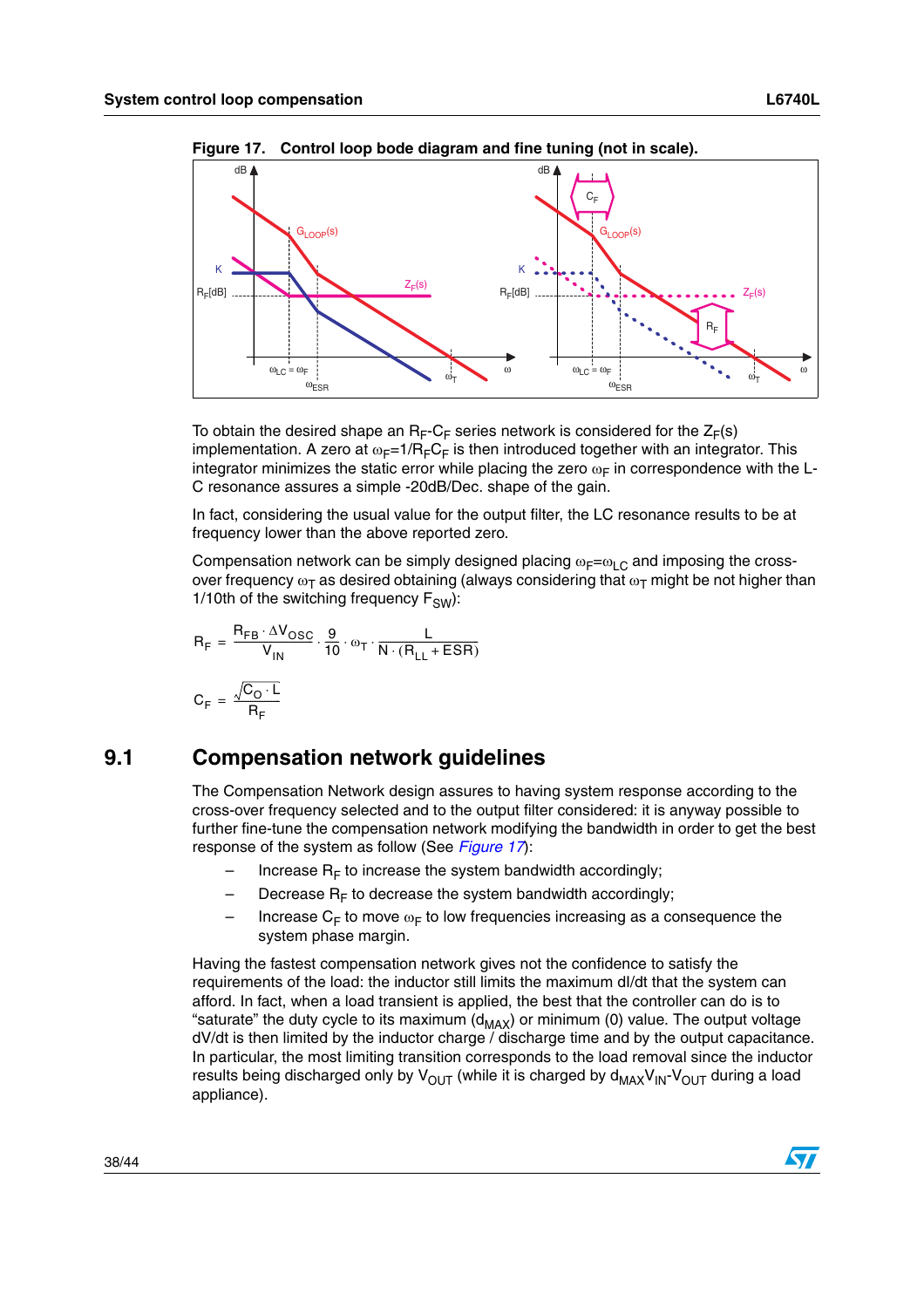## <span id="page-38-0"></span>**10 LTB technology™**

LTB Technology™ further enhances the performances of Dual-Edge Asynchronous Systems by reducing the system latencies and immediately turning ON all the phases to provide the correct amount of energy to the load. By properly designing the LTB network as well as the LTB Gain, the undershoot and the ring-back can be minimized also optimizing the output capacitors count. LTB Technology™ applies only to the CORE Section.

LTB Technology™ monitors the output voltage through a dedicated pin detecting Load-Transients with selected dV/dt, it cancels the interleaved phase-shift, turning-on simultaneously all phases. it then implements a parallel, independent loop that reacts to Load-Transients bypassing E/A latencies.

LTB Technology™ Control Loop is reported in *[Figure 18](#page-38-1)*.



<span id="page-38-1"></span>

The LTB detector is able to detect output load transients by coupling the output voltage through an  $R_{ITB}$  -  $C_{ITB}$  network. After detecting a load transient, the LTB Ramp is reset and then compared with the COMP pin level. The resulting duty-cycle programmed is then ORed with the PWMx signal of each phase by-passing the main control loop. All the phases will then be turned-on together and the EA latencies results bypassed as well.

Sensitivity of the Load Transient Detector and the Gain of the LTB Ramp can be programmed in order to control precisely both the undershoot and the ring-back.

*Detector Design.* R<sub>LTB</sub> - C<sub>LTB</sub> is design according to the output voltage deviation dV<sub>OUT</sub> which is desired the controller to be sensitive as follow:

$$
R_{LTB} = \frac{dV_{OUT}}{25\mu A} \qquad C_{LTB} = \frac{1}{2\pi \cdot N \cdot R_{LTB} \cdot F_{SW}}
$$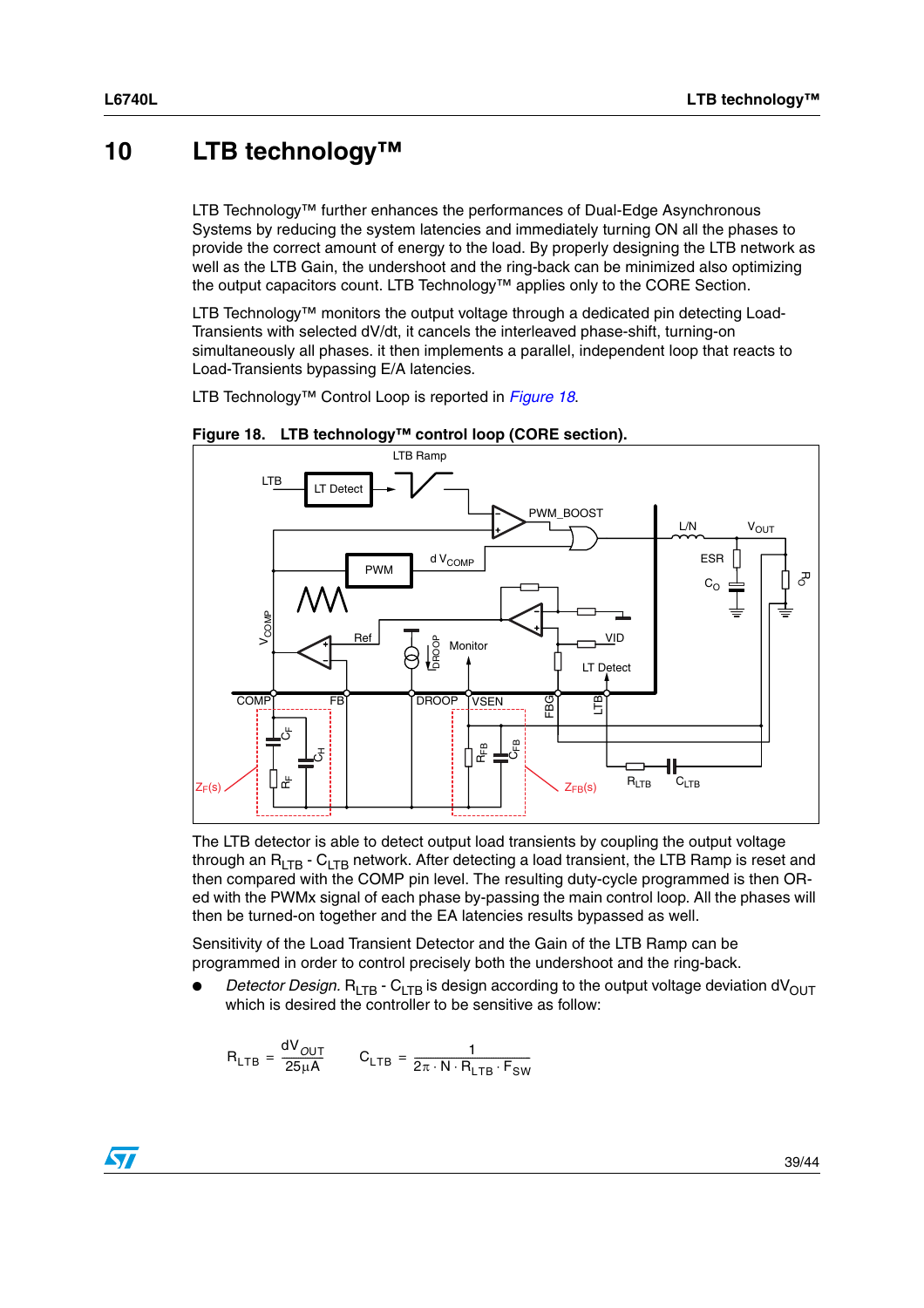Gain Design. Through the LTBGAIN pin it is possible to modify the slope of the LTB Ramp in order to modulate the entity of the LTB response once the LT has been detected. In fact, the response depends on the board design and its parasitics requiring different actions from the controller.

Leaving the LTBGAIN pin floating, the maximum pulse-width is programmed. The slope of the LTB ramp will be equal to 1/2 of the OSC ramp slope.

Connecting  $R_{LTBGAIN}$  to GND, the LTB Ramp slope can be modified as follow:

$$
LTBRamp_{Slope} = OSC_{Slope} \cdot \left(1 + \frac{I_{LTBGAIN}}{I_{OSC}}\right)
$$

Where I<sub>LTBGAIN</sub> is the current sunk from LTBGAIN pin and I<sub>OSC</sub> is the OSC current (20µA plus the current sunk from the OSC pin).

*LTB TechnologyTM Design Tips.*

- $-$  Decrease R<sub>LTB</sub> to increase the system sensitivity making the system sensitive to smaller dV<sub>OUT</sub>.
- Increase  $C_{LTB}$  to increase the system sensitivity making the system sensitive to higher dV/dt.
- Increase  $R_{LTBGAIN}$  to increase the width of the LTB pulse reducing the system ring-back.

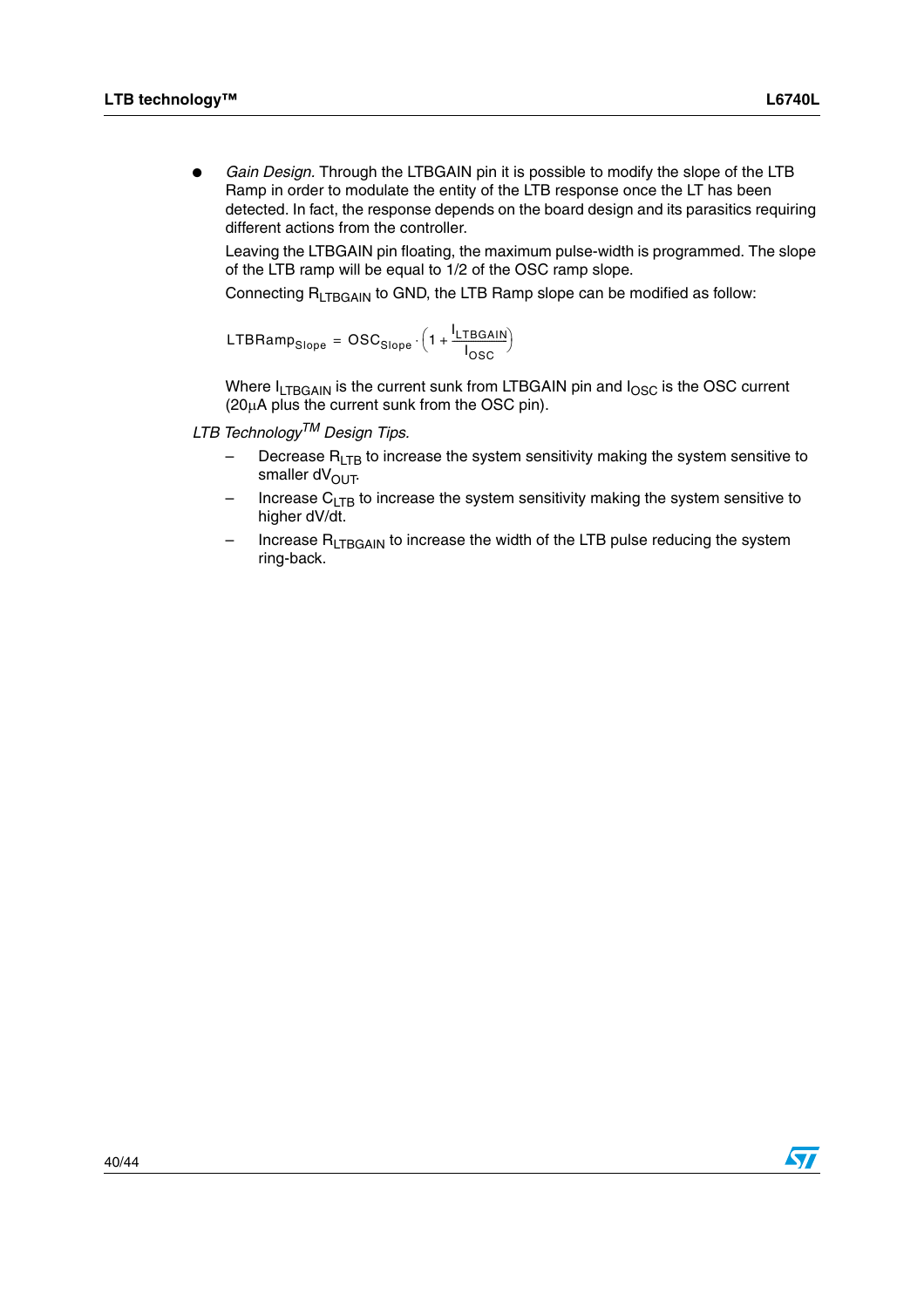## <span id="page-40-0"></span>**11 Layout guidelines**

Layout is one of the most important things to consider when designing high current applications. A good layout solution can generate a benefit in lowering power dissipation on the power paths, reducing radiation and a proper connection between signal and power ground can optimize the performance of the control loops.

Two kind of critical components and connections have to be considered when laying-out a VRM based on L6740L: power components and connections and small signal components connections.

### <span id="page-40-1"></span>**11.1 Power components and connections**

These are the components and connections where switching and high continuous current flows from the input to the load. The first priority when placing components has to be reserved to this power section, minimizing the length of each connection and loop as much as possible. To minimize noise and voltage spikes (EMI and losses) these interconnections must be a part of a power plane and anyway realized by wide and thick copper traces: loop must be anyway minimized. The critical components, i.e. the power transistors, must be close one to the other. The use of multi-layer printed circuit board is recommended.

Since L6740L uses external drivers to switch the power MOSFETs, check the selected driver documentation for informations related to proper layout for this part.

## <span id="page-40-2"></span>**11.2 Small signal components and connections**

These are small signal components and connections to critical nodes of the application as well as bypass capacitors for the device supply. Locate the bypass capacitor close to the device and refer sensible components such as frequency set-up resistor  $R_{\text{OSC}}$ , offset resistor (both Sections) and OVP resistor  $R_{OVP}$  to SGND. Star grounding is suggested: connect SGND to PGND plane in a single point to avoid that drops due to the high current delivered causes errors in the device behavior.

VSEN pin filtered vs. SGND helps in reducing noise injection into device and EN pin filtered vs. SGND helps in reducing false trip due to coupled noise: take care in routing driving net for this pin in order to minimize coupled noise.

Remote Buffer Connection must be routed as parallel nets from the FBG/FBR pins to the load in order to avoid the pick-up of any common mode noise. Connecting these pins in points far from the load will cause a non-optimum load regulation, increasing output tolerance.

Locate current reading components close to the device. The PCB traces connecting the reading point must use dedicated nets, routed as parallel traces in order to avoid the pick-up of any common mode noise. It's also important to avoid any offset in the measurement and, to get a better precision, to connect the traces as close as possible to the sensing elements. Symmetrical layout is also suggested. Small filtering capacitor can be added, near the controller, between  $V_{\text{OUT}}$  and SGND, on the CSx- line when reading across inductor to allow higher layout flexibility.

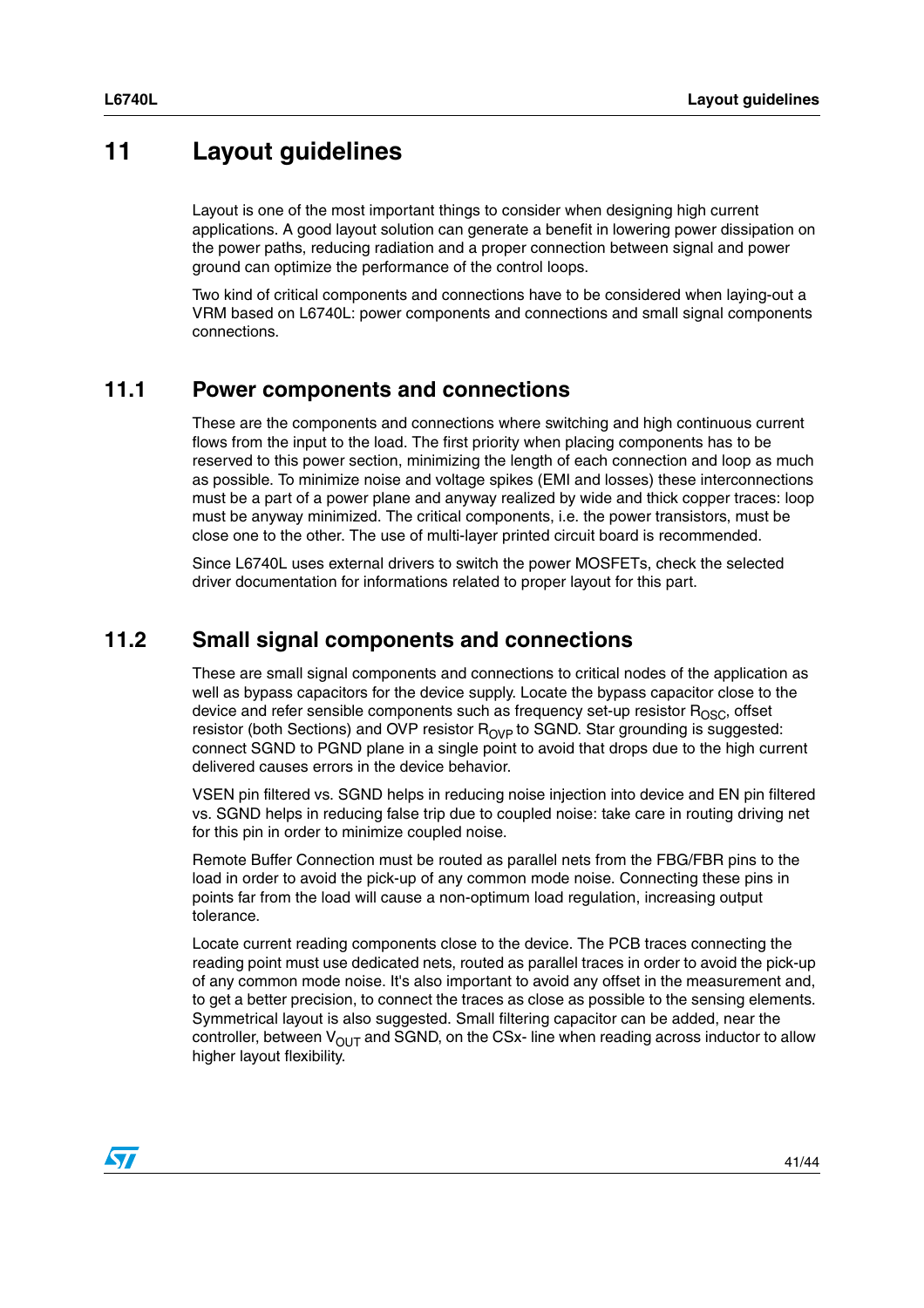## <span id="page-41-0"></span>**12 TQFP48 mechanical data & package dimensions**



**Figure 19. TQFP48 mechanical data & package dimensions**

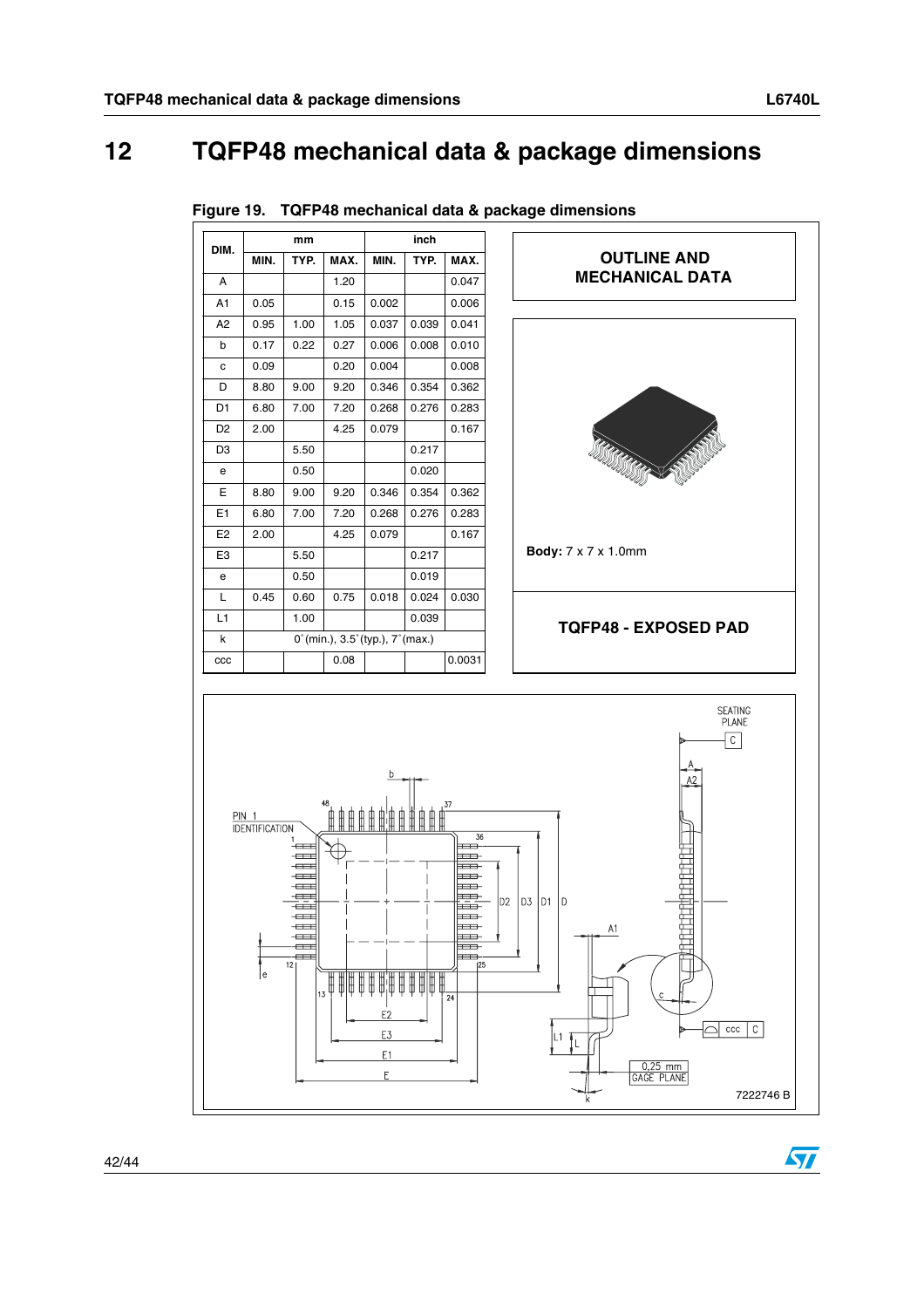## <span id="page-42-0"></span>**13 Revision history**

#### **Table 13. Document revision history**

| <b>Date</b>      | <b>Revision</b> | <b>Changes</b>                 |
|------------------|-----------------|--------------------------------|
| 07-Jun-2007      |                 | First release                  |
| 01-Aug-2007<br>0 |                 | Databrief updated to datasheet |